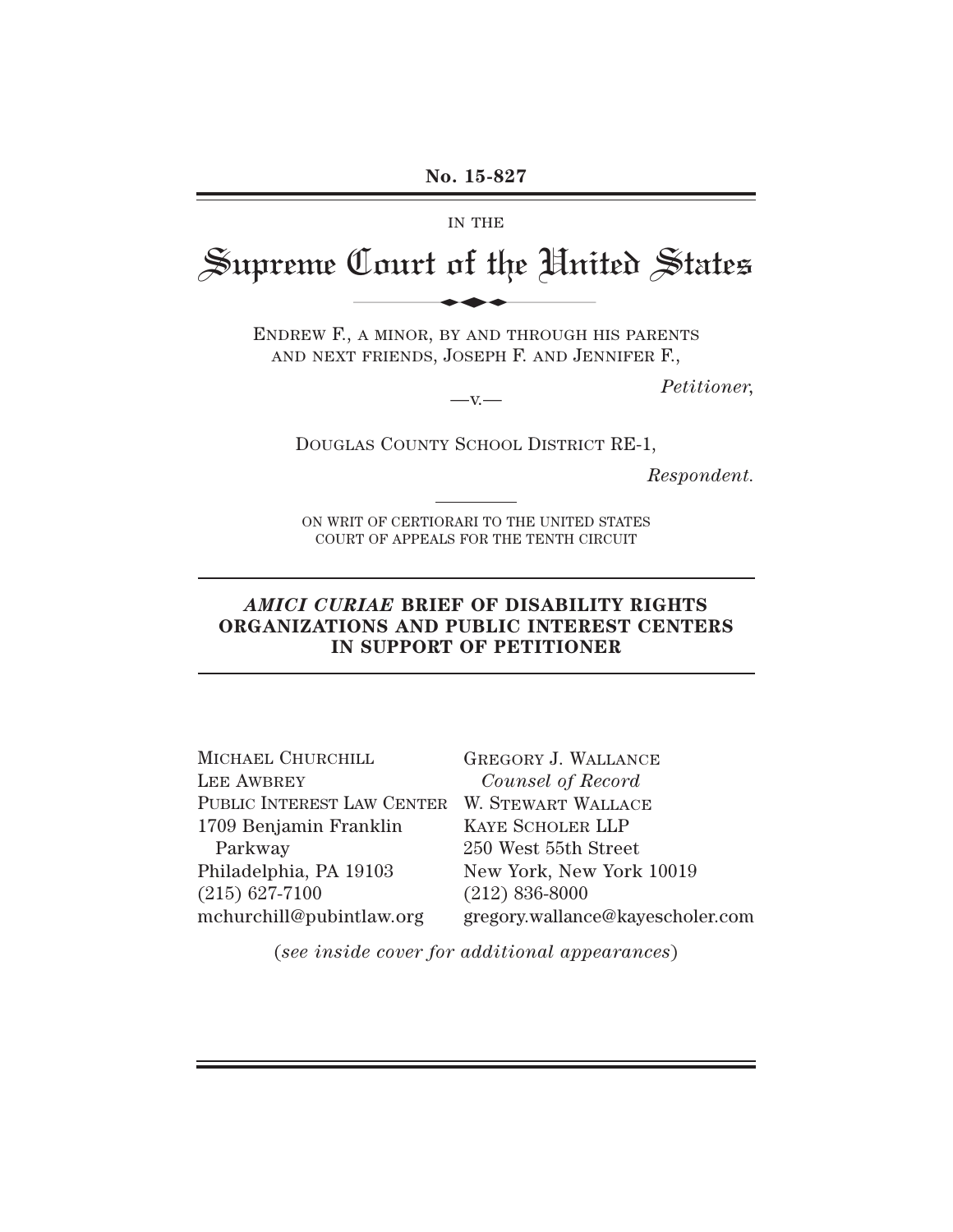DANIEL R. UNUMB AUTISM LEGAL RESOURCE CENTER LLC 125 Ashworth Drive Lexington, SC 29072 (803) 608-1160 danunumb.alrc@gmail.com

GARY S. MAYERSON MARIA C. MCGINLEY MAYERSON & ASSOCIATES 330 West 38th Street, Suite 600 New York, New York 10018 (212) 265-7200 gary@mayerslaw.com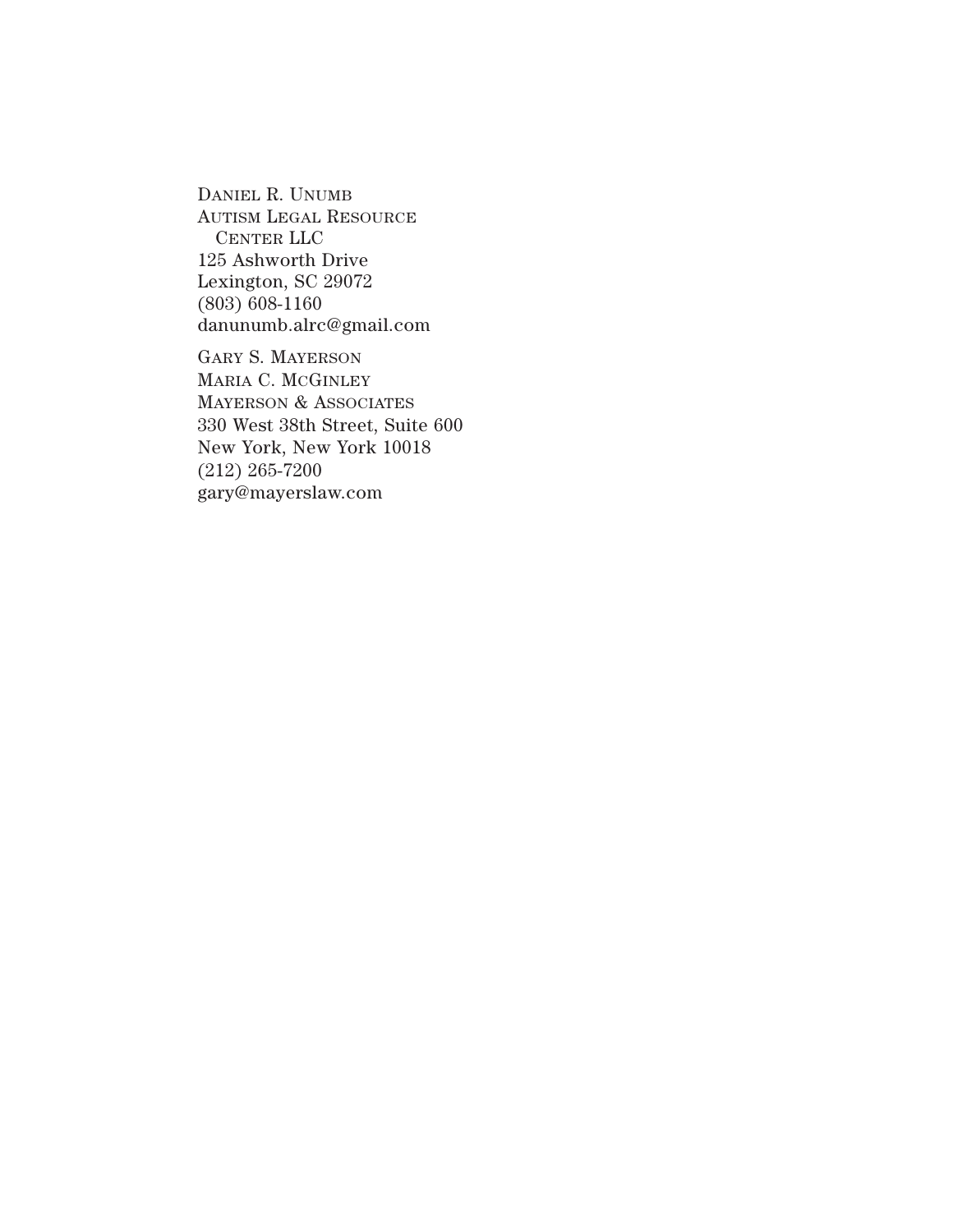# TABLE OF CONTENTS

|    | Page                                                                                                                                                                                   |
|----|----------------------------------------------------------------------------------------------------------------------------------------------------------------------------------------|
|    | INTEREST OF THE AMICI CURIAE 1                                                                                                                                                         |
|    |                                                                                                                                                                                        |
|    |                                                                                                                                                                                        |
| L. | Disparate Educational Opportunity Has<br>a Profound Effect on Children With                                                                                                            |
| Н. | Neither The EHA, Nor The Court In Rowley,<br>Established A Merely More Than <i>De Minimis</i><br>Standard for Determining an Appropriate<br>Education for Children with Disabilities13 |
|    | III. Congressional Legislation Since Rowley<br>Requires High Educational Standards for                                                                                                 |
|    | A. The 1994 Goals 2000: Educate America<br>Act Set High, Measureable Academic<br>Goals for All Students, Including<br>Students With Disabilities16                                     |
|    | B. The 1997 Amendments to IDEA<br>Emphasized a High-Expectation,<br>Outcome-Based Education for Children                                                                               |

i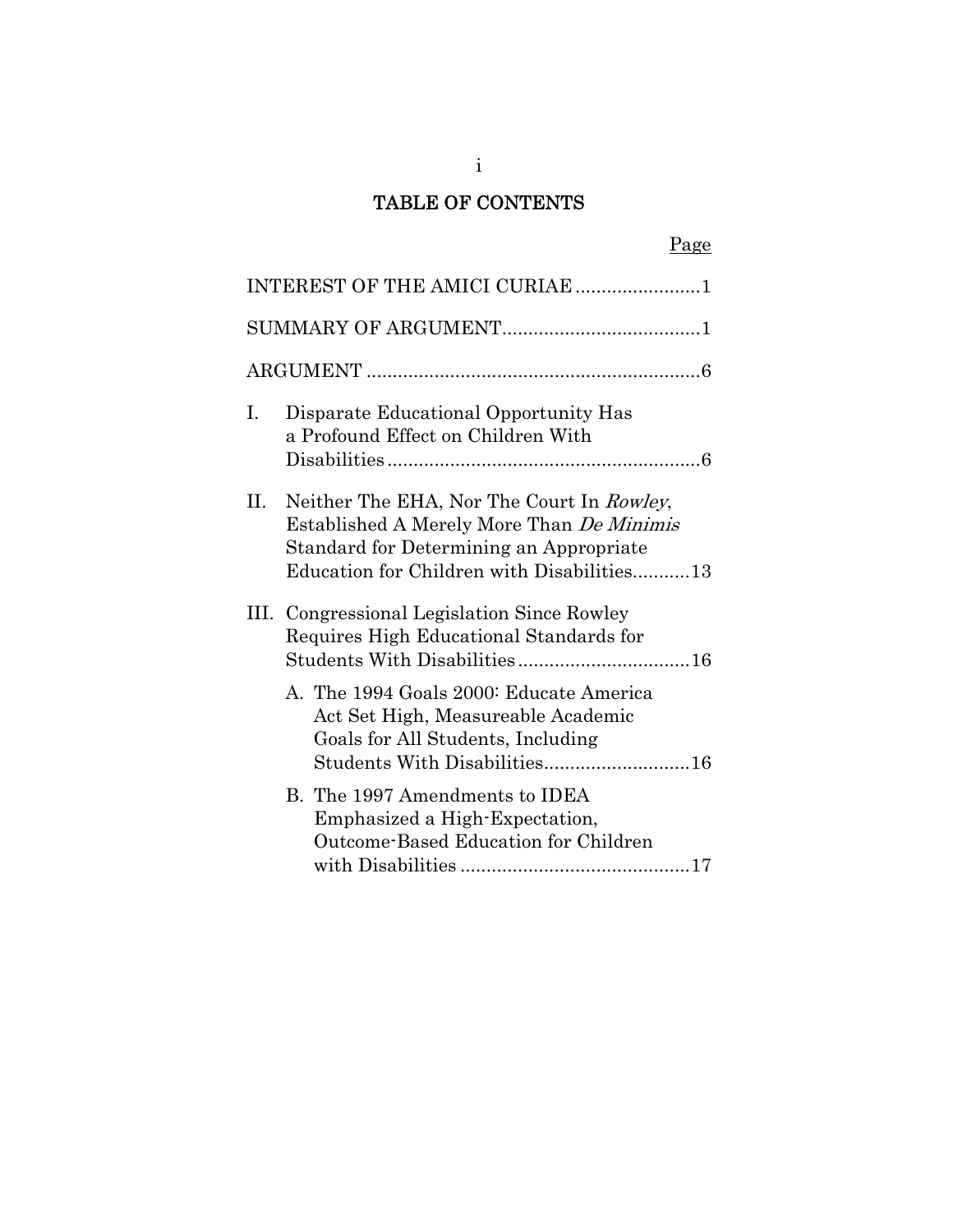|    | C. With the No Child Left Behind Act of<br>2001, Congress Established Higher<br>Educational Standards for All Children,<br>Including Children with Disabilities20                                                                                                  |
|----|--------------------------------------------------------------------------------------------------------------------------------------------------------------------------------------------------------------------------------------------------------------------|
|    | D. The 2004 IDEA Amendments Heightened<br>Outcomes, Requirements and                                                                                                                                                                                               |
|    | E. New IEP Requirements Expanded the<br>Definition of Appropriate Education25                                                                                                                                                                                      |
|    | IV. Advances in Educational Practices and<br>Technologies Markedly Improve Educational<br>Outcomes for Students with Disabilities and                                                                                                                              |
| V. | An Appropriate Education Under the IDEA<br>Requires Measureable Goals Designed in<br>Accordance with Peer-Reviewed Research<br>To Provide Children With Disabilities With<br><b>Educational Opportunities Substantially</b><br>Equal to Their Non-Disabled Peers38 |
|    |                                                                                                                                                                                                                                                                    |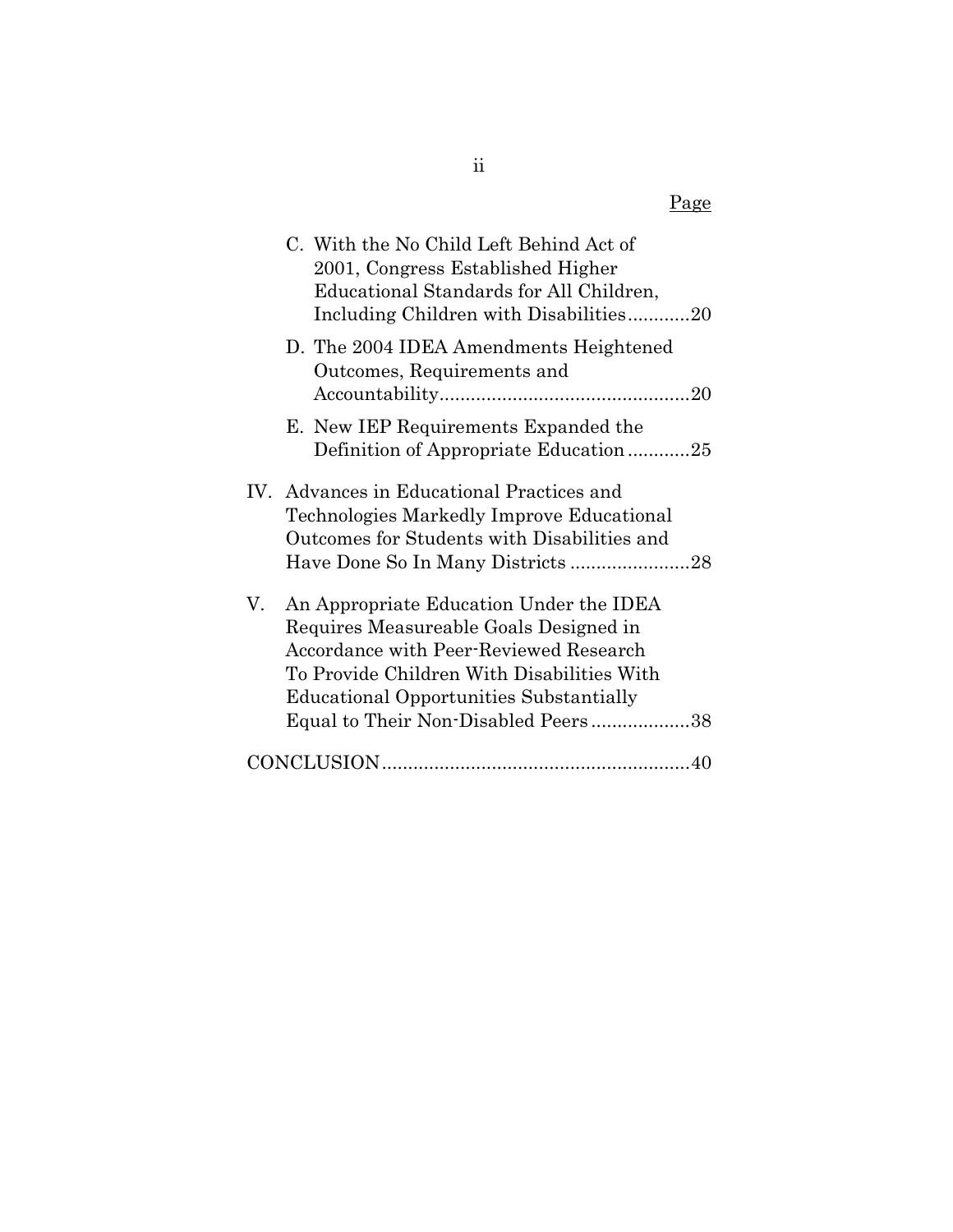# TABLE OF AUTHORITIES

### Cases

# Page(s)

| Anchorage S.D. v. D.K., 4 IDELR 28                                       |
|--------------------------------------------------------------------------|
| Bd. of Educ. v. Rowley,                                                  |
| Brown v. Bd. of Educ. Of Topeka,                                         |
| Chambers v. Sch. Dist. of Phila. Bd. of Educ.                            |
| Endrew F. v. Douglas Cnty. Sch. Dist. RE-1,                              |
| Honig v. Doe,                                                            |
| M.A. v. Jersey City Bd. of Educ.,                                        |
| Olmstead v. L.C. ex rel. Zimring,                                        |
| R.K. & D.K. v. Clifton Bd. of Educ.,<br>587 F. App'x 17 (3d Cir. 2014)37 |
| Ridley School Dist. v. M.R.,                                             |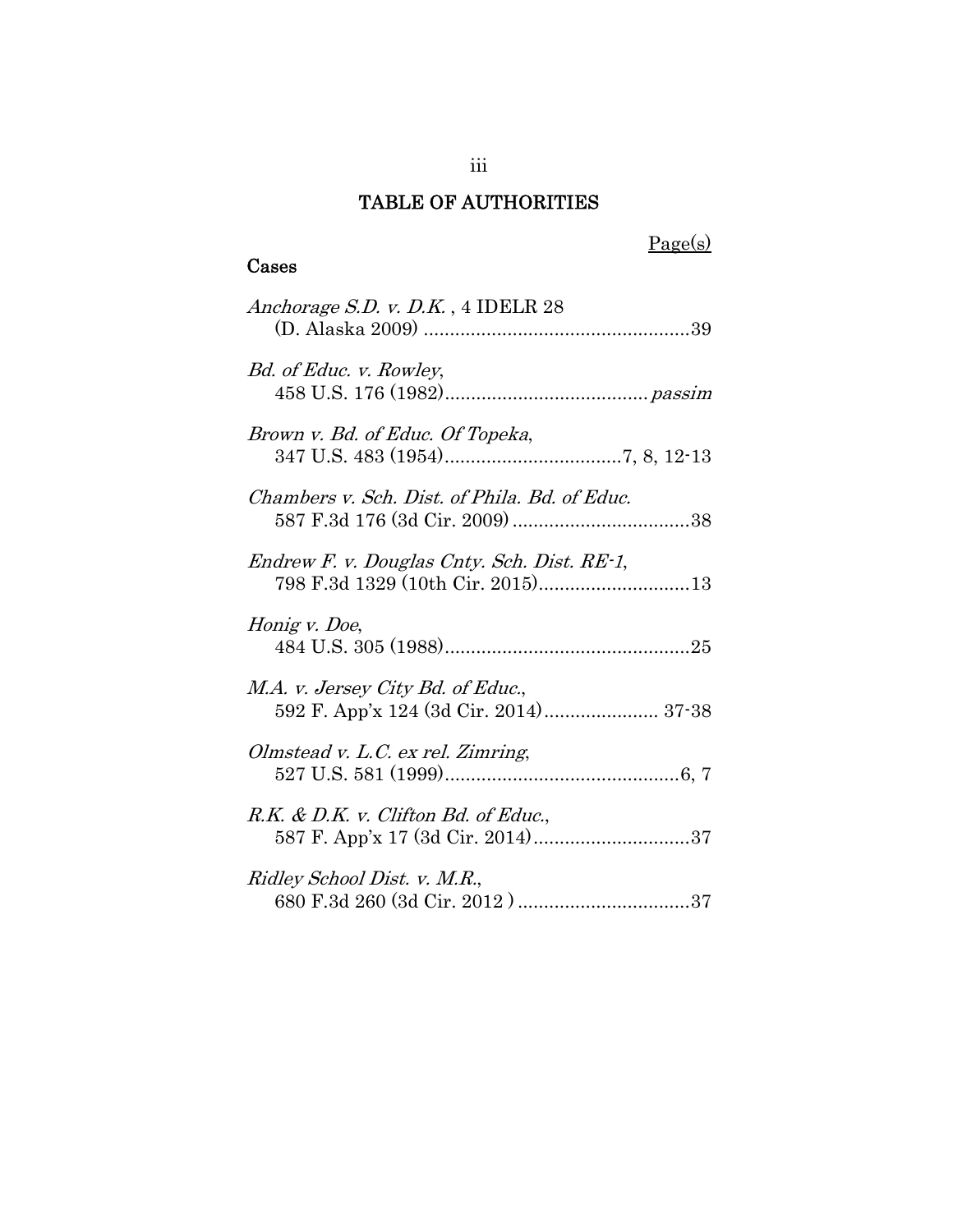# Page(s)

### Statutes

| Goals 2000: Educate America Act16                  |
|----------------------------------------------------|
| The Education for All Handicapped Children's       |
| Elementary and Secondary Education Act             |
|                                                    |
| Higher Education Act of 2008                       |
| Individuals with Disabilities Education Act passim |
|                                                    |
| Pub. L. No. 114-95, 129 Stat. 180233               |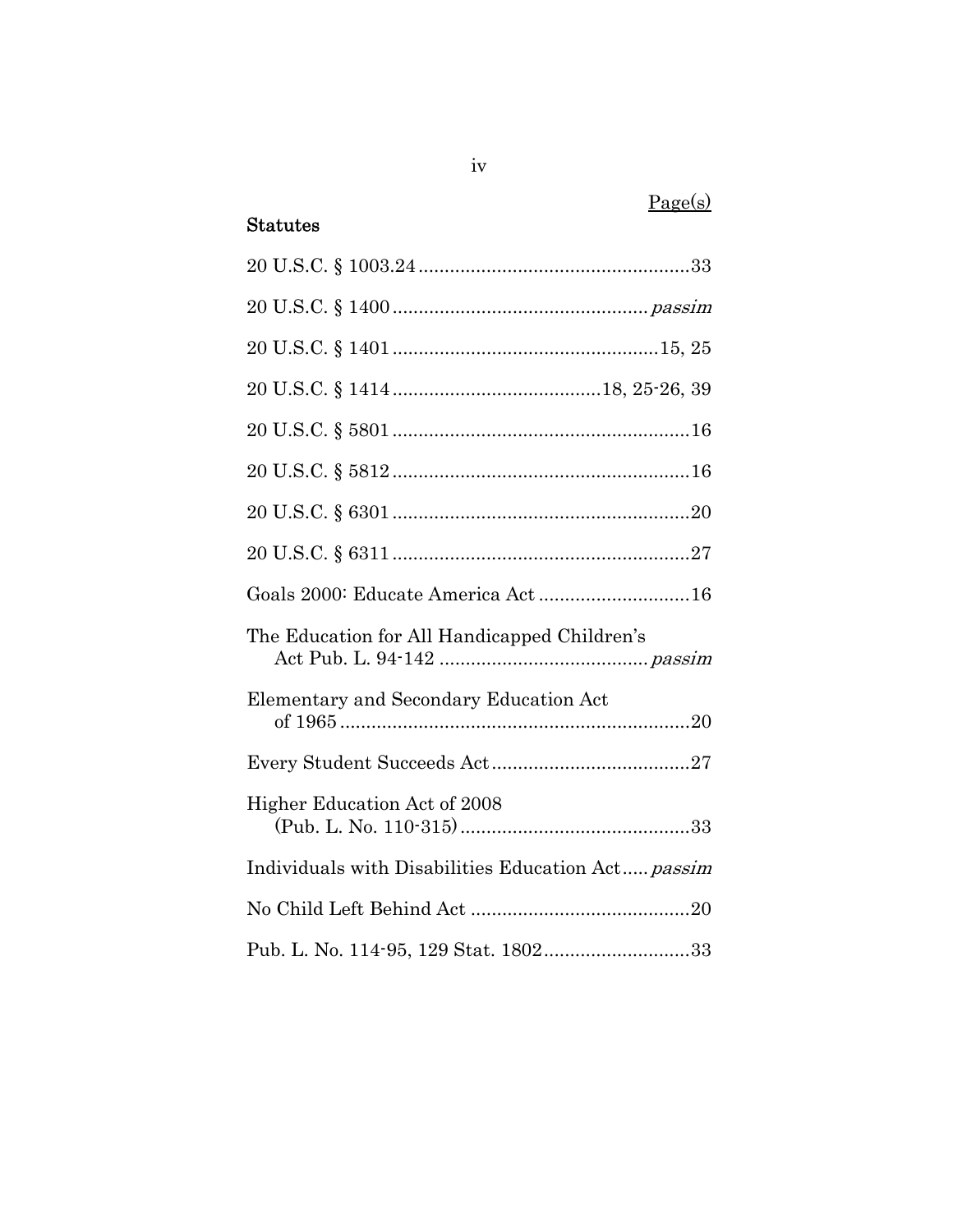# Page(s)

# Rules

| <b>Other Authorities</b>                                                                                                                                                |
|-------------------------------------------------------------------------------------------------------------------------------------------------------------------------|
|                                                                                                                                                                         |
|                                                                                                                                                                         |
| 121 Cong. Rec. 37025 (Nov. 18, 1975)                                                                                                                                    |
| 121 Cong. Rec. 37030 (Nov. 18, 1975)<br>(statement of Dominick V. Daniels)14                                                                                            |
| 121 Cong. Rec. 37412 (Nov. 19, 1975)                                                                                                                                    |
| Assistive Training Online Project, Sch. of Pub.<br>Health and Health Professions, SUNY-<br>Buffalo, Reading & Computing36                                               |
| Donald M. Baer, Montrose M. Wolf & Todd R.<br>Risley, Some Still-Current Dimensions of<br>Applied Behavior Analysis, 20 J. OF<br>APPLIED BEHAVIOR ANALYSIS 313 (1987)28 |
| Rosalie S. Boone & Arlene King-Berry, African<br>American students with disabilities:<br>beneficiaries of the legacy? 76 J. OF NEGRO                                    |
| Bureau of Labor Statistics, <i>Persons with a</i><br>Disability: Labor Force Characteristics-                                                                           |

v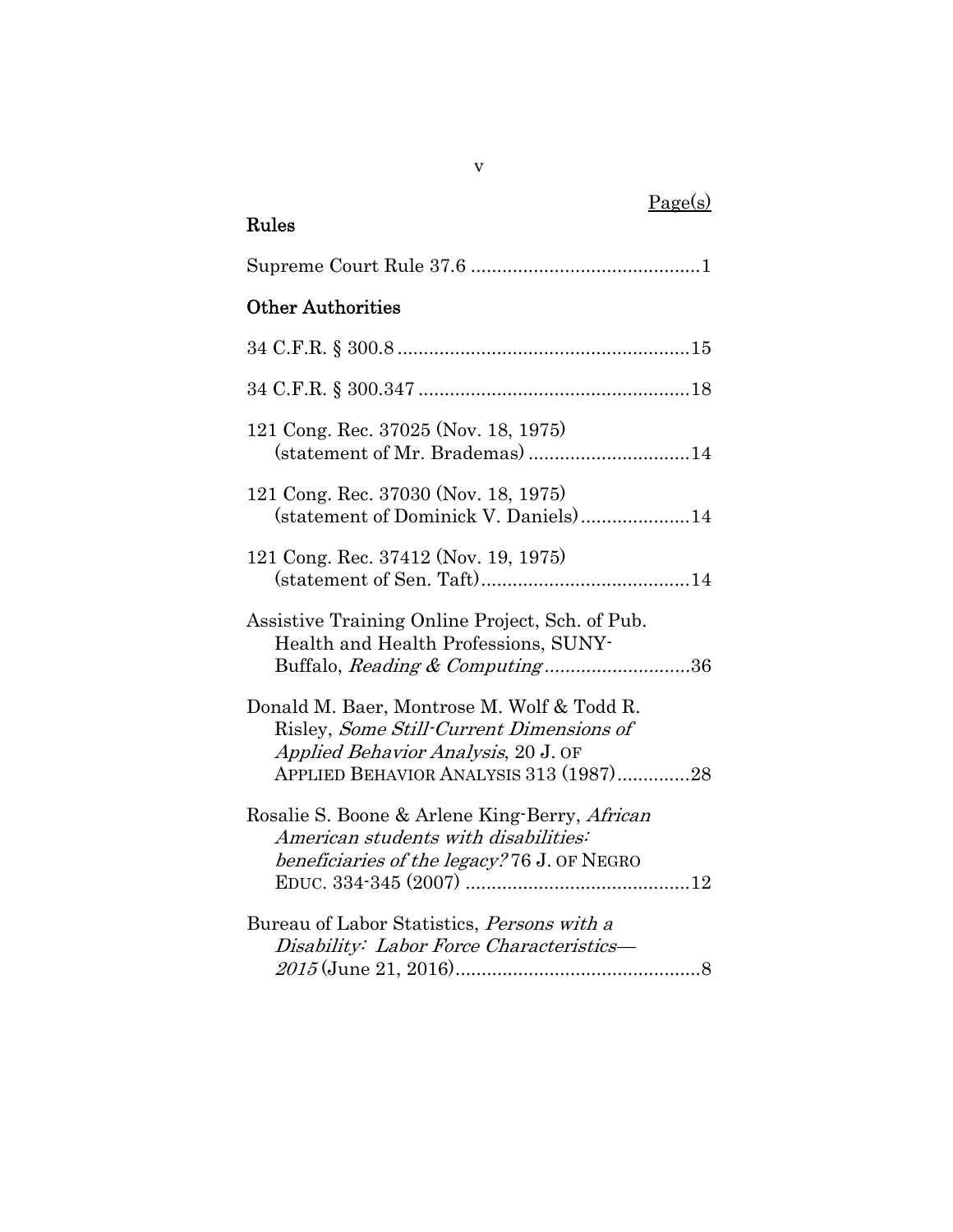# vi

| Page(s)                                                |
|--------------------------------------------------------|
| Centers for Disease Control and Prevention,            |
| Attention-Deficit/Hyperactivity Disorder               |
|                                                        |
| Centers for Disease Control and Prevention,            |
|                                                        |
| Autism Spectrum Disorder (ASD)                         |
| 29                                                     |
| CDC, Prevalence of Autism Spectrum Disorder            |
| Among Children Aged 8 Years - Autism                   |
| and Developmental Disabilities Monitoring              |
| Network, 63 MORBIDITY & MORTALITY                      |
|                                                        |
|                                                        |
| Jeong Hoon Choi, et al., <i>Improving learning for</i> |
| all students through equity based inclusive            |
| reform practices: effectiveness of a fully             |
| integrated schoolwide model on student                 |
|                                                        |
| reading and math achievement, REMEDIAL                 |
| & SPECIAL EDUC. 1-14 (2016) 34                         |
| Meghan Cosier, et al., <i>Does access matter?</i>      |
| Time in general education and achievement              |
| for students with disabilities, 34 REMEDIAL            |
| & SPECIAL EDUC. 323-332 (2013) 34                      |
|                                                        |
| Sigmund Eldevik, et al., Using participant             |
| data to extend the evidence base for intensive         |
| behavioral intervention for children with              |
| autism, AM. J. ON INTELL. & DEVELOPMENTAL              |
|                                                        |
|                                                        |
| Michael Guralnick, et al., The peer relations of       |
| preschool children with communication                  |
| disorders, 67 CHILD DEV. 471-89 (1996)34               |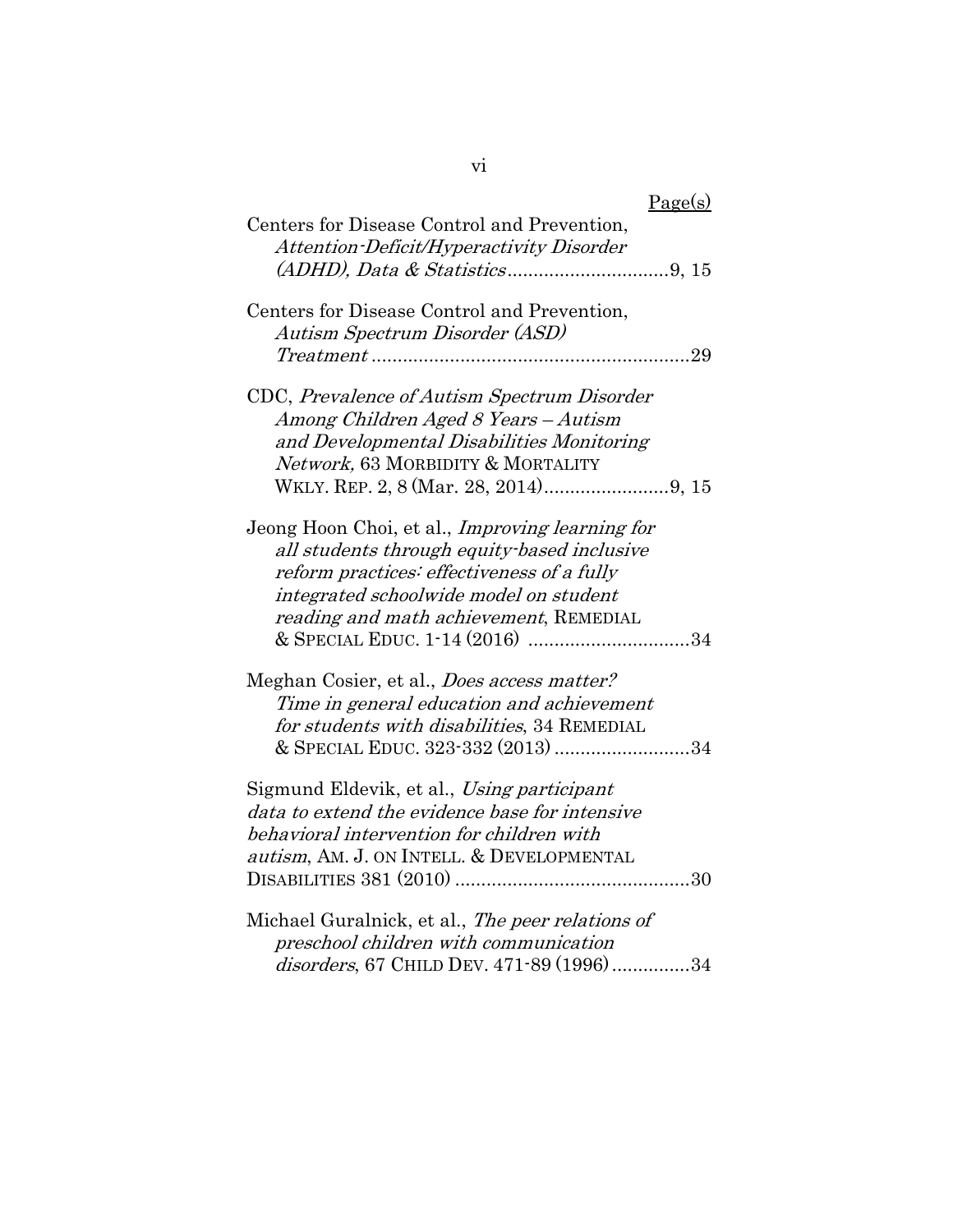| Page(s)                                                                                                                                                                                                                |
|------------------------------------------------------------------------------------------------------------------------------------------------------------------------------------------------------------------------|
| Mieke Heyvaert, et al., A multilevel meta-<br>analysis of single-case and small-n research<br>on interventions for reducing challenging<br>behavior in persons with intellectual<br>disabilities, RES. DEVELOPMENTAL   |
| Jane S. Howard, et al., A comparison of<br>intensive behavior analytic and eclectic<br>treatments for young children with autism,<br>26 RES. IN DEVELOPMENTAL DISABILITIES                                             |
| Jane S. Howard, et al., <i>Comparison of behavior</i><br>analytic and eclectic early interventions for<br>young children with autism after three<br>years, 35 RES. IN DEVELOPMENTAL<br>DISABILITIES 3326-3344 (2014)30 |
|                                                                                                                                                                                                                        |
|                                                                                                                                                                                                                        |
| It's Time for School: Building Quality ABA<br><b>Educational Programs for Students with</b><br>Autism Spectrum Disorders, by Ronald<br>Leaf, Mitchell Taubman & John McEachin 36                                       |
| Jonathan W. Ivy & Kimberly A. Schreck, The<br>efficacy of ABA for individuals with autism<br>across the lifespan, CURR. DEV. DISORD.                                                                                   |
| Lars Klintwall, et al., <i>Narrowing the Gap</i> :<br>Effects of Intervention on Developmental<br>Trajectories in Autism, 19 AUTISM 1, 53-63                                                                           |

vii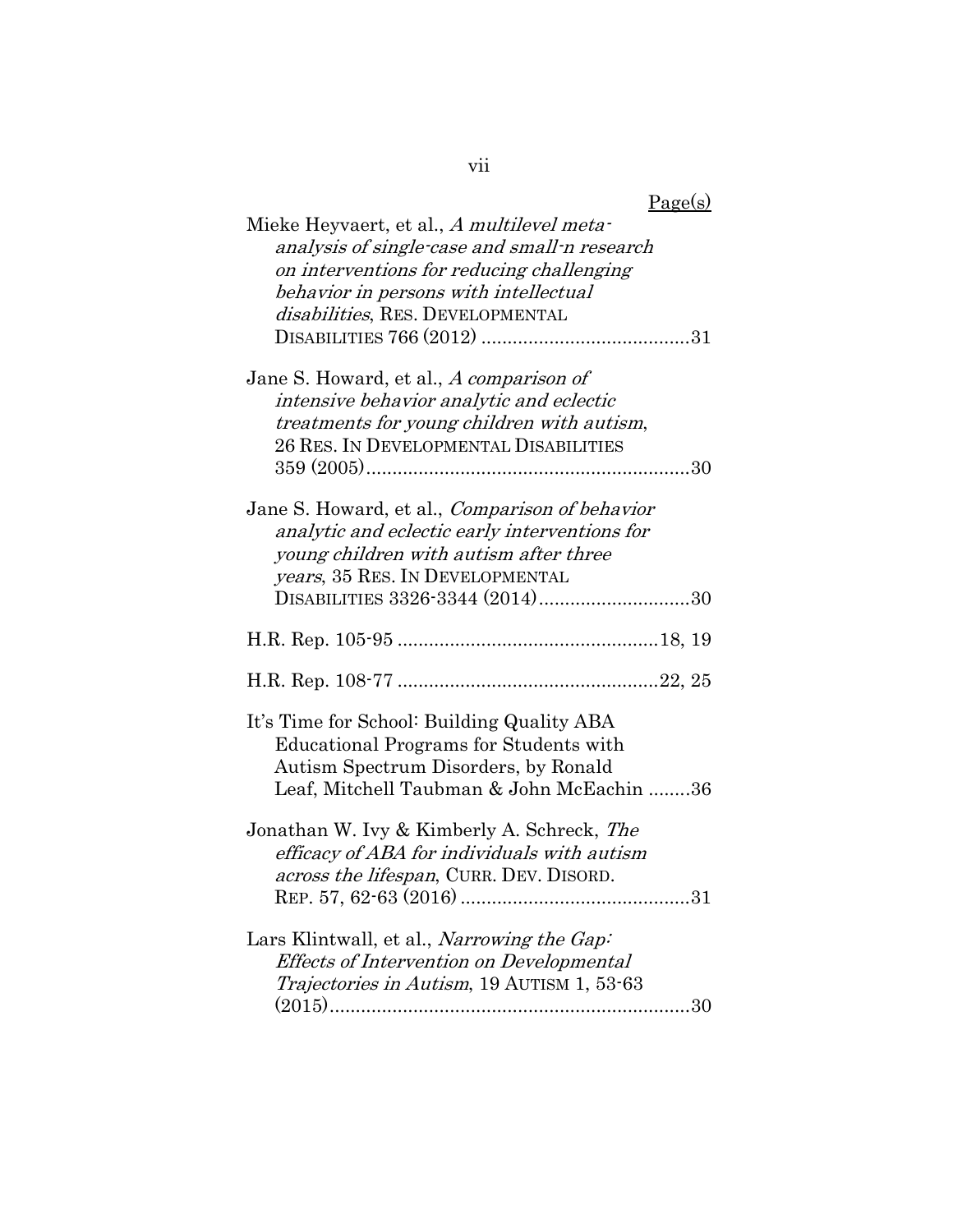## viii

| <u>Page(s)</u>                                                                                                                                                                                                                |
|-------------------------------------------------------------------------------------------------------------------------------------------------------------------------------------------------------------------------------|
| Kurth, et al. Academic and Cognitive Profiles<br>of Students with Autism: Implications for<br>Classroom Practice and Placement, 25 INT'L<br>J. OF SPECIAL EDUC. 2, 8–14 (2010) 34                                             |
| Levine, P., Marder, C., & Wagner, M. (2004),<br>Services and Supports for Secondary School<br>Students with Disabilities: A Special Topic<br>Report from the National Longitudinal<br>Transition Study-2 (NLTS2), Menlo Park, |
| Kristie Brown Lofland, <i>The Use of Technology</i><br>in Treatment of Autism Spectrum<br>Disorders, Indiana Resource Center for<br>Autism, Indiana University, Indiana<br>Resource Center for Autism, Indiana                |
| Ole Ivar Lovaas, <i>Behavioral treatment and</i><br>normal educational and intellectual<br>functioning in young autistic children, 55 J.<br>CONSULTING & CLINICAL PSYCHOLOGY 1, 6                                             |
| Kelly May, Teaching Strategies for Asperger<br><i>Students</i> , Johns Hopkins School of<br>31                                                                                                                                |
| John Jay McEachin, et al., <i>Long-term outcome</i><br>for children with autism who received early<br>intensive behavioral treatment, 97 AM. J.<br>MENTAL RETARDATION 4 (1993) 29                                             |
| Scott M. Myers, Chris Plauche Johnson,<br>the Council on Children with Disabilities,<br>Management of Children with Autism<br>Spectrum Disorders, 120 PEDIATR. 1164                                                           |

 $\mathbf{p}_{\alpha\alpha\alpha}(\alpha)$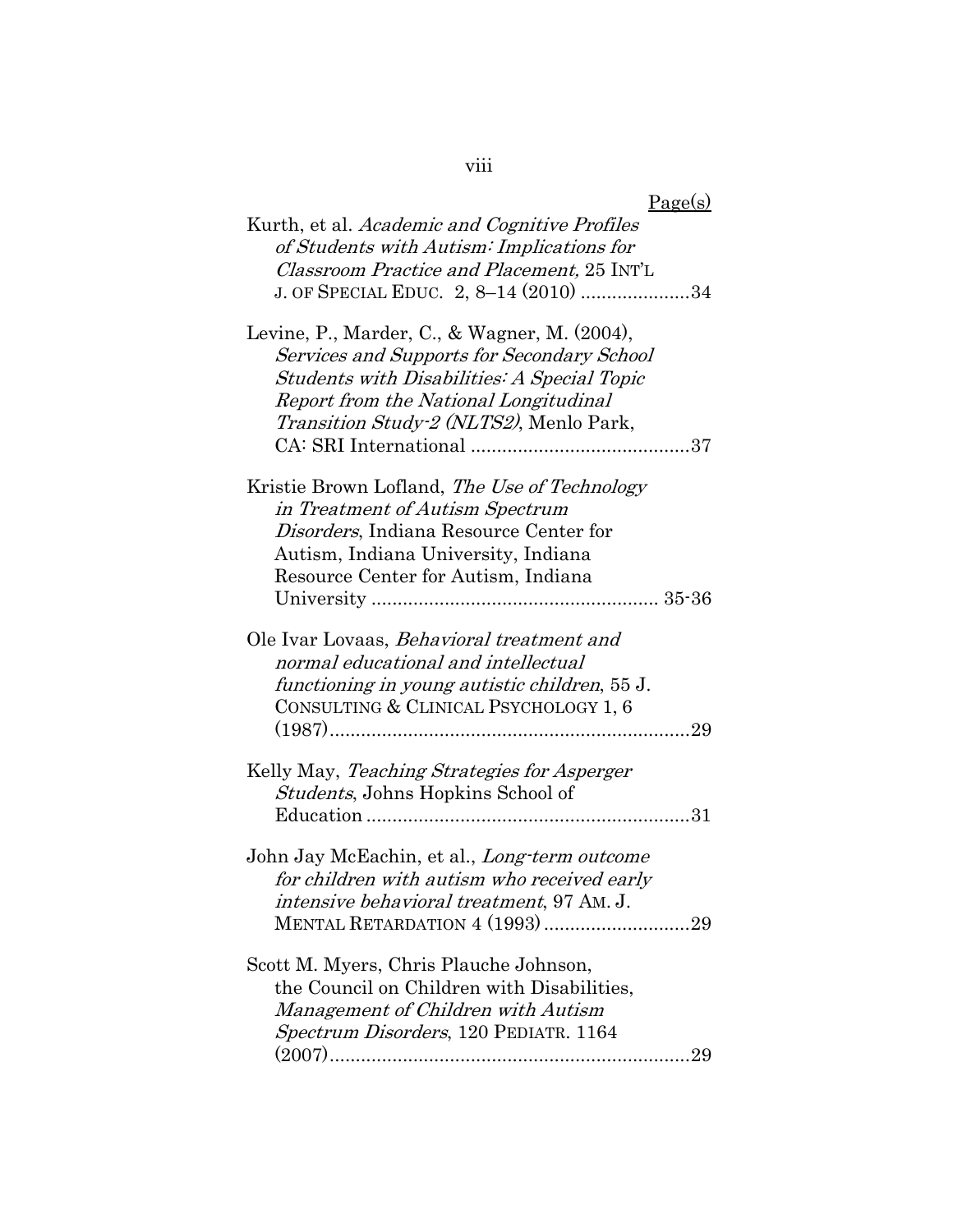| Page(s)                                                                                                                                                                                                                    |
|----------------------------------------------------------------------------------------------------------------------------------------------------------------------------------------------------------------------------|
| Nat'l Ctr. for Educ. Statistics, Children and                                                                                                                                                                              |
| Nat'l Ctr. for Learning Disabilities, The State<br>of Learning Disabilities: Facts, Trends<br>and Emerging Issues 12 (Third Edition,                                                                                       |
| Nat'l Ctr. on Education, Disability and<br>Juvenile Justice, Special Education in<br>Correctional Facilities (May 2000),11                                                                                                 |
| Nat'l Reading Panel, Teaching children to<br>read: an evidence-based assessment of the<br>scientific research literature on reading and<br><i>its implications for reading instruction</i>                                 |
| Jennifer Ninci, et al., <i>Meta-analysis of single-</i><br>case research on teaching functional living<br>skills to individuals with ASD, REV. J.<br>AUTISM DEV. DISORD. (2015)32                                          |
| Brian Reichow & Fred Volkmar, Social skills<br>interventions for individuals with autism:<br>evaluation for evidence-based practices<br>within a best evidence synthesis<br>framework, J. AUTISM. DEV. DISORD. (2010) 31   |
| Remarks of Pres. William J. Clinton at the<br>Signing Ceremony for the Individuals with<br>Disabilities Education Act (June 4, 1997)  19-20                                                                                |
| Anne M. Roux, et al., <i>Postsecondary</i><br><b>Employment Experiences Among Young</b><br><b>Adults With an Autism Spectrum Disorder</b><br>Rh: Employment in Young Adults with<br>Autism, 52 J. AM. ACAD. CHILD ADOLESC. |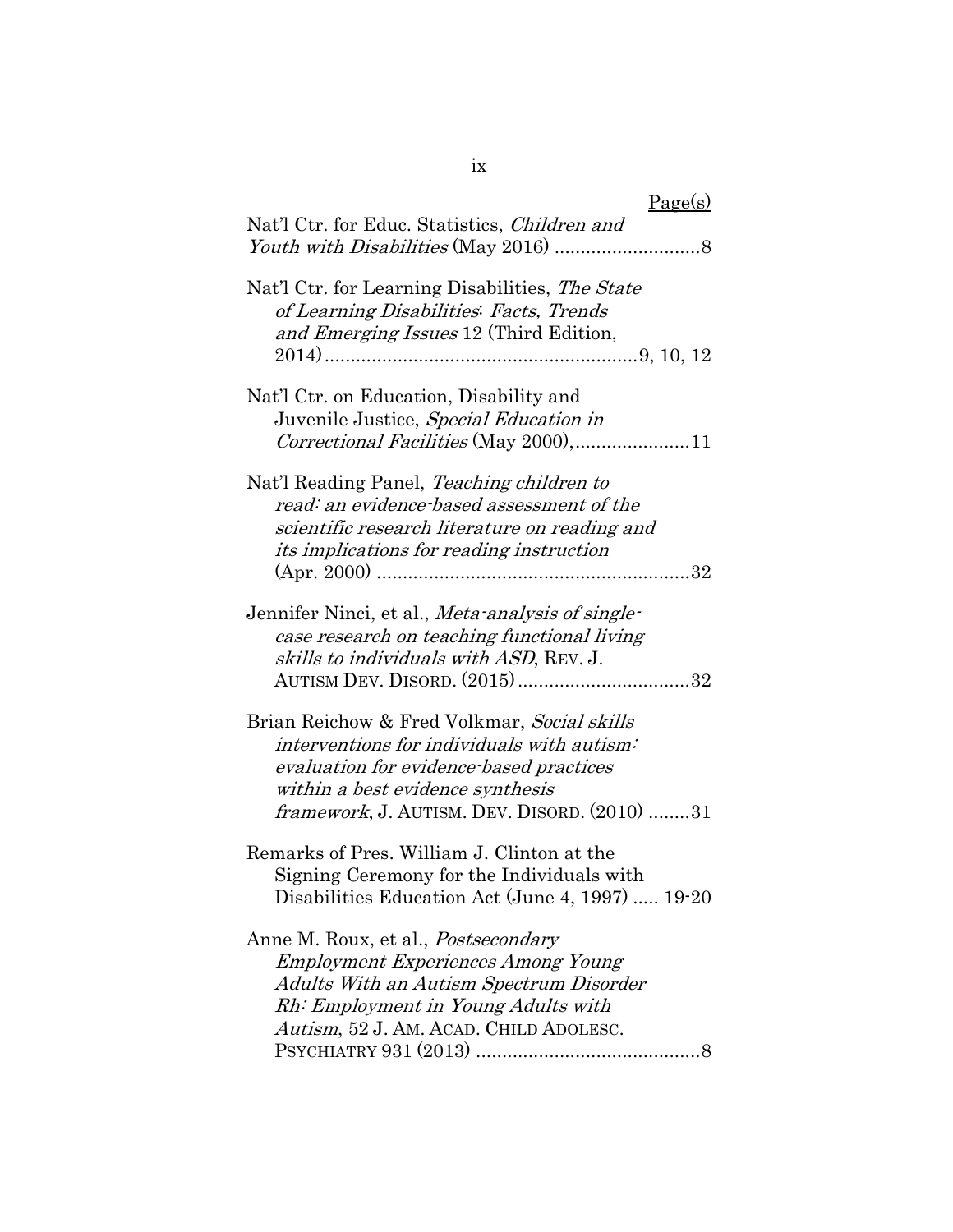| Page(s)                                                                                                                                                                            |
|------------------------------------------------------------------------------------------------------------------------------------------------------------------------------------|
|                                                                                                                                                                                    |
|                                                                                                                                                                                    |
|                                                                                                                                                                                    |
| Carol Schall, et al., Transition from school to<br>work for students with autism spectrum<br>disorders: understanding the process and<br>achieving better outcomes; PEDIATR. CLIN. |
| Paul T. Shattuck, et al., <i>Postsecondary</i><br><b>Education and Employment Among Youth</b><br>with an Autism Spectrum Disorder,                                                 |
| Sally Shaywitz, Overcoming Dyslexia –<br>A New and Complete Science-Based<br>Program for Reading Problems at Any<br>Level 208-10 (1st Ed. 2003) 15, 32                             |
| Robert Stromer, et al., Activity schedules,<br>computer technology, and teaching children<br>with autism spectrum disorders, 21 FOCUS<br>ON AUTISM & OTHER DEVELOPMENTAL           |
| Testimony of Sen. Jeffords, R-VT, Chairman,<br>Hearing of Senate Labor and Human<br>Resources Committee, Specialized<br>Education Programs Reauthorization,                        |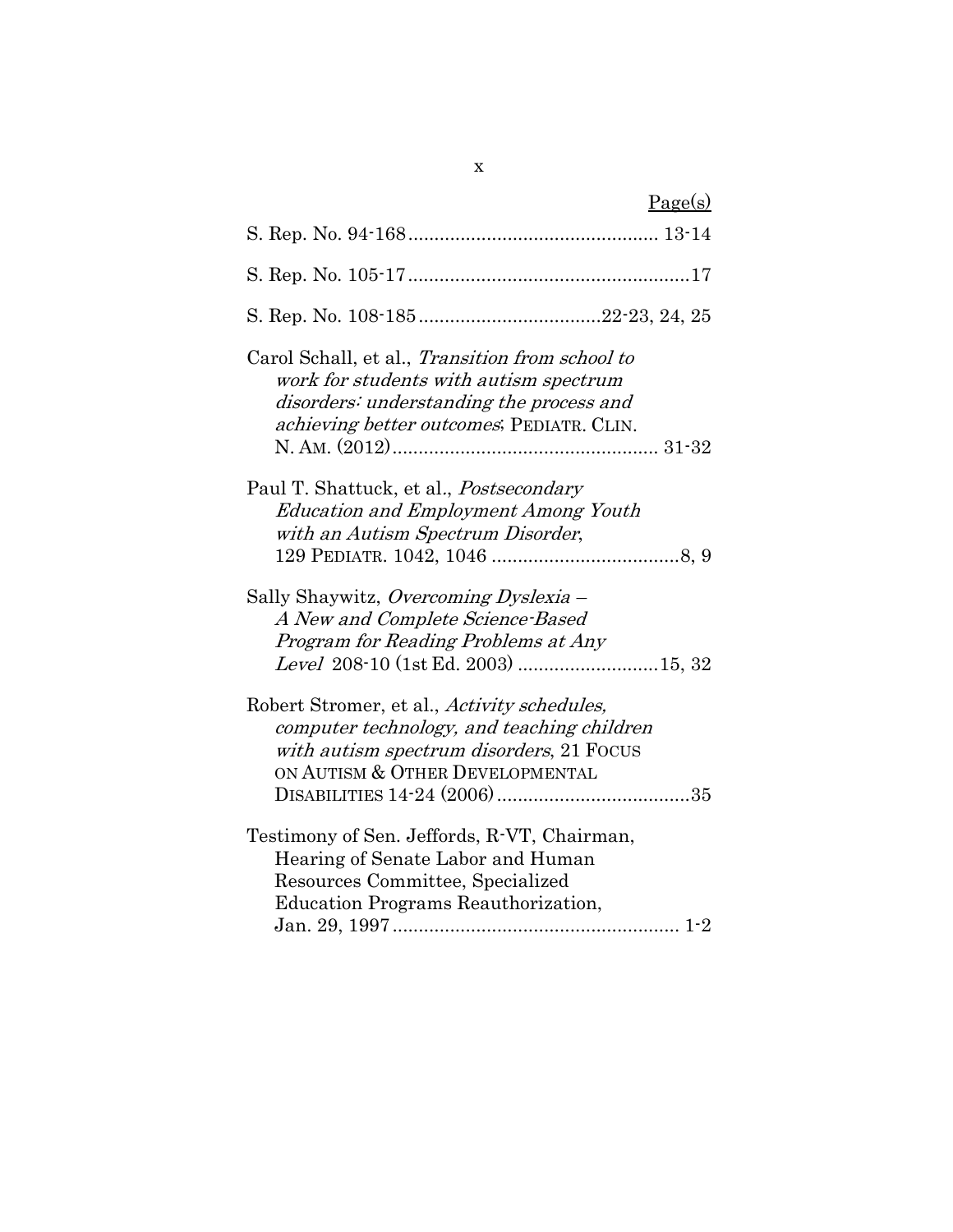| Page(s)                                        |
|------------------------------------------------|
| Joseph Torgesen, Recent discoveries from       |
| research on remedial interventions for         |
| children with dyslexia, in The Science of      |
| Reading: A Handbook 537 (M. Snowling &         |
|                                                |
| U.S. Dep't of Commerce, Econ. & Statistics     |
| Admin., Census Bureau, Americans with          |
|                                                |
| U.S. Dep't of Educ., Dear Colleague Letter: 68 |
| IDELR 176 (OSEP/OSERS) (Aug. 1, 2016) 36-37    |
| U.S. Dep't of Educ., Dear Colleague Letter     |
| Clarification of FAPE and Alignment with       |
| State Academic Standards 1                     |
|                                                |
| U.S. Dep't of Educ., Office of Educ. Tech.,    |
| Transforming American Education,               |
| Learning Powered by Technology 1, 14-18        |
|                                                |
| U.S. Dep't of Educ., Office of Special Educ.   |
| Programs, 37th Annual Report to Congress       |
| on the Implementation of the Individuals       |
| with Disabilities Education Act (Dec. 2015)11  |
| U.S. Dep't of Educ., Office of Special Educ.   |
| Programs, 38th Annual Report to Congress       |
| on the Implementation of the Individuals       |
| with Disabilities Education Act (Oct. 2016) 12 |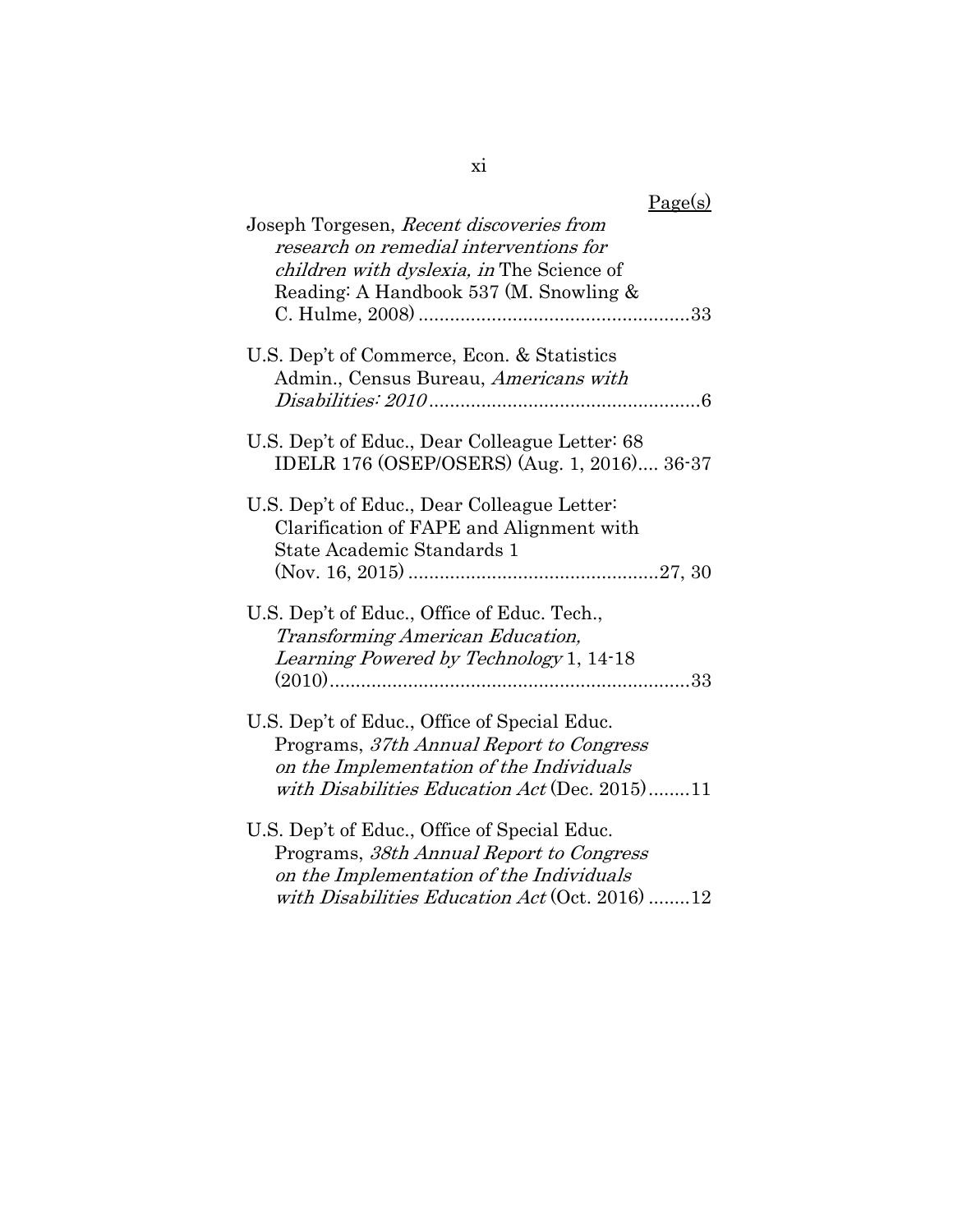| ł | ł |
|---|---|
| ٧ |   |

| r<br>⋍<br>1 | , |
|-------------|---|
|             |   |

| U.S. Dep't of Labor, <i>Economic Picture of the</i><br>Disability Community Project; Key points                                                                                           |
|-------------------------------------------------------------------------------------------------------------------------------------------------------------------------------------------|
| on Disability and Occupational Projections                                                                                                                                                |
| Connie Wong, et al., Univ. of N.C., Evidence-<br>based practices for children, youth, and                                                                                                 |
| young adults with autism spectrum                                                                                                                                                         |
| Xin Zhang, et al., <i>Improving children's</i><br>competence as decision makers: contrasting<br>effects of collaborative interaction and<br>direct instruction, 53 AM. EDUC. RES. J. 194- |
| Kris Zorigian & Jennifer Job, <i>How do special</i><br>education students benefit from                                                                                                    |
| technology?, LEARN NC. UNC-CHAPEL<br>HILL SCHOOL OF EDUCATION (2010)36                                                                                                                    |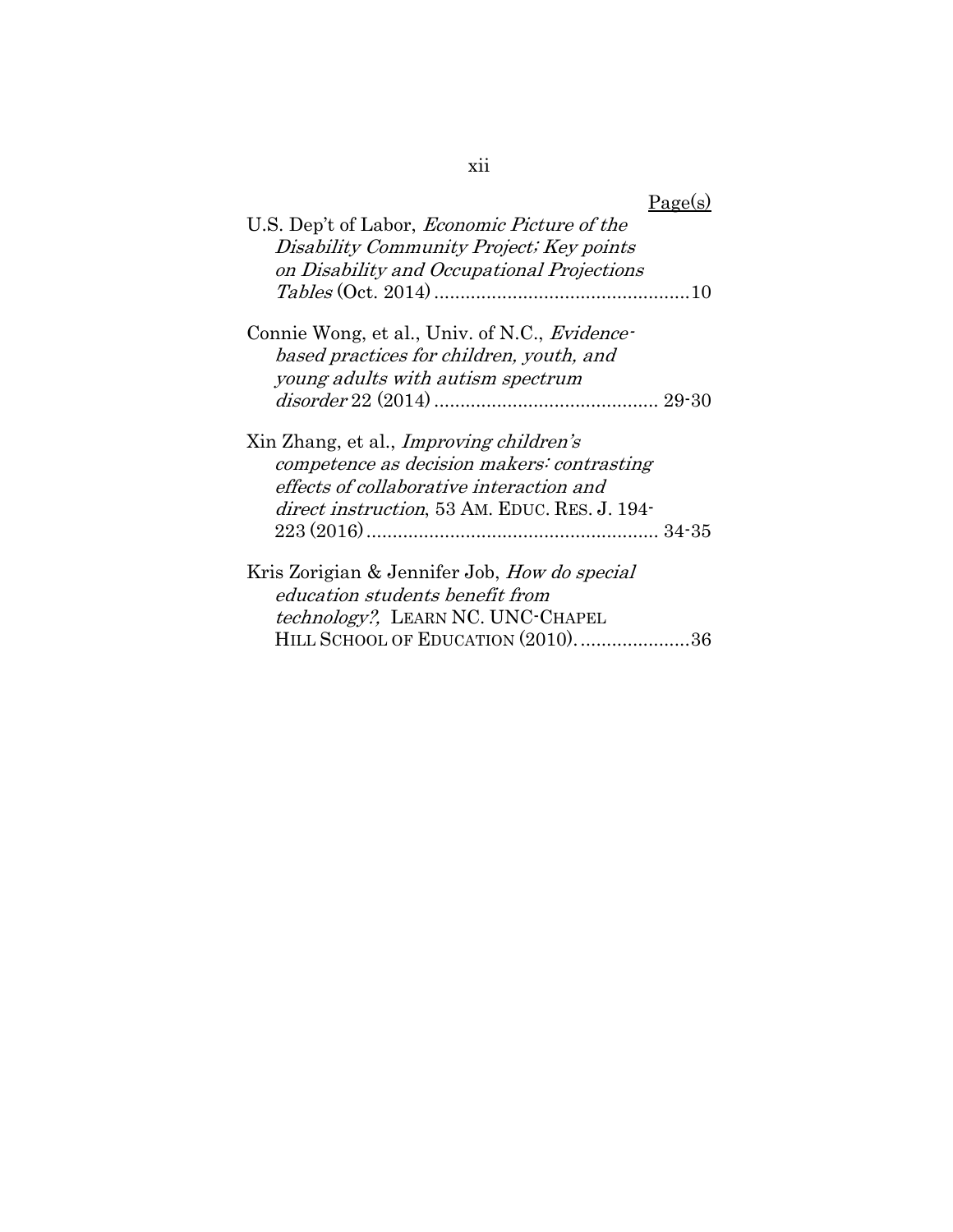#### INTEREST OF THE AMICI CURIAE1

Amici are various disability rights organizations and public interest centers whose efforts include litigation, public policy and general advocacy to protect, *inter alia*, the civil rights of persons with disabilities to equal educational opportunities. The amici include Autism Speaks; the National Down Syndrome Society (NDSS); TASH; the International Dyslexia Association (IDA); United Cerebral Palsy; the Washington Lawyers' Committee for Civil Rights and Urban Affairs; Decoding Dyslexia chapters, and Public Counsel. Each amicus has experience in securing the rights of students with disabilities to free appropriate public educations and has a substantial interest in the outcome of this case. The individual statements of interest of all amici appear in the Appendix.

#### SUMMARY OF ARGUMENT

 In support of the 1997 amendments to the Individuals with Disabilities Education Act ("IDEA"), Senator Jim Jeffords testified:

> [T]he bottom line is that when it comes time to graduate from high school we

<sup>1</sup> Pursuant to Supreme Court Rule 37.6, no party or counsel for a party authored or contributed monetarily to the preparation or submission of any portion of this brief. Counsel of record for all parties received notice of *amici curiae*'s intention to file this brief more than 10 days before it was due. The parties have filed with the Clerk's office a blanket consent to all amicus briefs.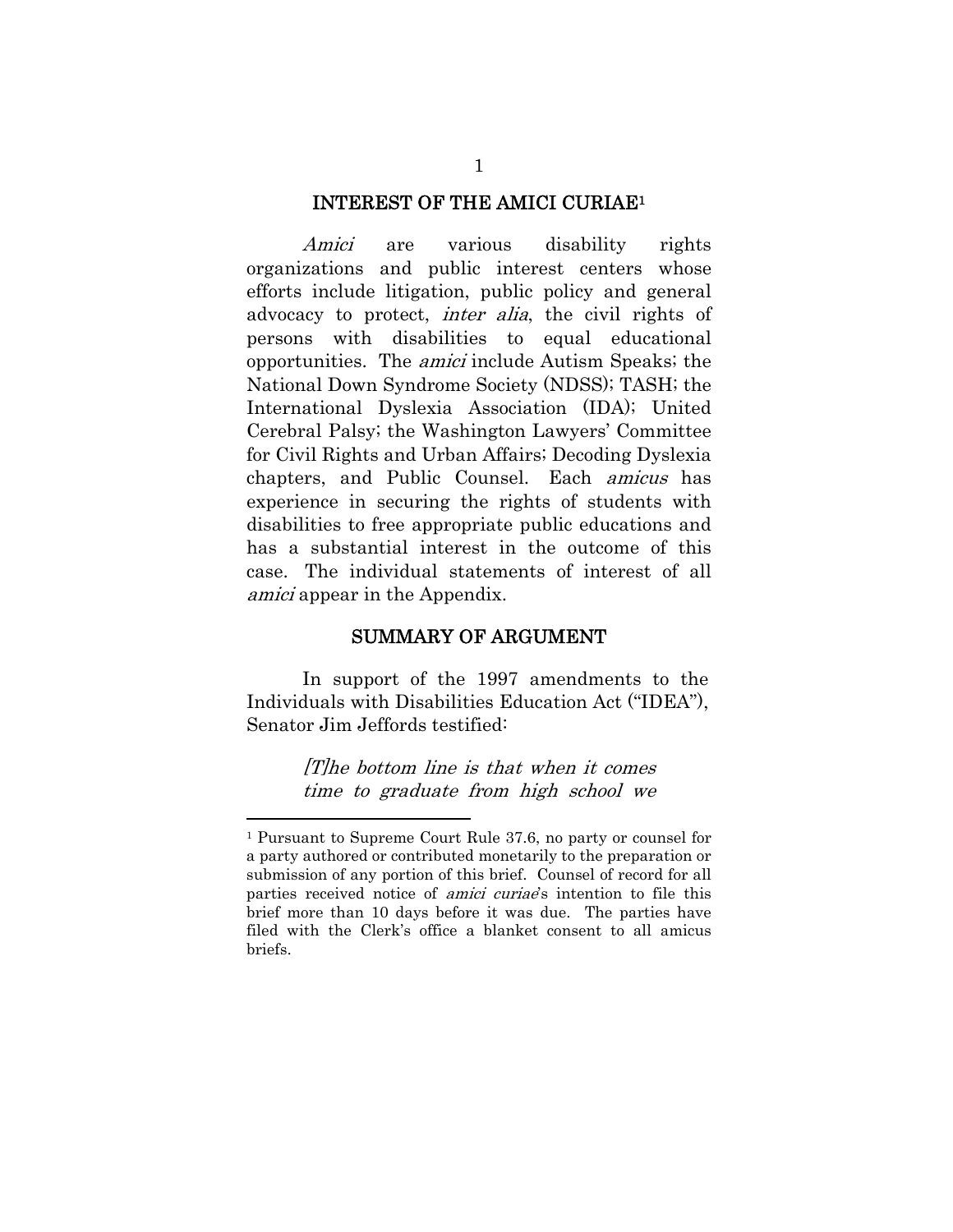must make sure that our students, all students, have the skills to either pursue post-secondary education or training or to get a good job and be contributing members of our community to the utmost of their ability . . . IDEA was originally enacted in 1975 . . . After 22 years, I think it is appropriate to acknowledge that schools have changed. The range of disabilities seen in schools has changed. Our expectations for children with disabilities have changed. And the expectations we've placed on each other as educators and parents have changed.<sup>2</sup>

It was almost 35 years ago when the Court last reviewed the appropriate educational standard for children with disabilities under the IDEA as originally enacted in 1975.<sup>3</sup> Board of Education v. Rowley, 458 U.S. 176 (1982). As Senator Jeffords eloquently explained in supporting Congress's decision to amend the IDEA in order to improve educational outcomes for those children, the decades following the EHA and Rowley ushered in dramatic changes in the participation of persons with

<sup>2</sup> Testimony of Sen. Jeffords, R-VT, Chairman, Hearing of Senate Labor and Human Resources Committee, Specialized Education Programs Reauthorization, Jan. 29, 1997.

<sup>3</sup> The IDEA was originally enacted as The Education of All Handicapped Children Act ("EHA"), Pub. L. 94-142. It was amended and renamed the IDEA in 1990. Pub L. 101-476.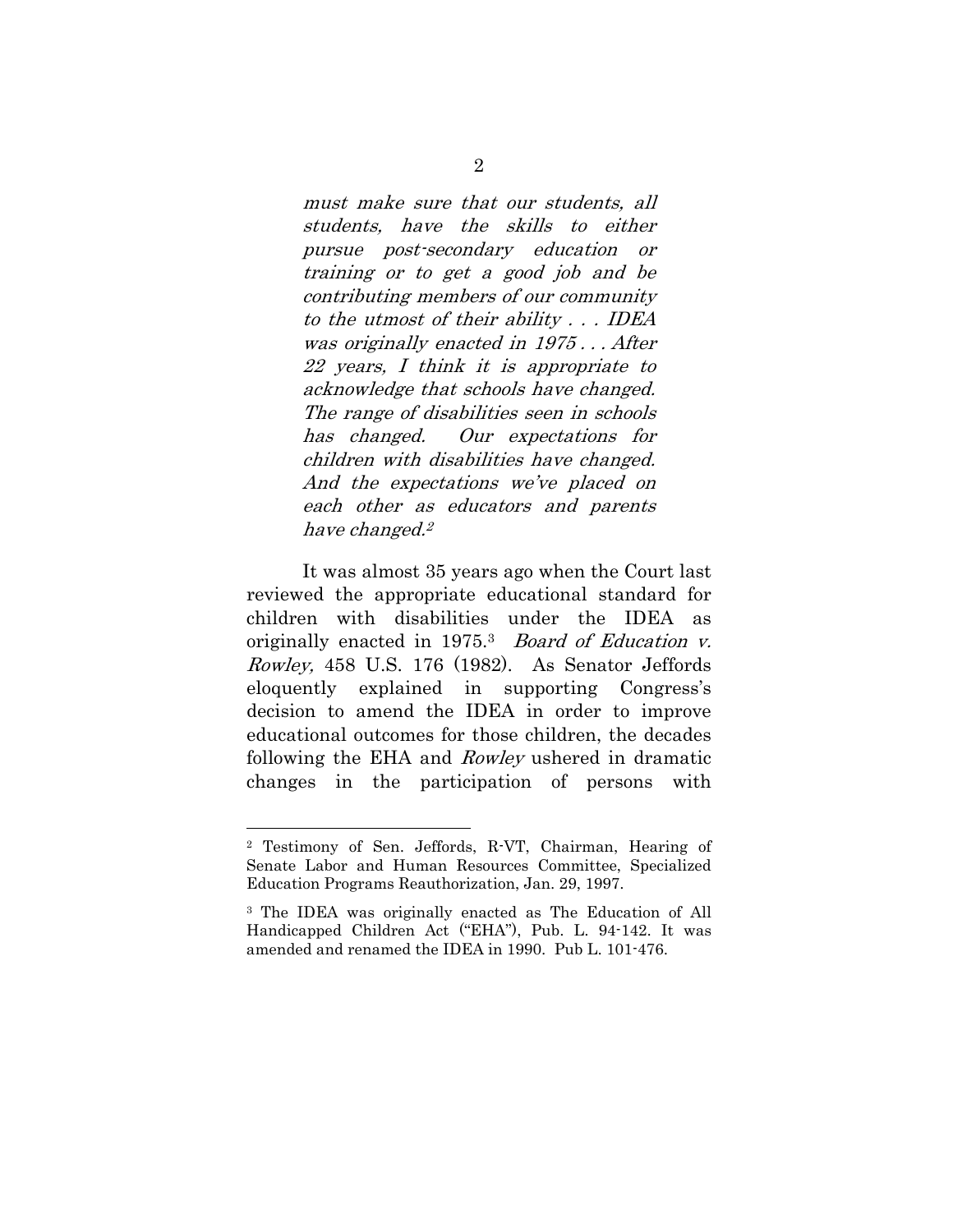disabilities at school and in the community. Advances in instructional practices and technologies have improved opportunities for achievement beyond any expectations Congress held when adopting the EHA.

In a series of educational laws beginning in 1994, Congress took note of these advances and raised the standards expected for educational and functional achievement by students with disabilities. Many legislative changes explicitly require students with disabilities to be assessed on the same scales as non-disabled students in mastering the same curriculum. Amici here present information on the research-based interventions, instructional practices and technologies which have led Congress to raise standards for educational and functional achievement and permit schools to meet those raised standards.

Resolving the proper standard for determining an appropriate education under the IDEA is crucially important to the futures of countless numbers of children with disabilities, including disproportionately minorities and poor children, as well as their families, and their educators. As set forth below, that resolution should be clear: the IDEA unequivocally requires a higher standard than the "merely more than *de minimis"* educational benefits employed by the Tenth Circuit below.

Even in its original formulation in 1975, the statute did not define the appropriate educational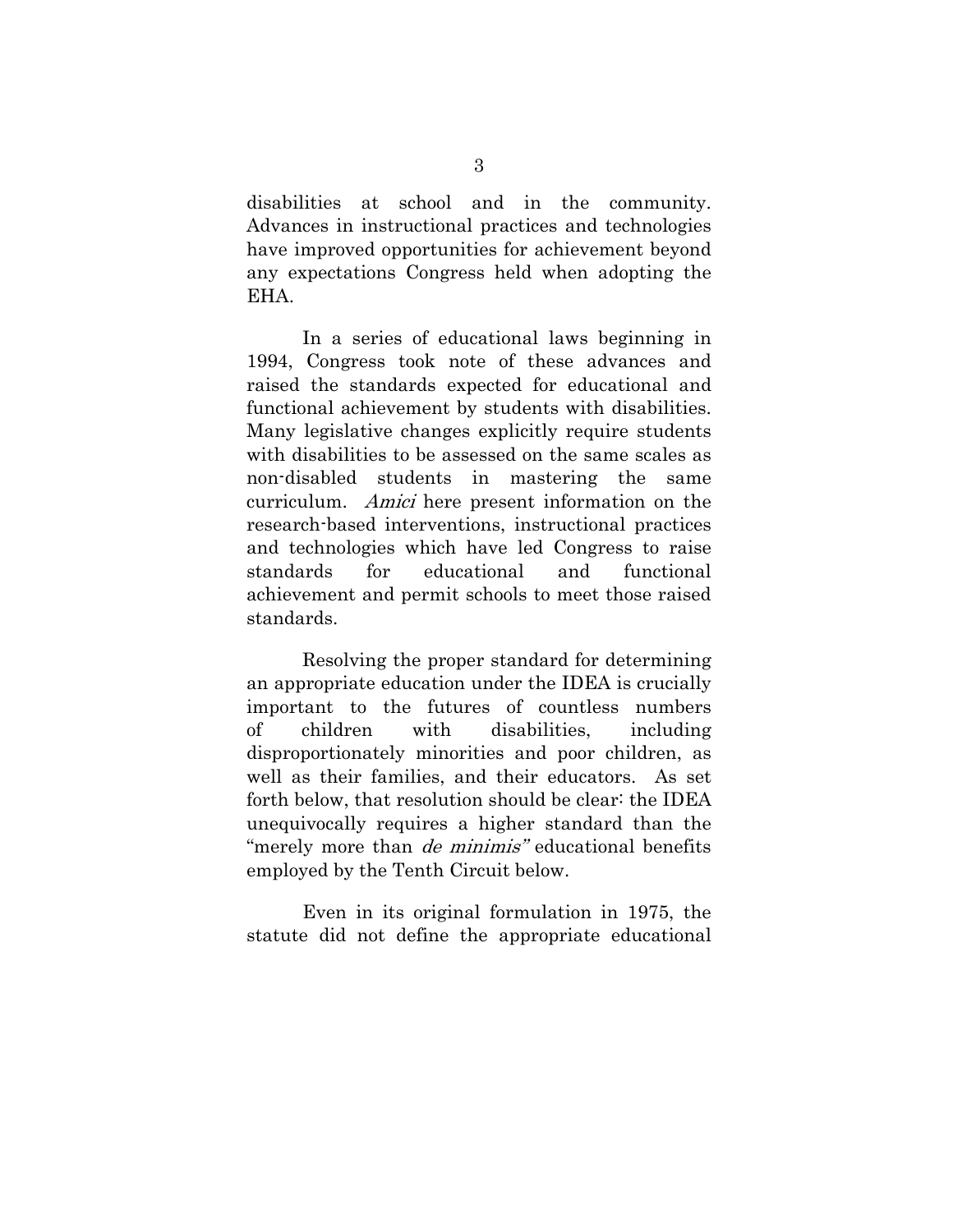benefit for children with disabilities as little more than trivial or de minimis. To the contrary, Congress intended to provide "full educational opportunities" for all children with disabilities. The Court in Rowley also did not adopt a merely more than de minimis standard nor any single standard for educational achievement. This is understandable in light of the time Rowley was decided. Back in 1982, special education was in its infancy and methods for identifying and effectively educating children with disabilities were still developing. The world – and the EHA (now the IDEA) – has dramatically changed since *Rowley*. There has been a broad movement in national education policy that shifted the focus from mere access to education to an emphasis on improved educational outcomes and standards for all students, including those with disabilities.

Congress codified this effort in a string of legislation – including two robust amendments to the IDEA in 1997 and 2004 – that increasingly emphasized moving beyond the low expectations of just providing children with disabilities with a desk and a teacher, to demanding high educational expectations for them consistent with that provided non-disabled students. New legislation focused on preparing students for further education, employment and independent living. Whatever the appropriate educational standard may have been for children with disabilities thirty-five years ago, it is crystal clear that the amended IDEA now calls for a far more robust standard.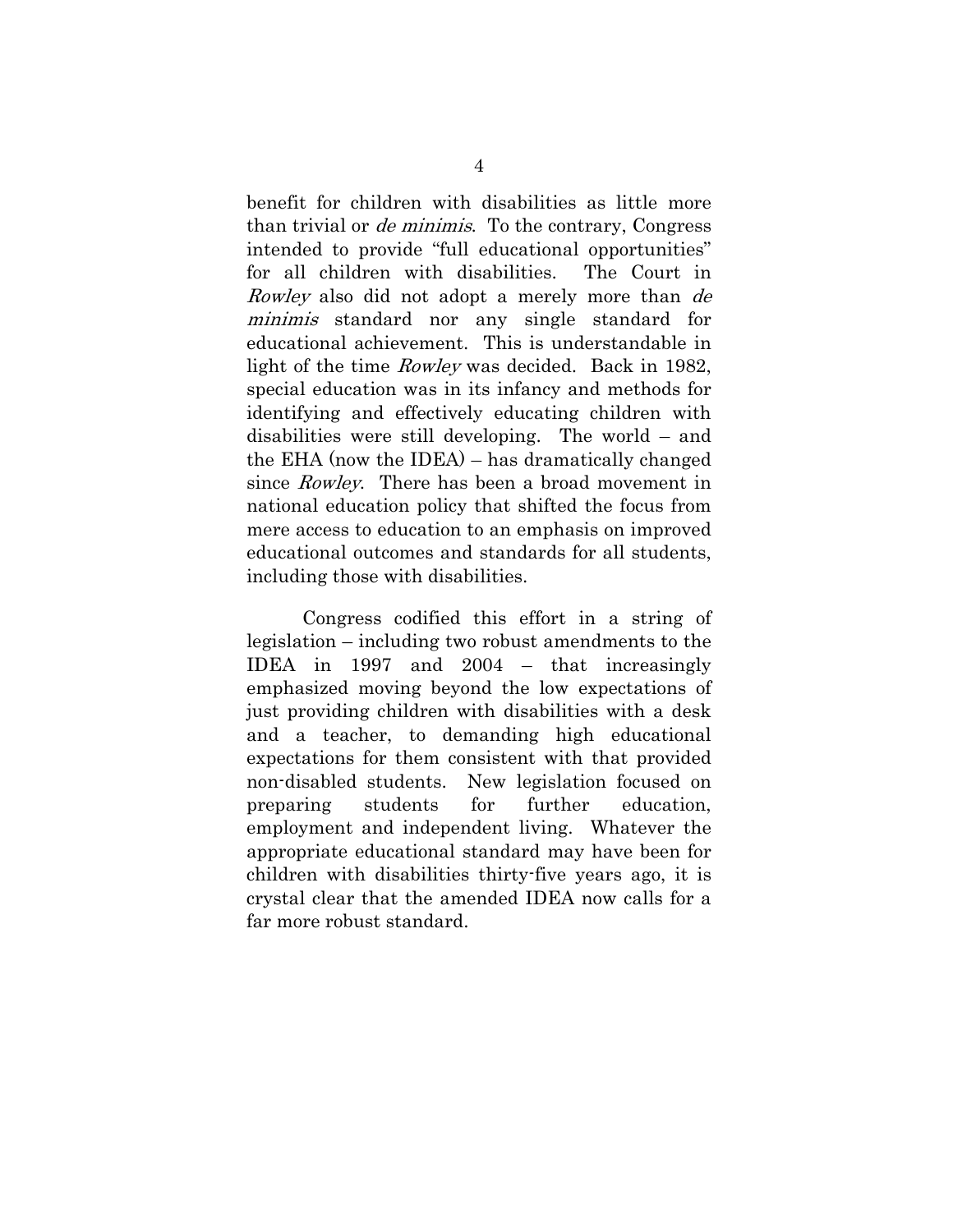These Congressional changes did not occur in a vacuum. Expectations rose from data demonstrating that educators had the capacity to meet higher standards. Progress in educating students with disabilities has in fact changed the understanding of what is possible and practicable and thus what constitutes meaningful progress in light of a child's abilities. Research-based science has provided effective methods to help children with disabilities learn that were just being developed at the time of Rowley. Advancements in assistive technology have game-changing benefits for children with a wide range of disabilities when combined with evidencebased practices. And implementation of such researched-based practices, which is required "to the extent practicable" by IDEA is fully workable as demonstrated by the wealth of information available and the experience of many public schools.

To ensure the performance levels meet the high standards Congress intended, a school must set measureable goals. These goals must be designed in light of peer-reviewed research and available technological advancements, and must include opportunities for children with disabilities to participate in the general curriculum so that they have a substantially equal opportunity to advance to further education, employment and independent living as their non-disabled peers. This standard provides the flexibility, but also the accountability, required for school districts to fulfill their obligations under the IDEA. Because Endrew F.'s school did not consider and implement such standards, the Tenth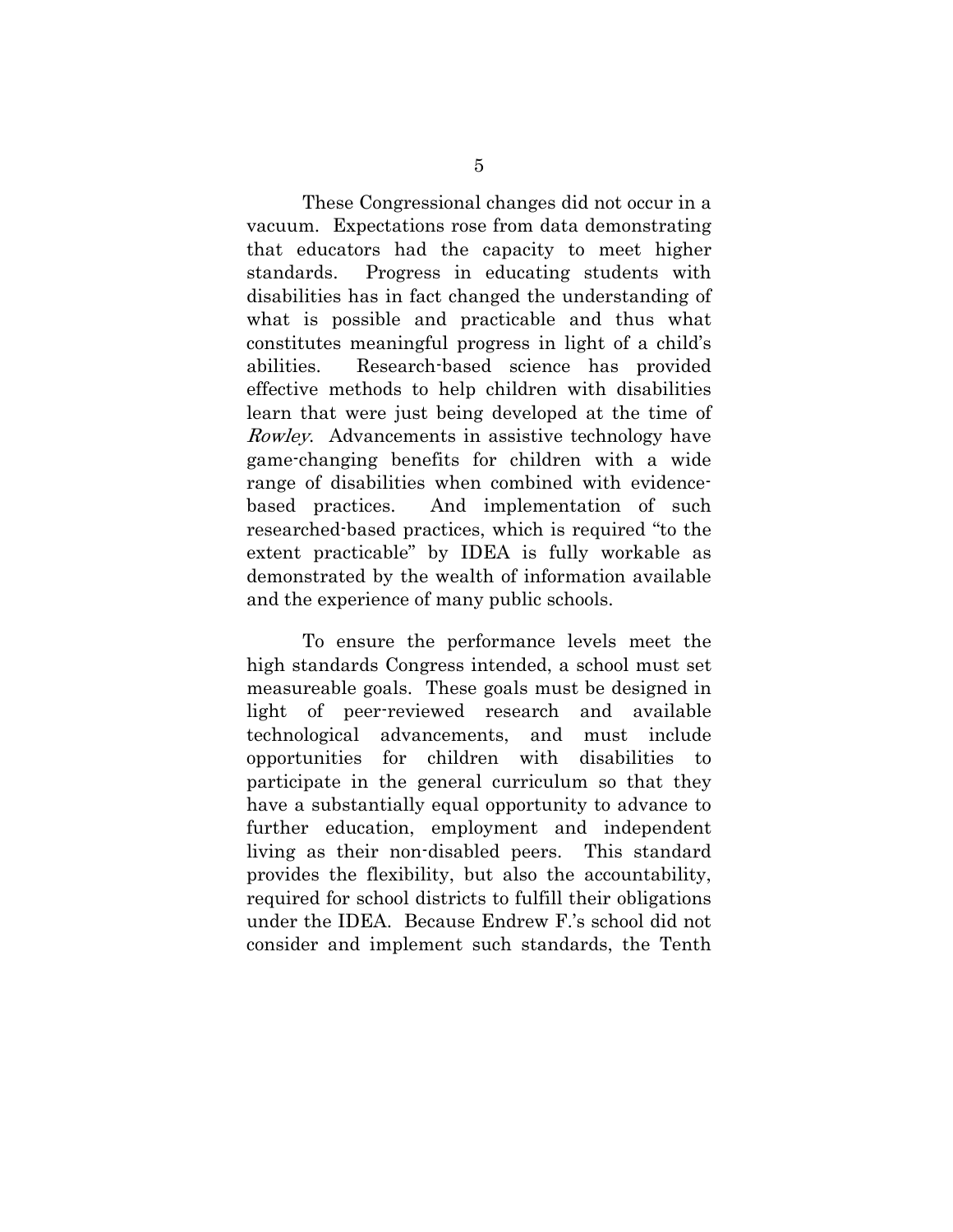Circuit below was in error to find that the district complied with the statutory directives, and should be reversed.

#### ARGUMENT

### I. Disparate Educational Opportunity Has a Profound Effect on Children With Disabilities

Nineteen percent of the U.S. population has a disability. U.S. Dep't of Commerce, Econ. & Statistics Admin., Census Bureau, Americans with Disabilities: 2010.4 The past several decades have seen broad social and legislative recognition of the rights and capabilities of the disabled as equal and valued members of society. This has taken place against a backdrop of tremendous strides in research-based interventions, accommodations and technologies that have markedly enhanced the potential of persons with disabilities for educational achievement, employment and independent living.

These changes have been reflected in legislation and court decisions advancing the rights of individuals with disabilities to ensure their full participation and equality in the fabric of our community. As discussed in this Court's landmark decision in *Olmstead v. L.C. ex rel. Zimring*, 527 U.S. 581 (1999), segregating persons with disabilities from the community and depriving them of the means to

<sup>4</sup> Available at:

https://www.census.gov/newsroom/releases/archives/miscellaneous/ cb12-134.html.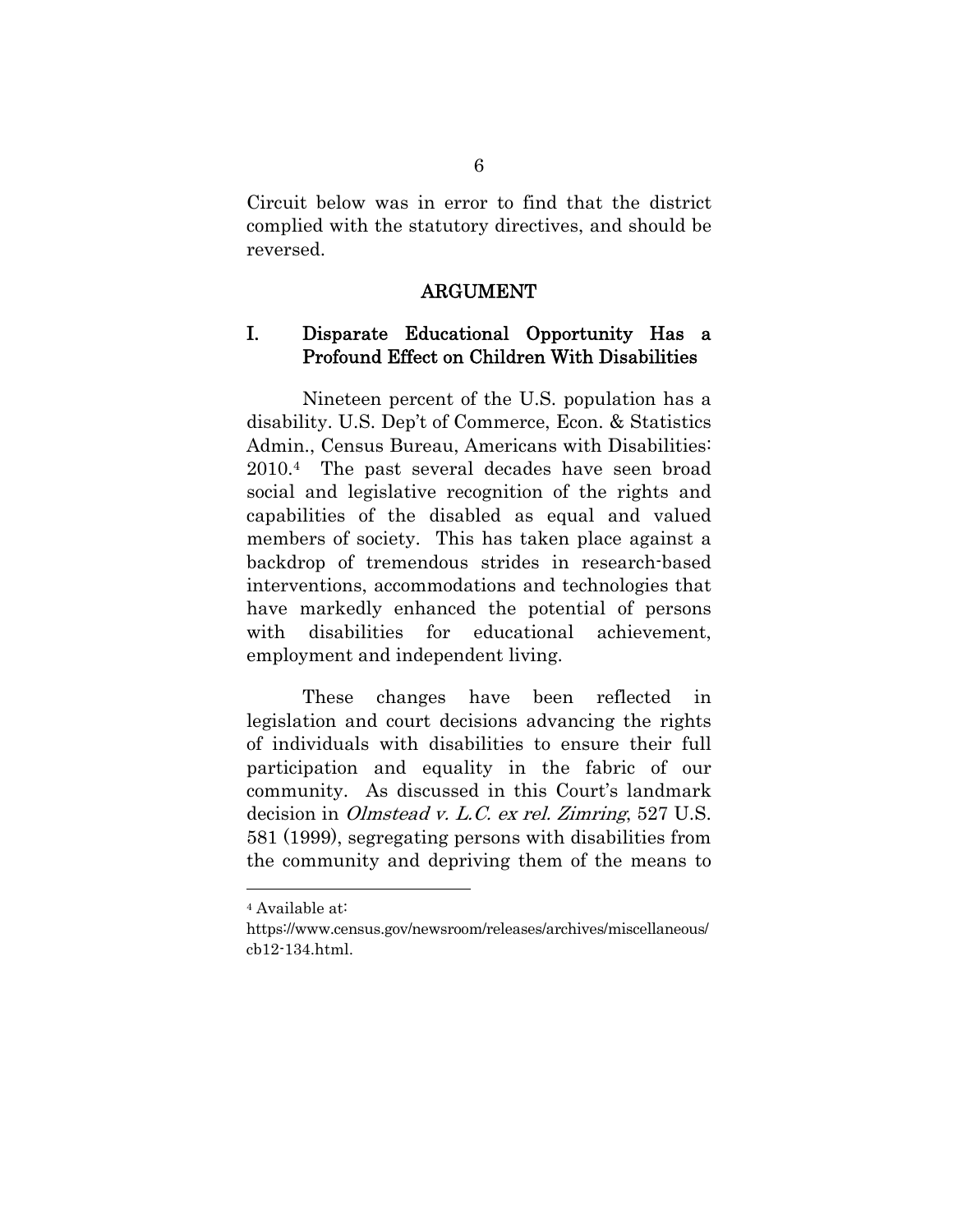overcome this isolation violates their rights and perpetuates unwarranted assumptions that such persons are incapable of or unworthy of participating in community life on equal terms. Such discrimination "severely diminishes the everyday life activities of individuals, including family relations, social contacts, work options, economic independence, educational advancement, and cultural enrichment." Id. at 601.

The right to education—a fundamental predicate to participation in modern society—was part and parcel of the movement to empower and integrate people with disabilities. More than 60 years ago, this Court admonished that "We must consider public education in the light of its full development and its present place in American life throughout the Nation." Brown v. Bd. Of Ed. Of Topeka, 347 U.S. 483, 492-93 (1954). "In these days, it is doubtful that any child may reasonably be expected to succeed in life if he is denied the opportunity of an education . . . a right which must be made available to all on equal terms." Id. at 493. These judgments formed the basis for the EHA, since strengthened and extended as the IDEA, with the purpose of meeting the "unique needs" of children with disabilities and preparing them for "further education, employment, and independent living." 20 U.S.C.  $\S$  1400(d)(1)(A) (2012). In huge swaths of the country, however, this has been an empty promise. A number of circuit courts, including the Tenth Circuit, have erroneously concluded that schools must only provide these children an education that is of "merely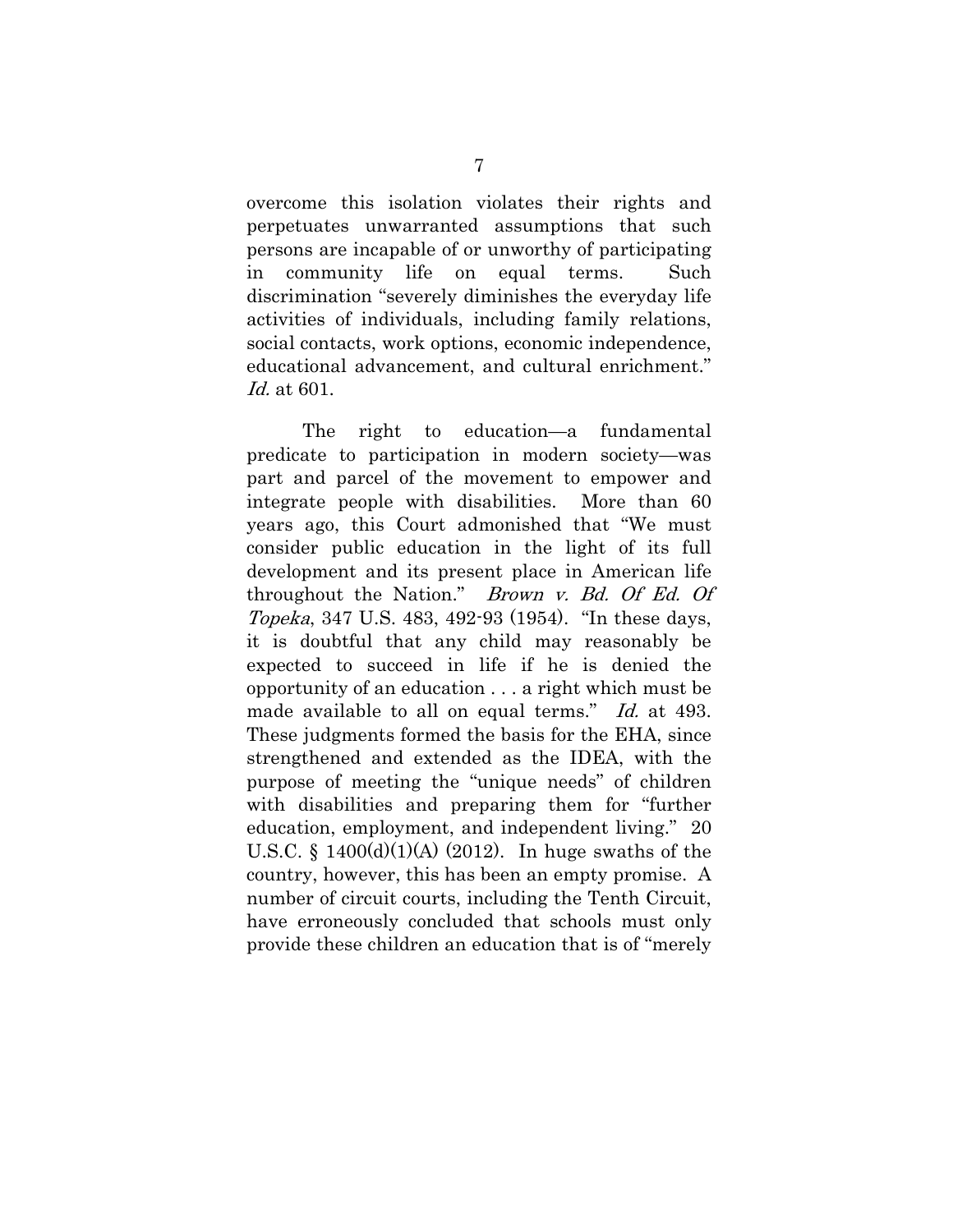more than *de minimis*" benefit. For children with disabilities, this deprivation of educational opportunity truly "affect[s] their hearts and minds in a way unlikely ever to be undone." Brown, 347 U.S. at 494.

Every year, approximately 396,000 students with disabilities transition from school to adult life. See Nat'l Ctr. for Educ. Statistics, Children and Youth with Disabilities (May 2016) (2012-13 school year data).5 Like Endrew F., 50,000 of these students have autism. Anne M. Roux, et al., *Postsecondary* Employment Experiences Among Young Adults With an Autism Spectrum Disorder Rh: Employment in Young Adults with Autism, 52 J. AM. ACAD. CHILD ADOLESC. PSYCHIATRY 931 (2013). For children living in jurisdictions following a merely more than de minimis standard, that transition is all too frequently to lives of poverty and isolation because their public schools neither provided nor were required to provide an equal educational opportunity to prepare them for further education, employment, and independent living.

The unemployment rate for these children remains far too high and the post-secondary education rate far too low in relation to their abilities. In 2015, only 17.5 percent of the population with disabilities was employed. Bureau of Labor Statistics, Persons with a Disability: Labor Force *Characteristics—2015* (June 21, 2016). Thirty-five

<sup>5</sup> Available at: http://nces.ed.gov/programs/coe/indicator\_cgg.asp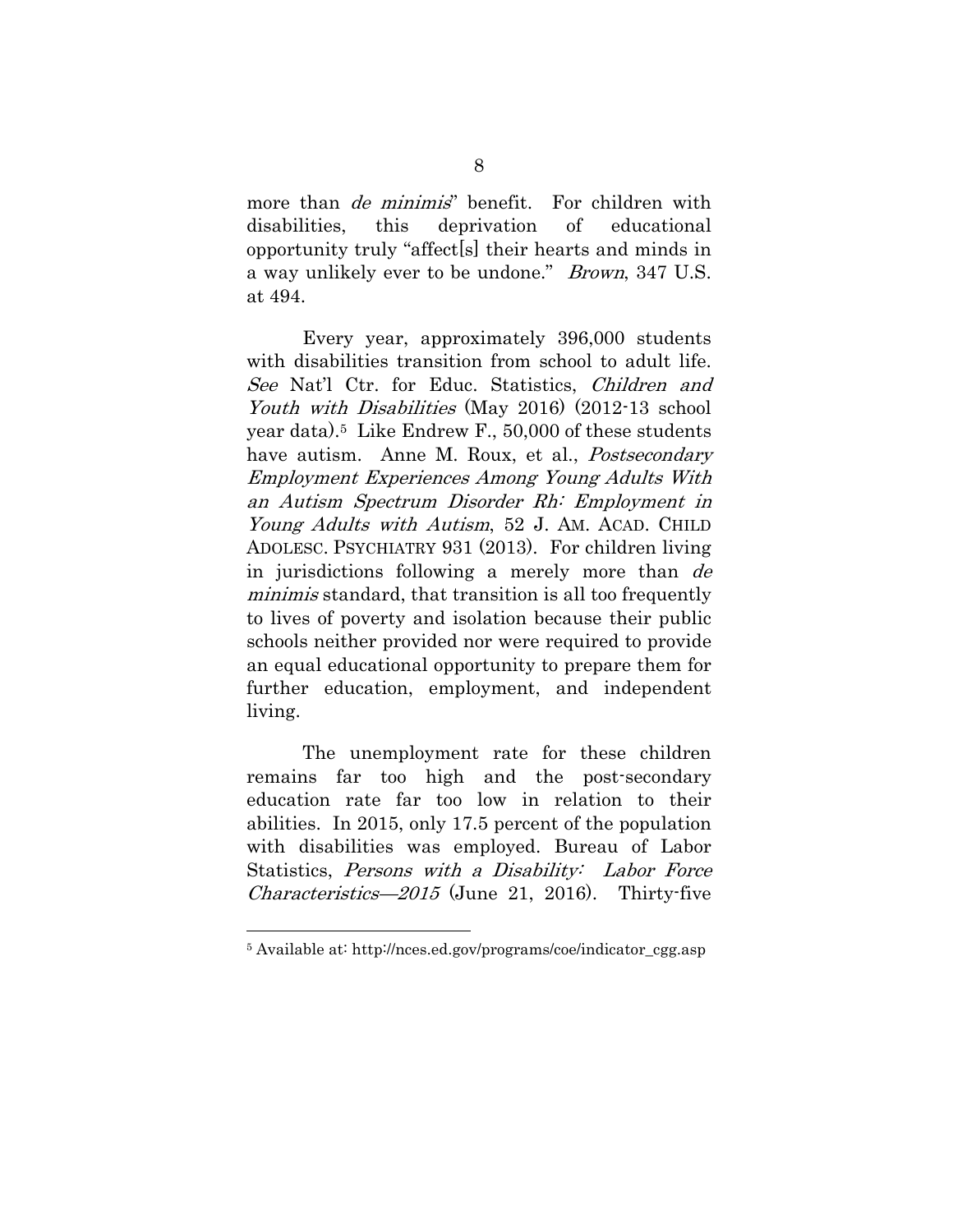percent of young adults (aged 19-23) with autism have not had a job or received postgraduate education after leaving high school. Paul T. Shattuck, et al., Postsecondary Education and Employment Among Youth with an Autism Spectrum Disorder, 129 PEDIATRICS 1042, 1046 (June 2012).

The number of children with autism and other conditions has been growing not shrinking, making it all the more imperative to act. Centers for Disease Control and Prevention ("CDC"), Prevalence of Autism Spectrum Disorder Among Children Aged 8 Years — Autism and Developmental Disabilities Monitoring Network, 11 Sites, United States, 2010, 63 MORBIDITY & MORTALITY WKLY. REP. 2, 8 (Mar. 28, 2014) (estimating that the number of American children diagnosed with autism spectrum disorder ["ASD"] increased 123% between 2002 and 2010 and now stands at 1 in 68 children). The percentage of children diagnosed with ADHD increased from 7.8% in 2003 to 11.0% in 2011. Centers for Disease Control and Prevention, Attention-Deficit/Hyperactivity Disorder (ADHD), Data & Statistics.<sup>6</sup> And while the number of students identified as learning disabled (a term that encompasses those with dyslexia, dyscalculia, and dysgraphia) has declined since 2002, that population increased over 300% since 1976 to comprise approximately 5% of the nation's current school-age population. Nat'l Ctr. for Learning Disabilities, The

<sup>6</sup> Available at http://www.cdc.gov/ncbddd/adhd/data.html.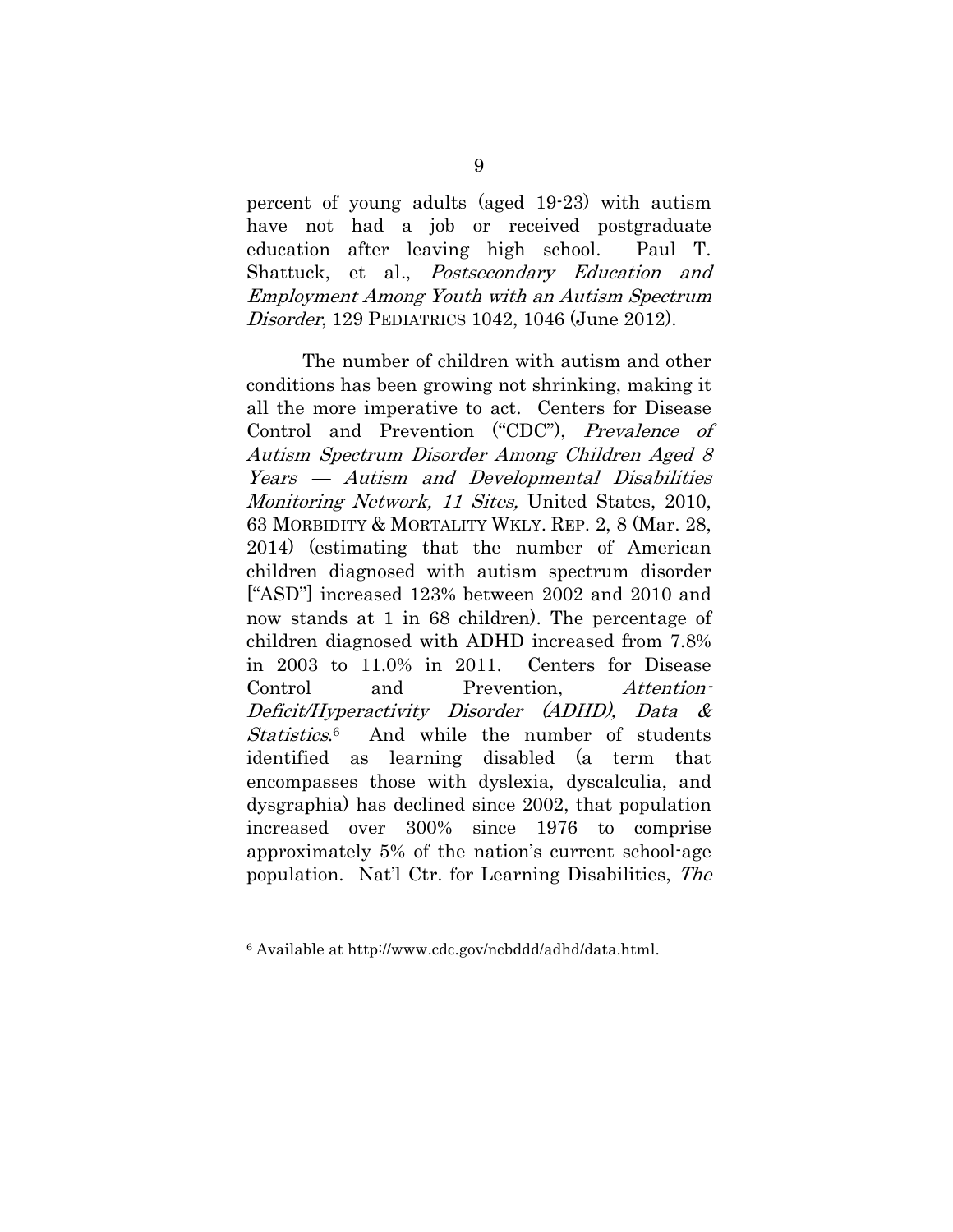### State of Learning Disabilities: Facts, Trends and Emerging Issues 12 (Third Edition, 2014).

As the numbers of children identified with disabilities increase, so have economic opportunities for individuals with disabilities who are adequately educated. Data analyzed by a joint initiative of the Department of Labor and the White House Council of Economic Advisors indicates that "[m]ost job growth is in occupations where computer use is important, and the rapid development of new computer and information technologies has particular benefits for many people with disabilities by helping overcome specific physical and cognitive limitations, and significantly increasing the workplace productivity of people with disabilities."7 U.S. Dep't of Labor, Economic Picture of the Disability Community Project; Key points on Disability and Occupational Projections Tables (Oct. 2014) (internal citation omitted). Yet, as the joint initiative concluded: "Whether the potential for increased employment of people with disabilities will be realized depends in part on public and corporate policies regarding access to appropriate education, computer skills, and other training  $\ldots$  " Id.

Providing an adequate education to prepare children to be able to lead productive lives lies at the heart of the IDEA. A standard that is "reasonably calculated" to provide a merely more than de minimis

<sup>7</sup> Available at https://www.dol.gov/odep/pdf/20141022-KeyPoints .pdf.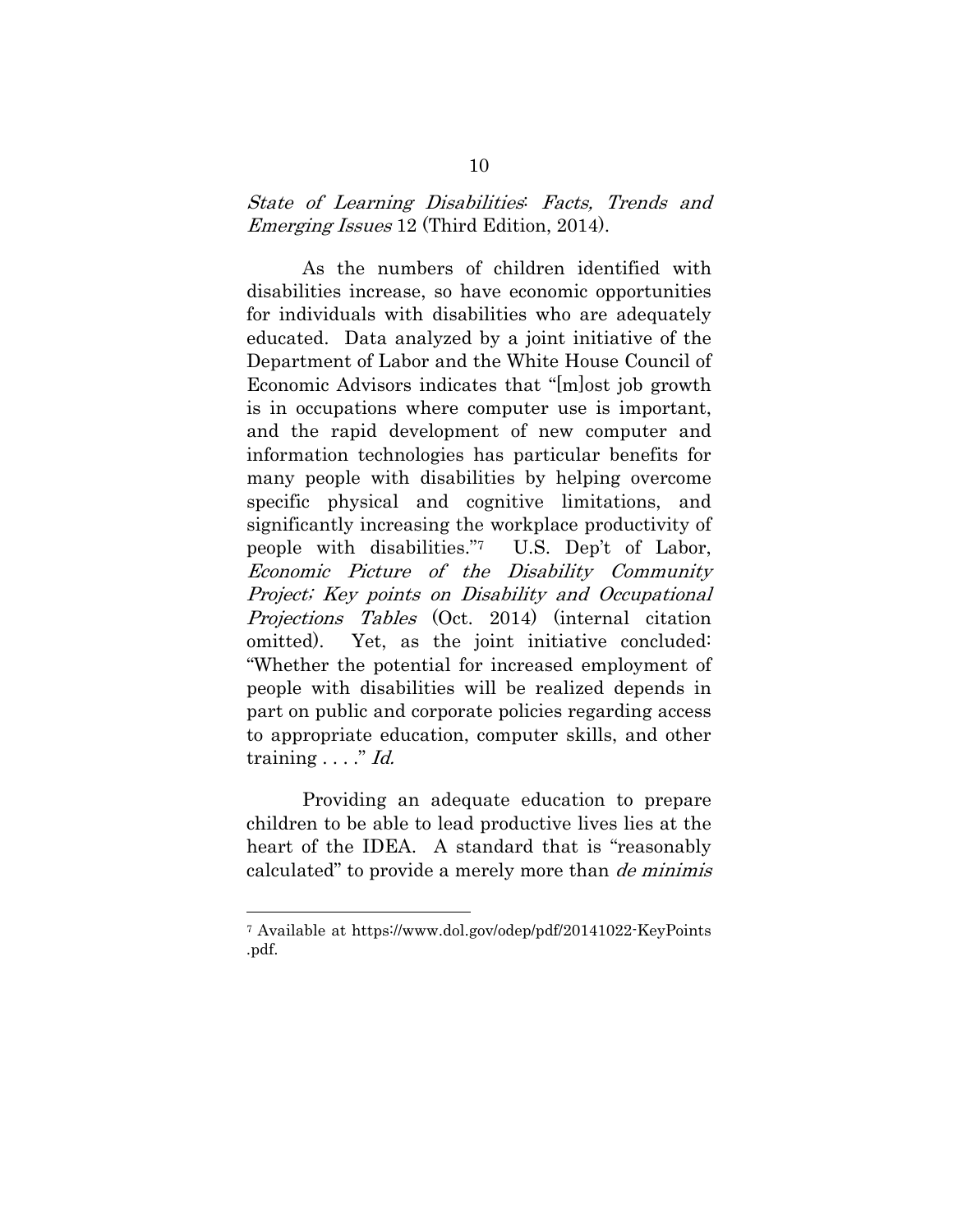educational benefit quickly devolves to a stiflingly low ceiling on children's futures, not a floor of opportunity. As in the present case, some parents unable to get their children appropriate educational supports and services as a result of this low standard must forego a public education entirely and instead home-school or place their children in private school—an outcome that the IDEA was meant to prevent. Others simply cannot afford those options.

Low educational expectations disproportionally affect minority students, who continue to be placed into special education at a far higher rate than nonminority students. U.S. Dep't of Education, Office of Special Educ. Programs, 37th Annual Report to Congress on the Implementation of the Individuals with Disabilities Education Act, 41, Exh. 25 (Dec. 2015).8 In addition, minority students have historically faced greater poverty making them more dependent on services from the public schools. For many of these children, there is simply no alternative to the public school and no option for improvement when faced with the barrier of a merely more than de minimis standard.<sup>9</sup> And yet these same students are

<sup>8</sup> Available at http://www2.ed.gov/about/reports/annual/osep/ 2015/parts-b-c/37th-arc-for-idea.pdf

<sup>9</sup> The consequences to the student and society are grave. In addition to the prospect of unemployment and dependency, studies have shown disproportionate numbers of youth in juvenile justice facilities were students with disabilities. See e.g., National Center on Education, Disability and Juvenile Justice, Special Education in Correctional Facilities (May 2000), available at http://www.edjj.org/Publications/pub05\_01\_00.html. More than one in three children entering correctional facilities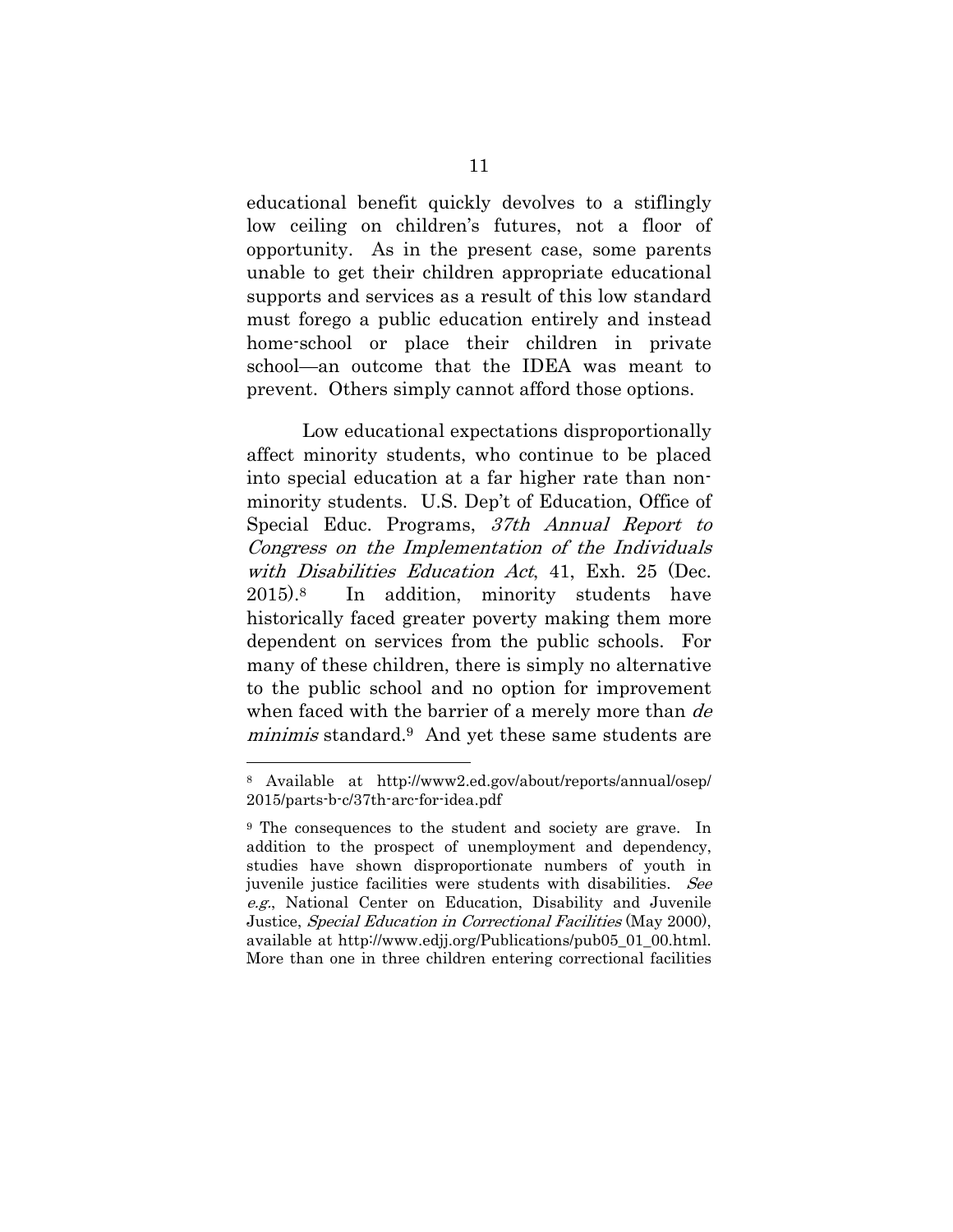also the most likely to be enrolled in schools with less funding that are less likely to implement the very practices that are known to close the achievement gap.

Graduation rates for African-American students with disabilities are substantially lower than rates for Caucasian or Asian/Pacific Islander students. Rosalie S. Boone & Arlene King-Berry, African American students with disabilities: beneficiaries of the legacy?, 76 J. OF NEGRO EDUC. 334-345 (2007). African-American students are more likely to be tracked into segregated special education schools and classrooms. Id.; see also, U.S. Dep't of Educ., Office of Special Education Programs, 38th Annual Report to Congress on the Implementation of the Individuals with Disabilities Education Act (Oct. 2016) 51 (showing Caucasian students are more likely to be in mainstreamed classrooms than African American students). According to one survey, one in every two students identified as learning disabled faced a school disciplinary action such as suspension or expulsion in 2011, with those statistics even less favorable to students identified with emotional disturbances. Nat'l Ctr. for Learning Disabilities at 16. Students of color are disproportionately represented in both categories. For far too many students, the reality of special education is de facto segregation that *Brown* sought to rectify. These

previously received special education services; children with emotional disturbance and learning disabilities make up 42% and 45%, respectively, of those incarcerated. Id.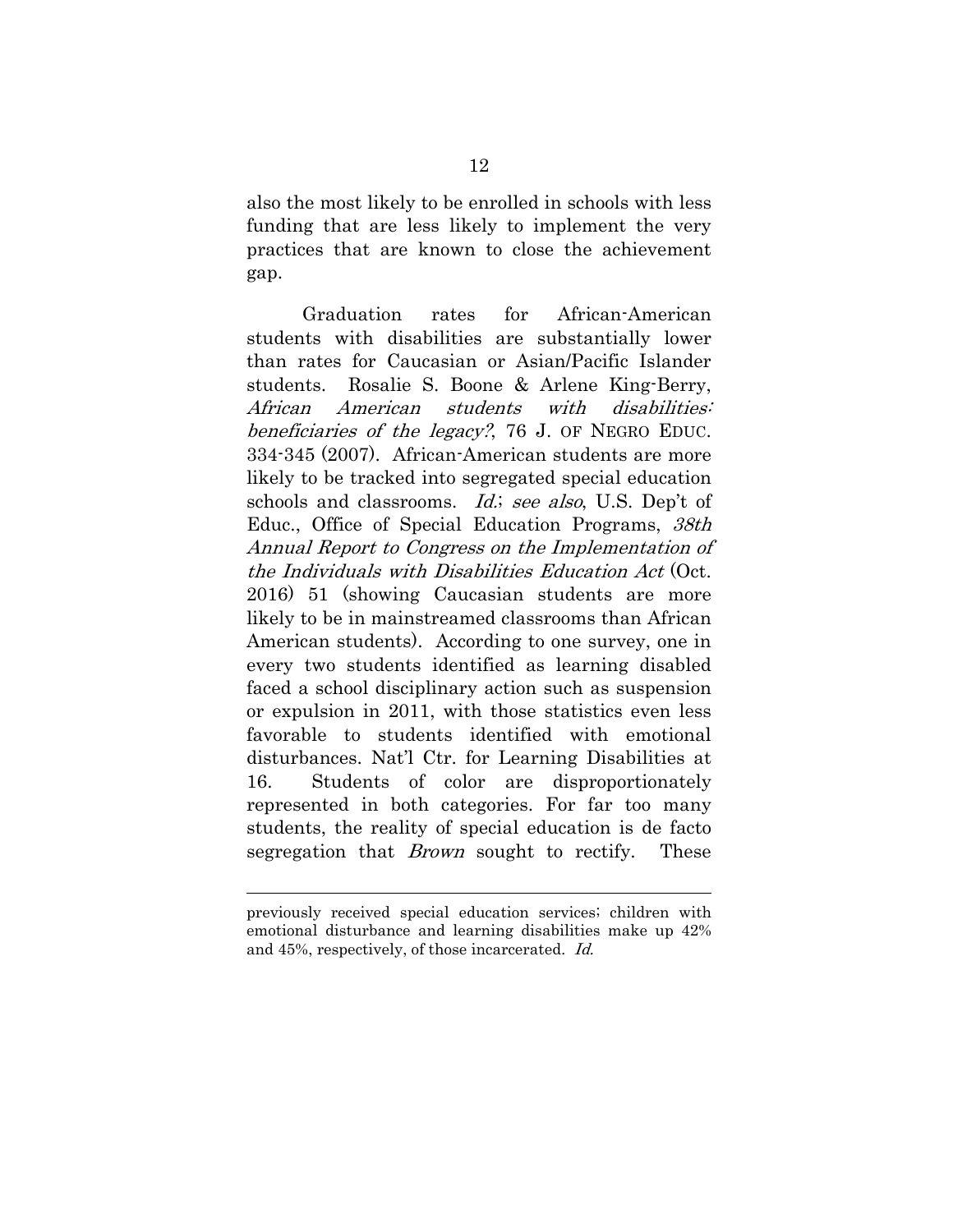outcomes are facilitated by the low definition of an appropriate education for students with disabilities permitted by the Tenth Circuit standard.

### II. Neither The EHA, Nor The Court In Rowley, Established A Merely More Than De Minimis Standard for Determining an Appropriate Education for Children with Disabilities

The Tenth Circuit concluded in this case that this Court's decision in Rowley dictated that "the educational benefit mandated by IDEA must merely be more than de minimis." Endrew F. v. Douglas Cnty. Sch. Dist. RE-1, 798 F.3d 1329, 1338 (10th Cir. 2015) (emphasis added). Neither the EHA nor the Court in Rowley adopted such a meager standard. Indeed, the terms "trivial" and "*de minimis*" do not appear anywhere in the EHA or in Rowley.

The 1982 decision in Rowley construed the relatively new EHA of 1975 at a time when many children with disabilities were excluded from any opportunity to learn. Looking to the EHA's legislative history and purpose, the Rowley Court saw Congress's primary focus in the EHA as providing educational access to those children. Rowley, 458 U.S. at 192 ("[T]he intent of the Act was more to open the door of public education to handicapped children  $\dots$ ."). Even then, however, Congress clearly contemplated a higher degree of educational benefit than one that is merely more than de minimis. As set forth in its legislative findings and purposes, the Act was "to establish a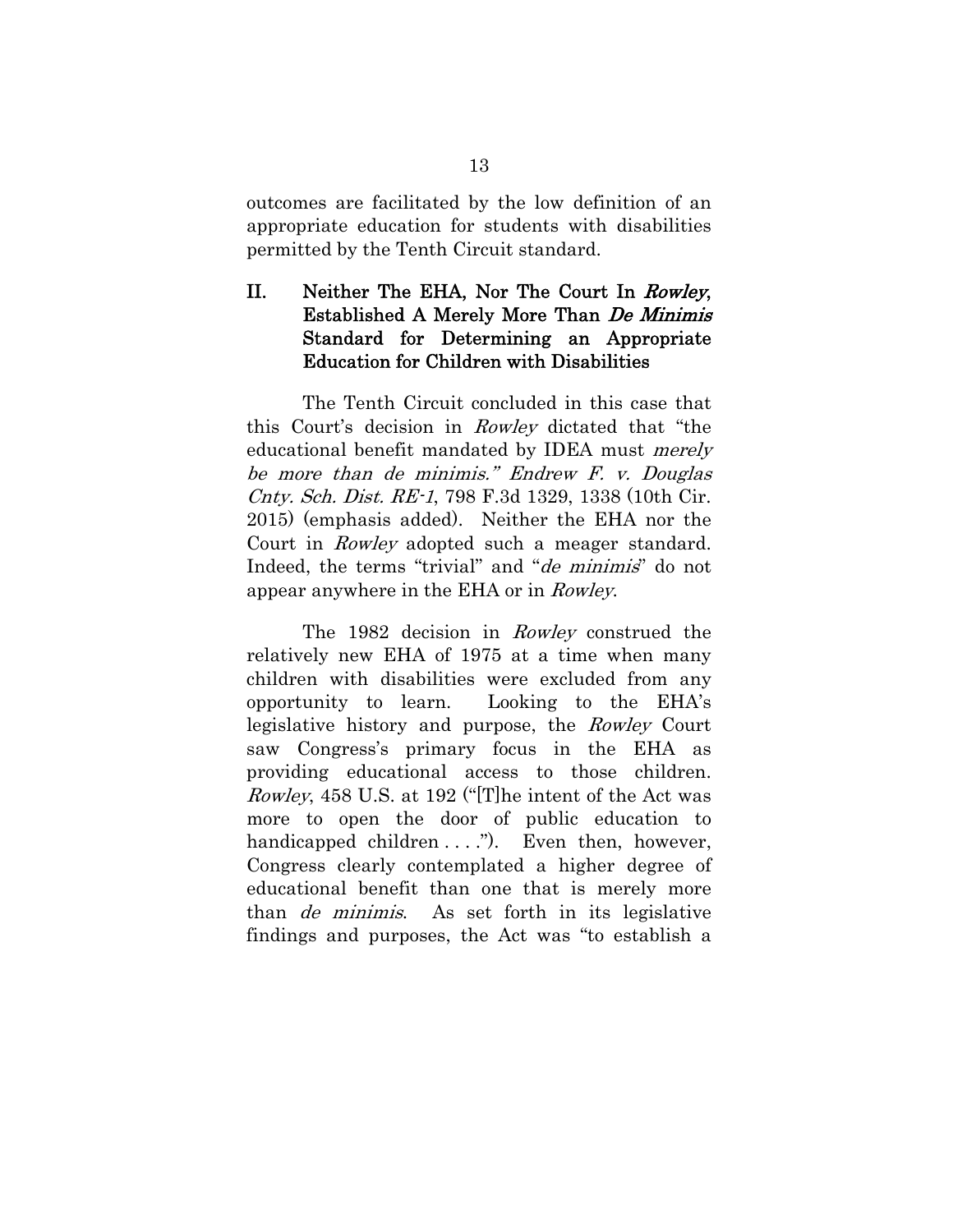policy of providing full educational opportunities for all handicapped children." S. Rep. No. 94-168 (1975). "[T]he quality of education for all children [must] attain[] a level commensurate with the demands of life in our complex society and offer[] the opportunity for the fulfillment of the potential abilities of all children, especially our handicapped children." 121 Cong. Rec. 37412 (Nov. 19, 1975) (statement of Sen. Taft). Congress recognized that not only had 1.75 million children been totally excluded from schools but 2.5 million children with disabilities who were in school still did not receive "an adequate education." 121 Cong. Rec. 37030 (Nov. 18, 1975) (statement of Dominick V. Daniels); 121 Cong. Rec. 37025 (Nov. 18, 1975) (statement of Mr. Brademas).

In keeping with the individualized focus of special education in the EHA, Rowley must be viewed in light of the facts before the Court. The Court did not purport to determine a one-size-fits-all test for an appropriate education, much less that providing a merely more than *de minimis* educational benefit would meet that test. Instead, it concluded that Amy Rowley's education was appropriate because she was receiving an "adequate" education due to – importantly – her passing grades and high performance in relation to general standards for children without disabilities, and she was receiving specialized education and related services to meet her educational needs. *Id.* at 210. Although her story may parallel some, Amy Rowley's situation was and remains vastly different from that of millions of other children receiving services under the current IDEA.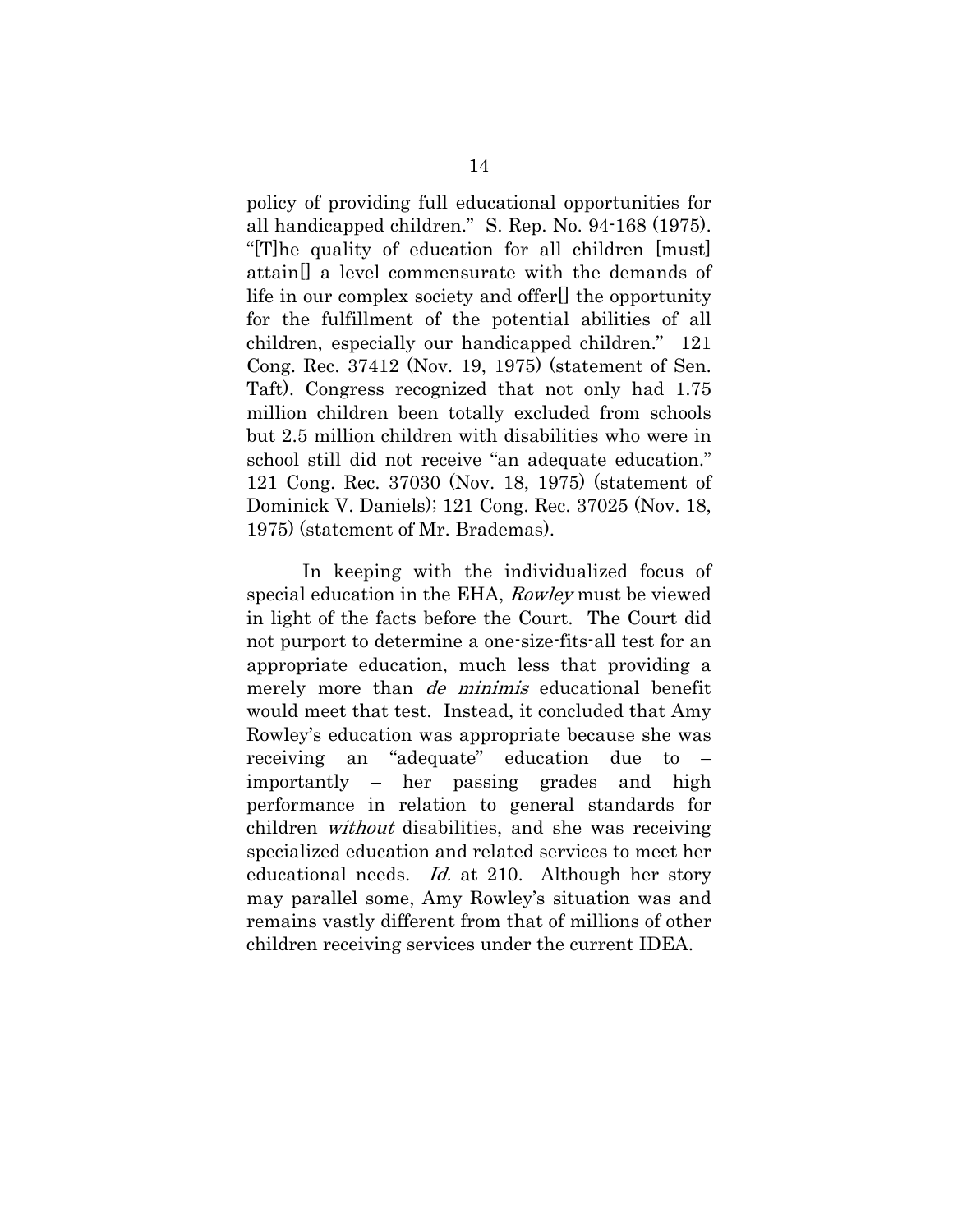The world has changed since *Rowley*. In 1982, special education had received little attention. Methods for identifying children with disabilities were still developing. Indeed, the two primary disabilities of Endrew F. – autism and ADHD, disabilities that are now commonplace – were not even recognized disabilities within the statutory regime and would not be so for many years.10 The Court in Rowley also did not have the benefit of the over thirty years of research, experiential learning, outcome analysis, and best practices, set forth infra at Point IV and which informed current statutory requirements.

<sup>10</sup> Congress added the definition of autism to the list of disabilities in the Act in 1990, nearly ten years after the Rowley decision. 20 U.S.C. § 1401. ADHD was added to the regulatory definition of other health impairment after the 1997 amendments to the IDEA. 34 C.F.R. 300.8(c)(9). The estimated prevalence of autism in the 1960s and 1970s was only four to five cases per 10,000 children, as opposed to current estimates of 1 in 68 children. CDC, Prevalence of Autism at 8. As of 2011, some 6.4 million children, or one in five children, are identified as having ADHD. Centers for Disease Control and Prevention, Attention-Deficit/Hyperactivity Disorder. The understanding of other disabilities has similarly evolved. The classic text on dyslexia, by Sally Shaywitz, Overcoming Dyslexia: A New and Complete Science-Based Program for Reading Problems at Any Level, was not published until 2003. At that time, over twenty years after the Rowley decision, research was finally available to establish identification as early as age 4. See id. at 99.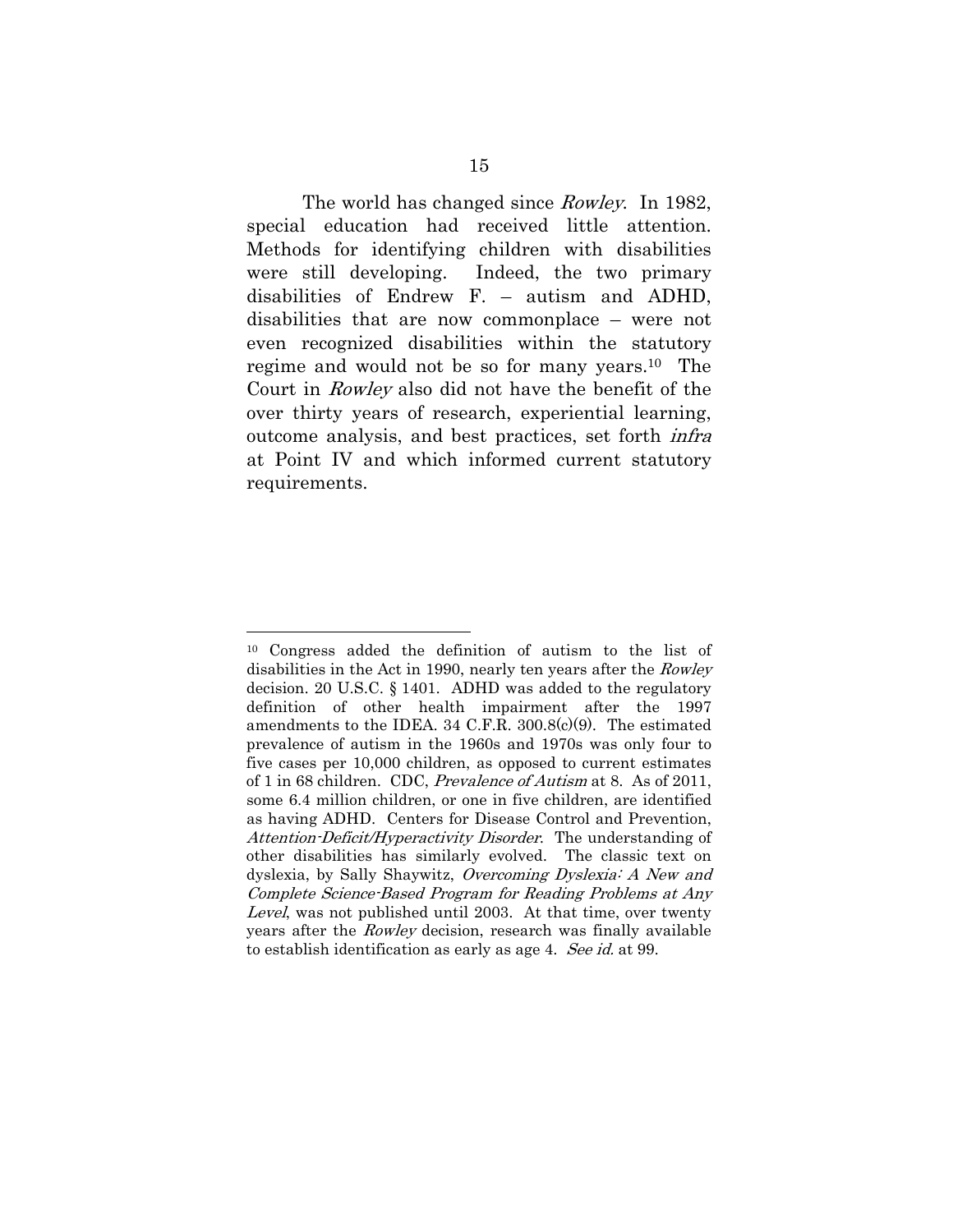### III. Congressional Legislation Since Rowley Requires High Educational Standards for Students With Disabilities

The years after *Rowley* saw a broad movement in education policy. Focus shifted from mere access to education to an emphasis on improved educational outcomes for all students, including students with disabilities.

| $\mathbf{A}$ . |  | The 1994 Goals 2000: Educate America |  |
|----------------|--|--------------------------------------|--|
|                |  | Act Set High, Measureable Academic   |  |
|                |  | Goals for All Students, Including    |  |
|                |  | <b>Students With Disabilities</b>    |  |

Congress moved away from access-based education and towards outcome-based education in 1994 with the enactment of the Goals 2000: Educate America Act, 20 U.S.C. 5801 et seq. The Act established a framework for meeting national education goals by "establishing valid and reliable mechanisms for . . . assisting in the development and certification of high-quality assessment measures that reflect the internationally competitive content and student performance standards." 20 U.S.C. § 5801(4). Among the goals was to "promot[e] the social, emotional and academic growth of children," including "children with disabilities." Id.  $\S\S 5812(8)(A)$ , (B)(i).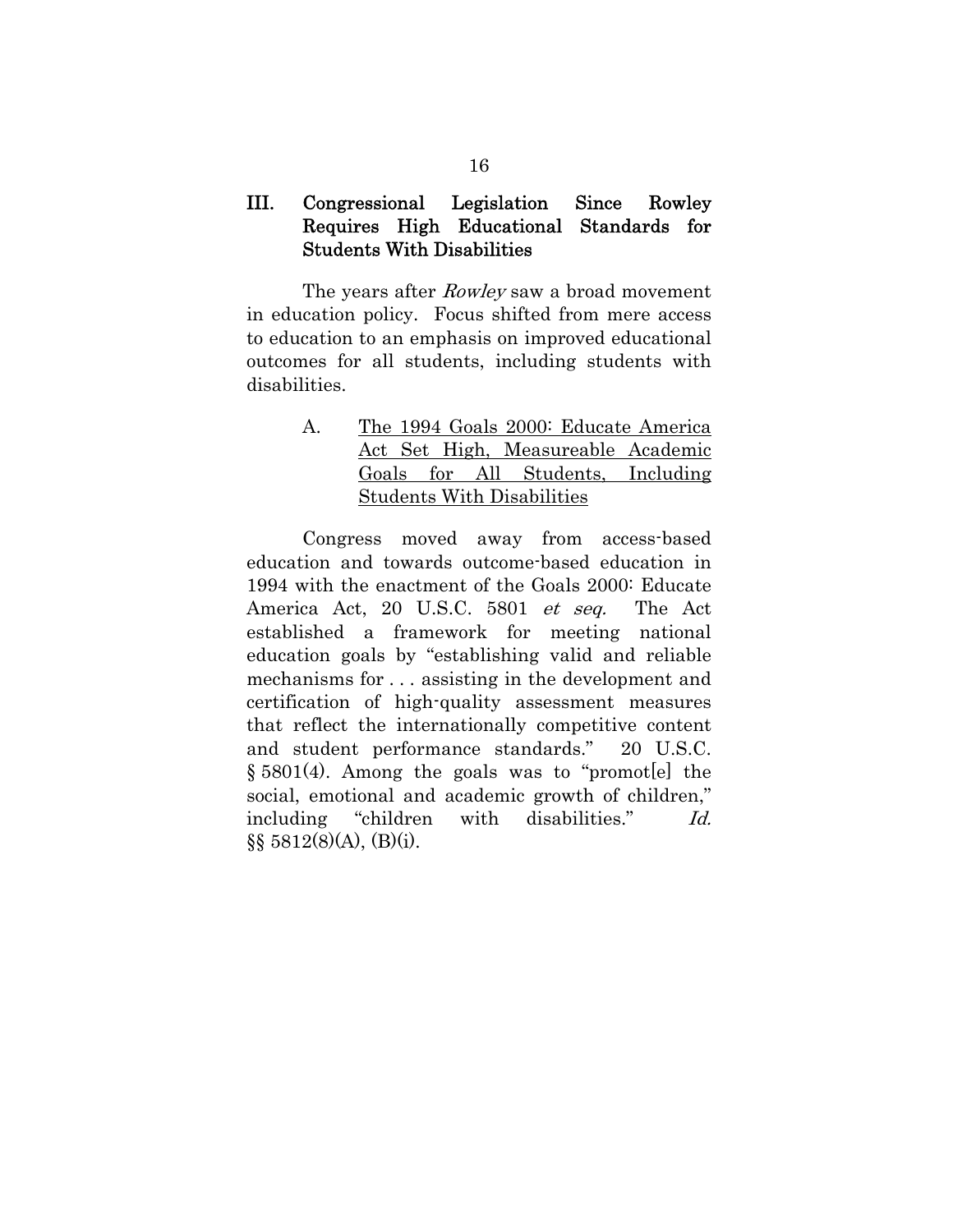B. The 1997 Amendments to IDEA Emphasized a High-Expectation, Outcome-Based Education for Children with Disabilities

An increased emphasis on educational quality and outcomes was a central feature of the 1997 amendments to the IDEA ("IDEA 1997"). Congress recognized that low expectations for students with disabilities had impeded implementation of the Act. As stressed in the Senate Committee Report:

> This committee believes that the critical issue now is to place greater emphasis on improving student performance and ensuring that children with disabilities receive a quality public education. Educational achievement for children with disabilities, while improving, is still less than satisfactory. This review and authorization of the IDEA is needed to move to the next step of providing special education and related services to children with disabilities: to improve and increase their educational achievement.

S. Rep. No. 105-17, at 3 (1997).

IDEA 1997 emphasized high expectations to insure participation in the general curriculum to the maximum extent possible. Congress also updated the nature and goals of an appropriate education under the IDEA requiring the design of IEPs to meet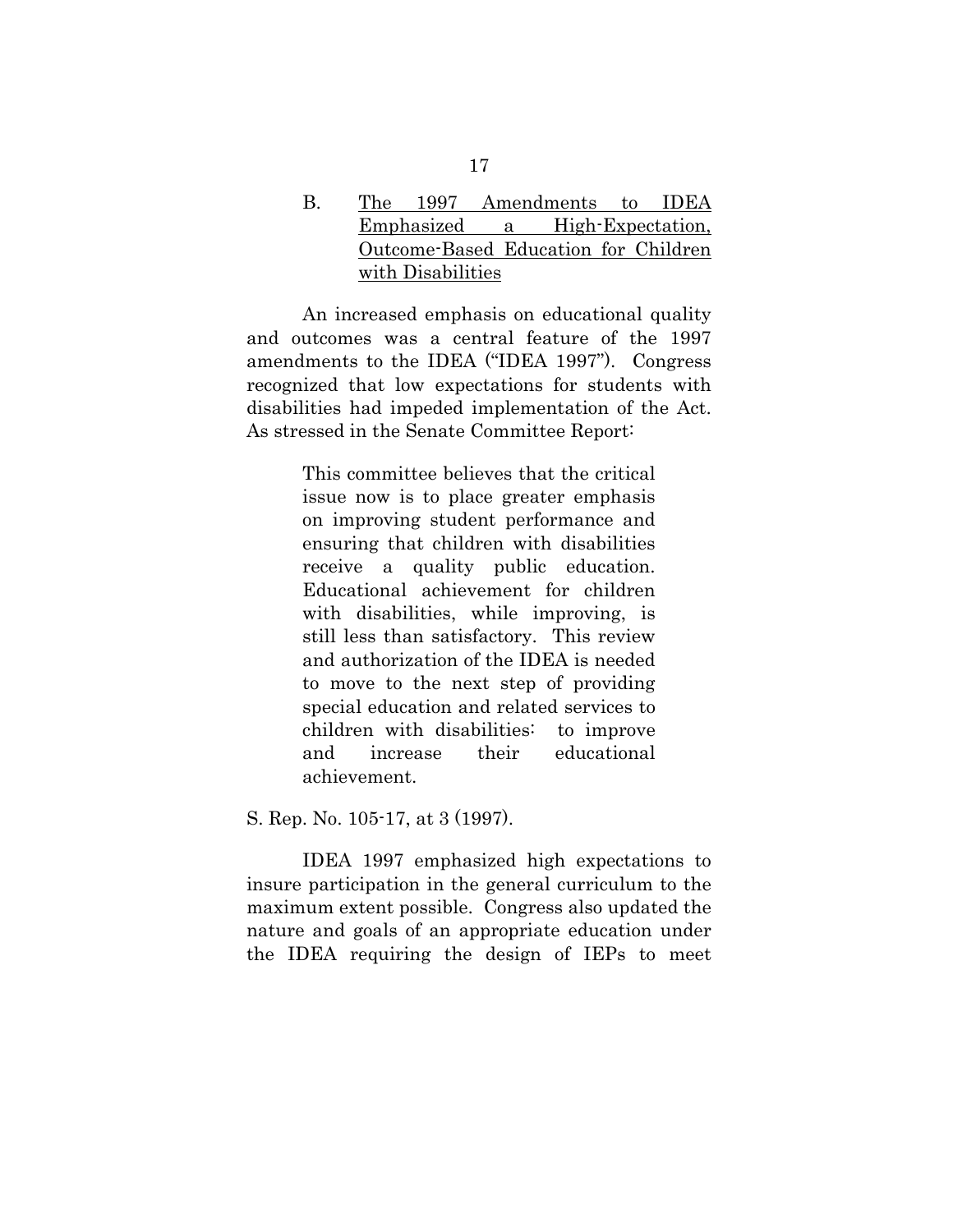children with disabilities' "unique needs" and prepare them for "employment, and independent living." 20 U.S.C.  $\S$  1400(d)(1)(A). Congress also recognized the potential of assistive technologies "to maximize accessibility [to the classroom] for children with disabilities." Id. at  $(c)(5)(H)$ ; see also  $$1414(d)(3)(B)(v).$ 

The overall intent was to "review, strengthen, and improve IDEA to better educate children with disabilities and enable them to achieve a quality education." *Id.* at 5. The legislation contemplated using improved tools and increased standards to heighten academic achievement. The legislation was to "encourage exemplary practices that lead to improved teaching and learning experiences for children with disabilities, and that in turn, for these children, result in productive independent adult lives, including employment." Id.

IDEA 1997 consolidated and strengthened IEP provisions as the primary vehicle for insuring educational benefits preparing a child for a productive adult life. 34 C.F.R.  $\S 300.347(b)(1)(i)$ ; see also H.R. Rep. No. 105-95 (1997) ("The purpose of [this provision] is to focus attention on how the child's educational program can be planned to help the child make a successful transition to his or her goals for life after secondary school."). The amendments were intended to improve the "educational results for children with disabilities [as] an essential element of our national policy of ensuring equality of opportunity, full participation,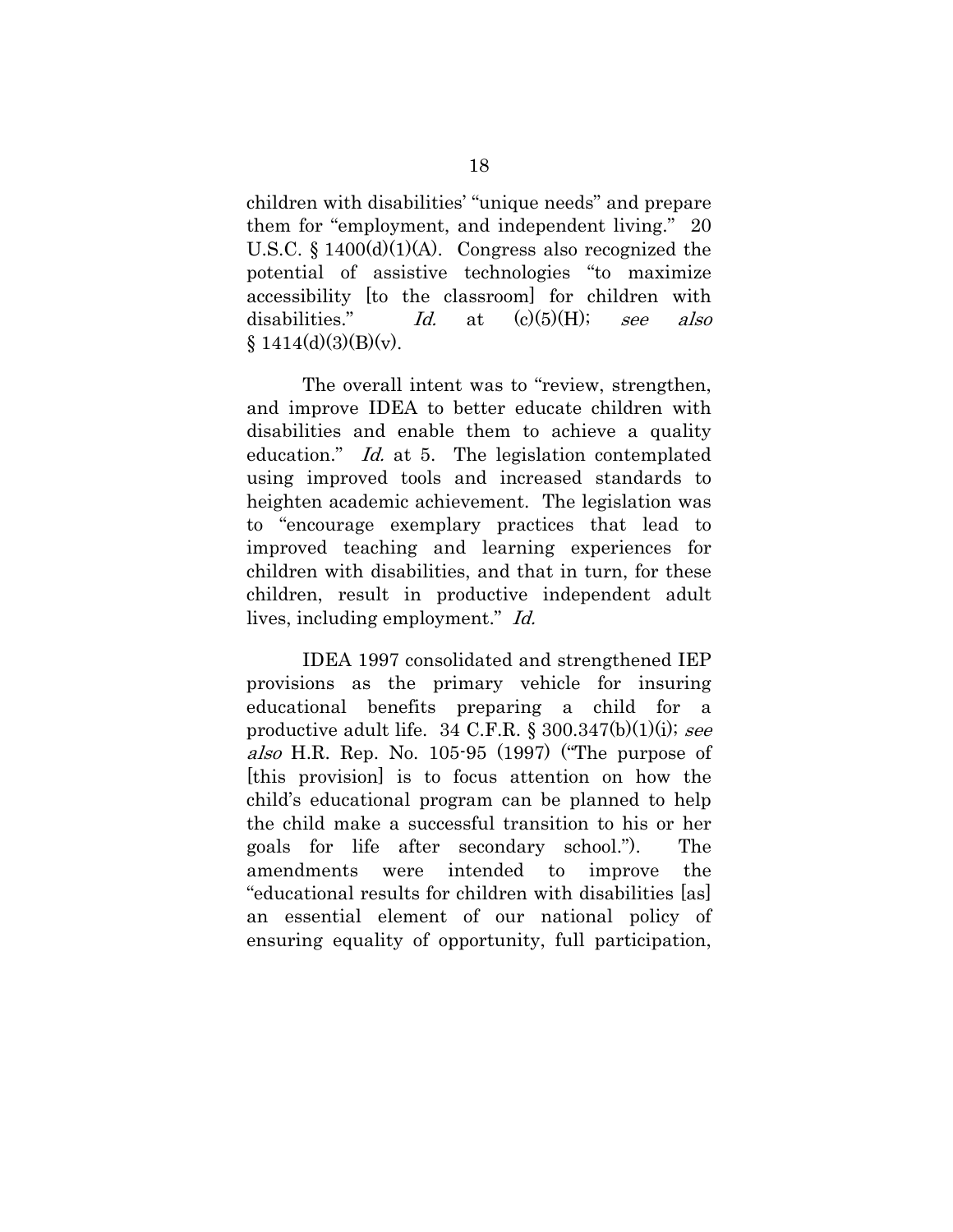independent living and economic self-sufficiency for individuals with disabilities." Id. at 2-3.

The House Committee report similarly emphasized that: "The challenge today is not so much how to provide access to special education services but how to appropriately provide educational services to children with disabilities in order to improve educational results for such children." H.R. Rep 105-95. The Committee saw the requirement for a child's IEP to include measureable goals, benchmarks, and objectives as "critical." Id. at 100. The goals should be directed to "meeting the child's needs that result from the child's disability to enable the child to be involved in and progress in the general educational curriculum." *Id.* The Committee also recognized the importance of integrating research knowledge and practice to improve outcomes and emphasized that the "Committee believes strongly that an organized collective commitment to get validated research – best practice information – to the teacher in the classroom is essential." Id. at 118.

As summed up by the President at the signing ceremony for IDEA 1997: "[T]he legislation mandates that with appropriate accommodations children with disabilities learn the same things with the same curricula and the same assessments as all other children . . . . [C]hildren rise to expectations when they are set high. And children with disabilities are no exception." Remarks of Pres. William J. Clinton at the Signing Ceremony for the Individuals with Disabilities Education Act (June 4, 1997).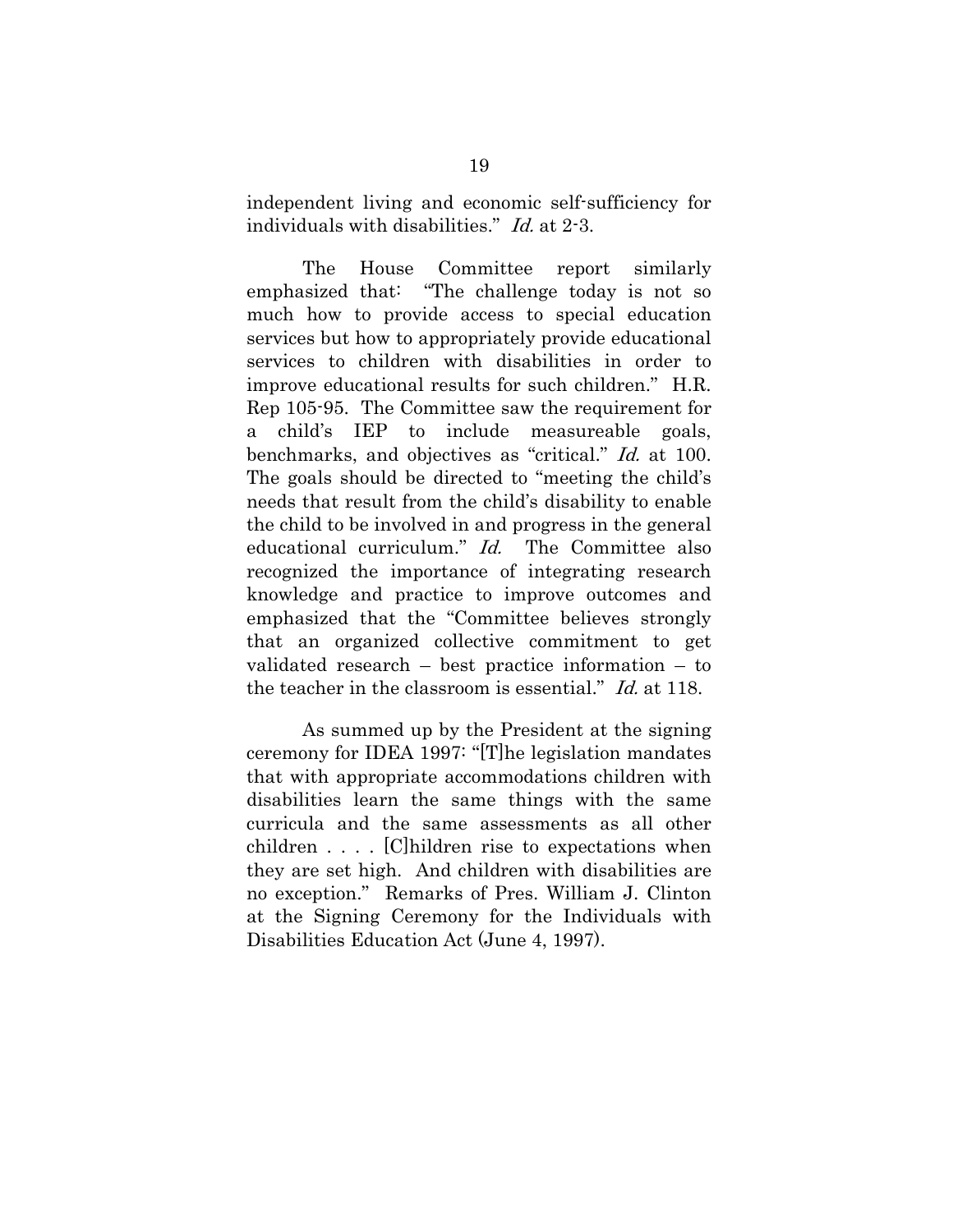C. With the No Child Left Behind Act of 2001, Congress Established Higher Educational Standards for All Children, Including Children with Disabilities

As part of this broader movement to improve educational outcomes and standards for all students, Congress enacted the No Child Left Behind Act ("NCLB") in 2001. This was an update to the Elementary and Secondary Education Act of 1965. Notwithstanding the significant diversity in learning cultures, social and economic challenges, income and other factors of children in the nation's public schools, Congress, through NCLB, required that "all children" are to obtain "a high-quality education" so that they can "at a minimum, [achieve] proficiency on challenging State academic achievement standards and state academic assessments." 20 U.S.C. § 6301. The "high quality education" standard expressly applied to children with disabilities. *Id.*  $\S$  6301(2).

> D. The 2004 IDEA Amendments Heightened Outcomes, Requirements and Accountability

In 2004 Congress further amended the IDEA ("IDEA 2004"), strengthening provisions for researchbased interventions and technologies designed to ensure that children with disabilities receive a high quality education commensurate with their nondisabled peers and to effectively prepare them to lead independent and productive lives. The amendments were a direct response to Congress's conclusion that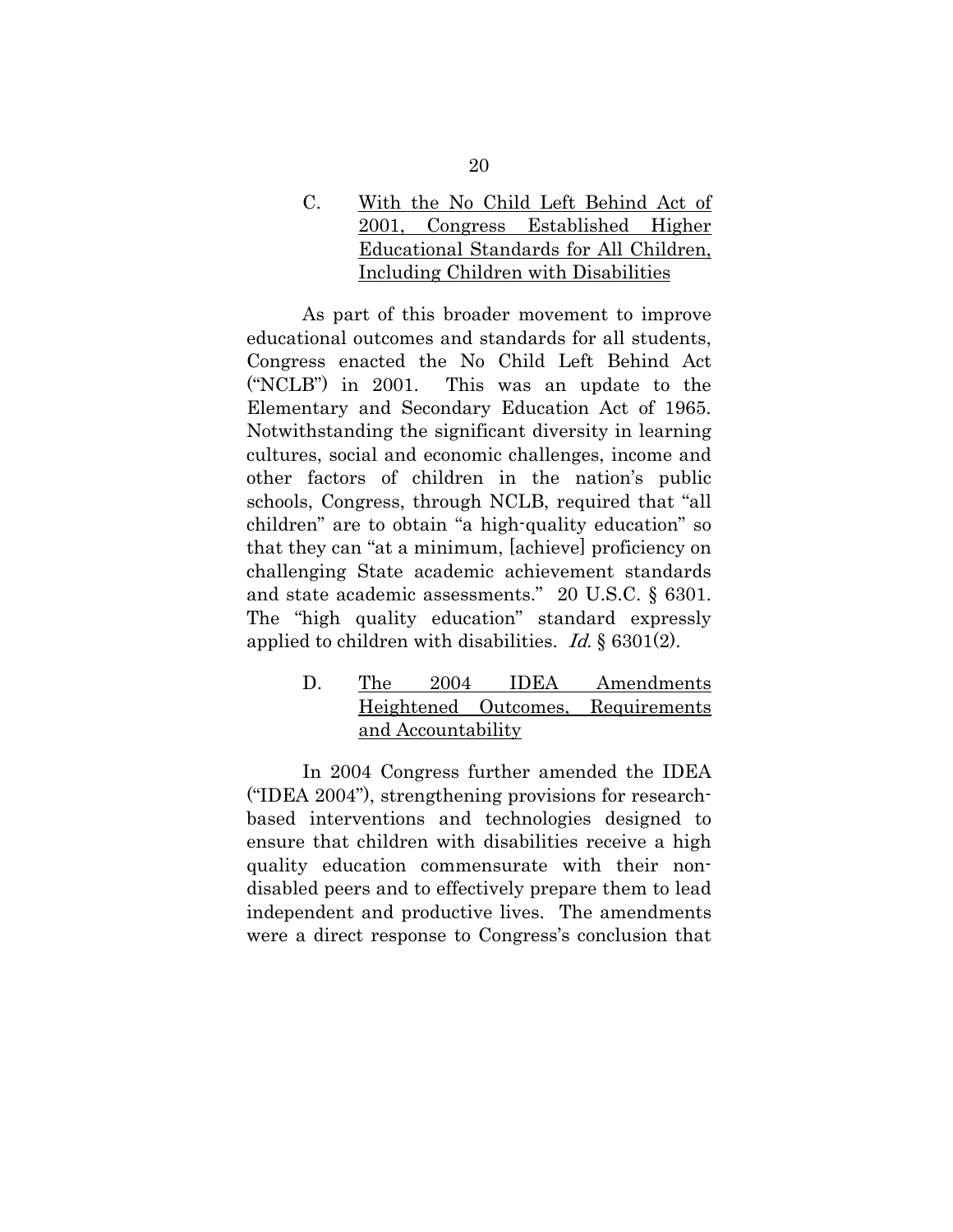"the implementation of this chapter has been impeded by low expectations, and an insufficient focus on applying replicable research on proven methods of teaching and learning for children with disabilities." 20 U.S.C.  $\S$  1400(c)(4). IDEA 2004 spells out the promise of that research:

> Almost 30 years of research and experience has demonstrated that the education of children with disabilities can be made more effective by—

> (A) having high expectations for such children and ensuring their access to the general education curriculum in the regular classroom, to the maximum extent possible, in order to—

> > (i) meet developmental goals and, to the maximum extent possible, the challenging expectations that have been established for all children; and

> > (ii) be prepared to lead productive and independent adult lives, to the maximum extent possible.

20 U.S.C. § 1400(c)(5). Congress designed IDEA 2004 to fulfill that promise by "ensur[ing] that all children with disabilities have available to them a free appropriate public education that emphasizes special education and related services designed to meet their unique needs and prepare them for further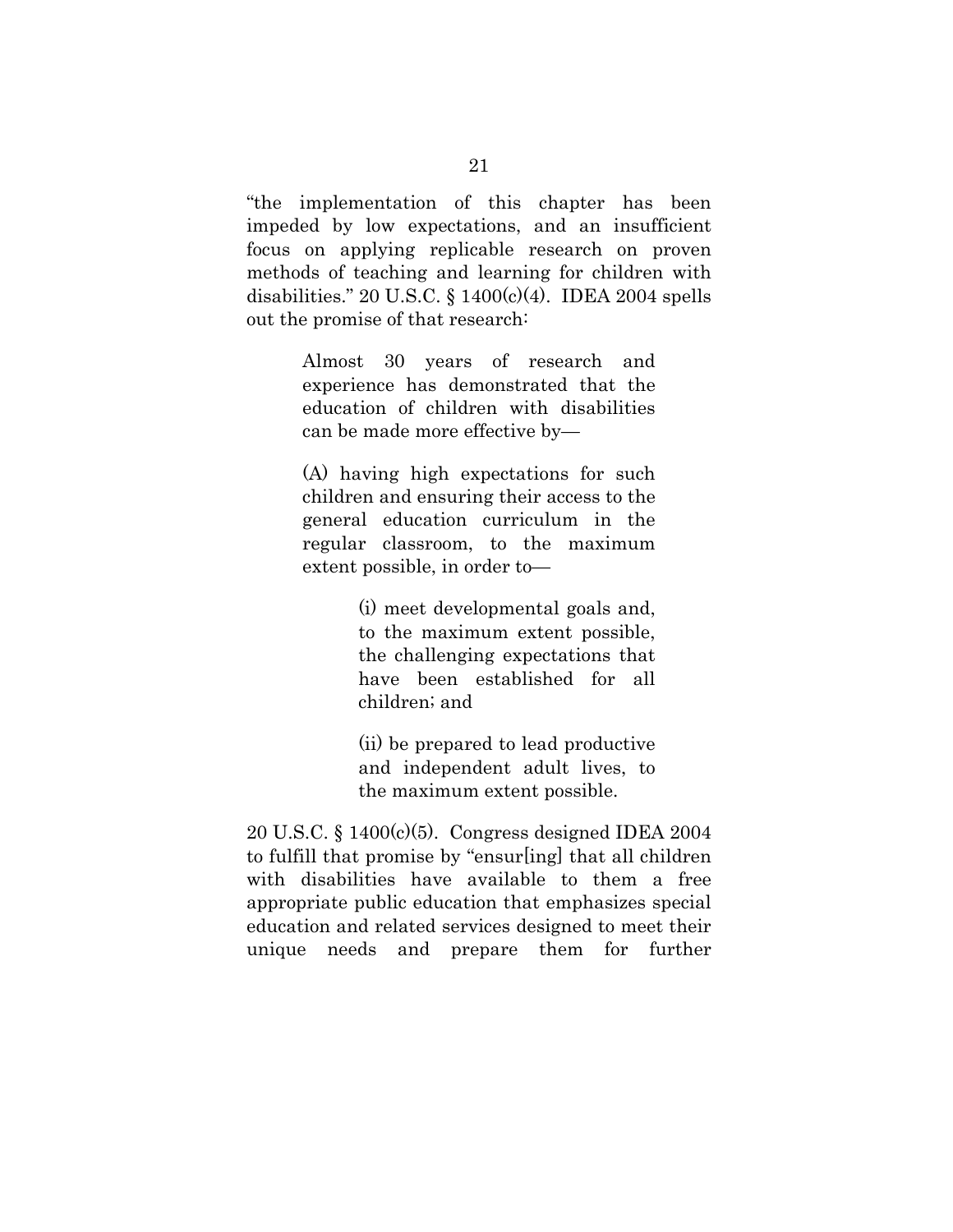education, employment, and independent living." 20 U.S.C. § 1400 (d)(1)(A).

The addition of preparation for "further education" was new. As explained in the House Report: "By modifying the purpose to reflect the importance of further education, the Committee intends to send the message that children with disabilities have a broad array of opportunities available to them when they complete their secondary education and that children with disabilities can continue on to post-secondary education or to competitive employment or independent living." H.R. Rep. 108-77 at 46.

Moving beyond IDEA 1997's mandate that children with disabilities should have access to the general curriculum "to the maximum extent possible," the IDEA 2004 mandate was to improve their actual "academic achievement and functional performance" to the "maximum extent possible." 20 U.S.C. § 1400(c)(5)(E). The Senate Committee explained:

> Nearly 30 years ago, the Education for All Handicapped Children's Act was enacted to provide keys to the schoolhouse door for children with disabilities. Previously, many of these children did not have the opportunity to receive a public education in America's classrooms. Today the school house door is open. The committee's focus during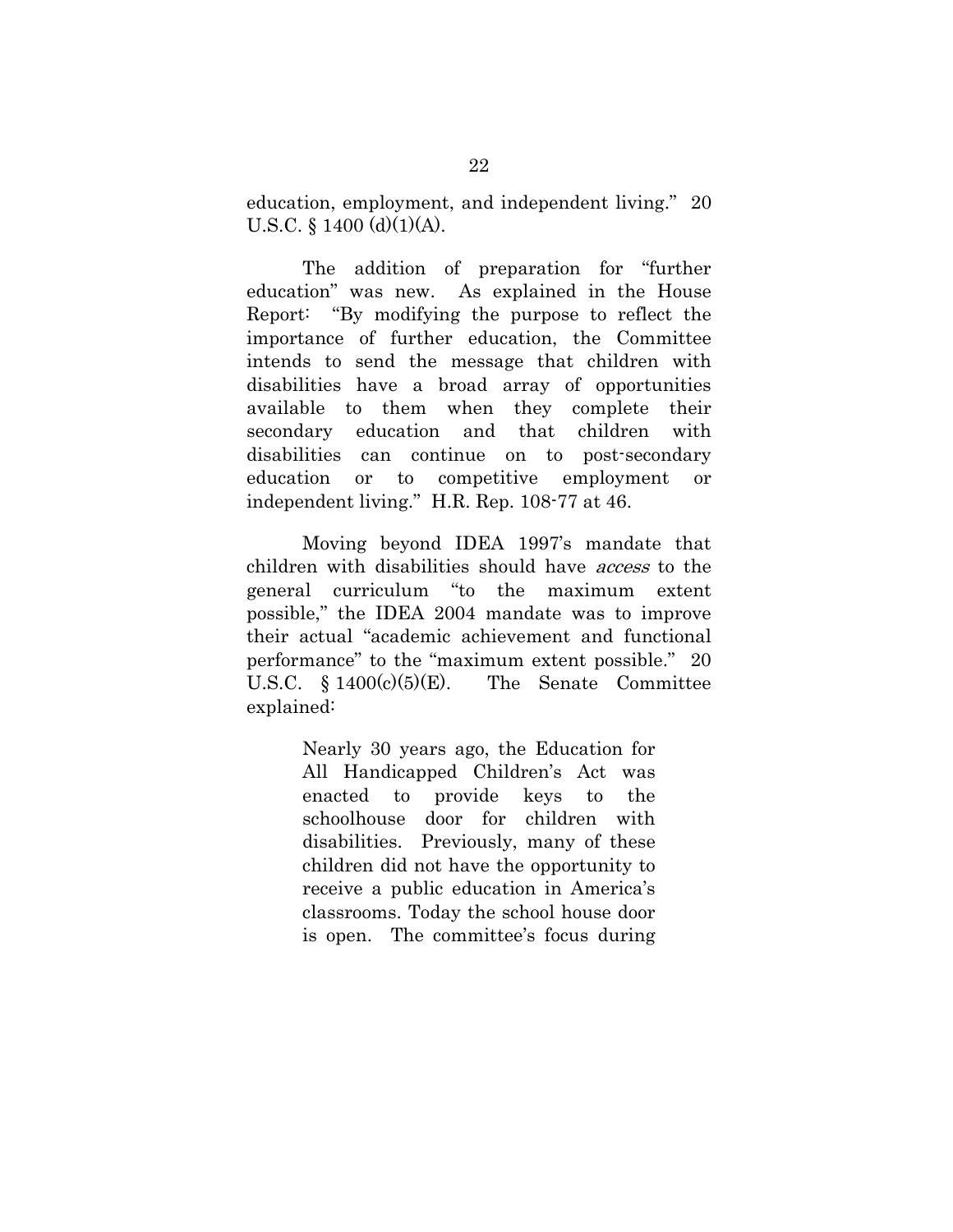this reauthorization is on the quality of education children are receiving under the law. The committee has sought to ensure that the framework of IDEA helps to produce improved educational results for children with disabilities.

S. Rep. No. 108-185, at 6.

As part of its heightened emphasis on performance, Congress stated that it was "crucial" to "concentrate on improving educational outcomes for children by focusing on accountability for results." Id. at 3. A key mechanism for this was the alignment of assessments used for children with disabilities with state academic content and achievement standards applicable to all students. The Senate Committee viewed this as a "necessary component to ensuring accountability for the performance of all children with disabilities, including children with significant disabilities." *Id.* at 56. The Committee also concluded that "an increased focus on improved results in education, providing a successful transition to post-school employment or education is an essential measure of accountability for students with disabilities." Id. at 60; see also id. at 96 (stating that the 2004 amendments align IDEA with the accountability systems of NCLB because they "established a rigorous accountability system for States and local educational agencies to ensure that all children, including children with disabilities, are held to high academic achievement standards . . .").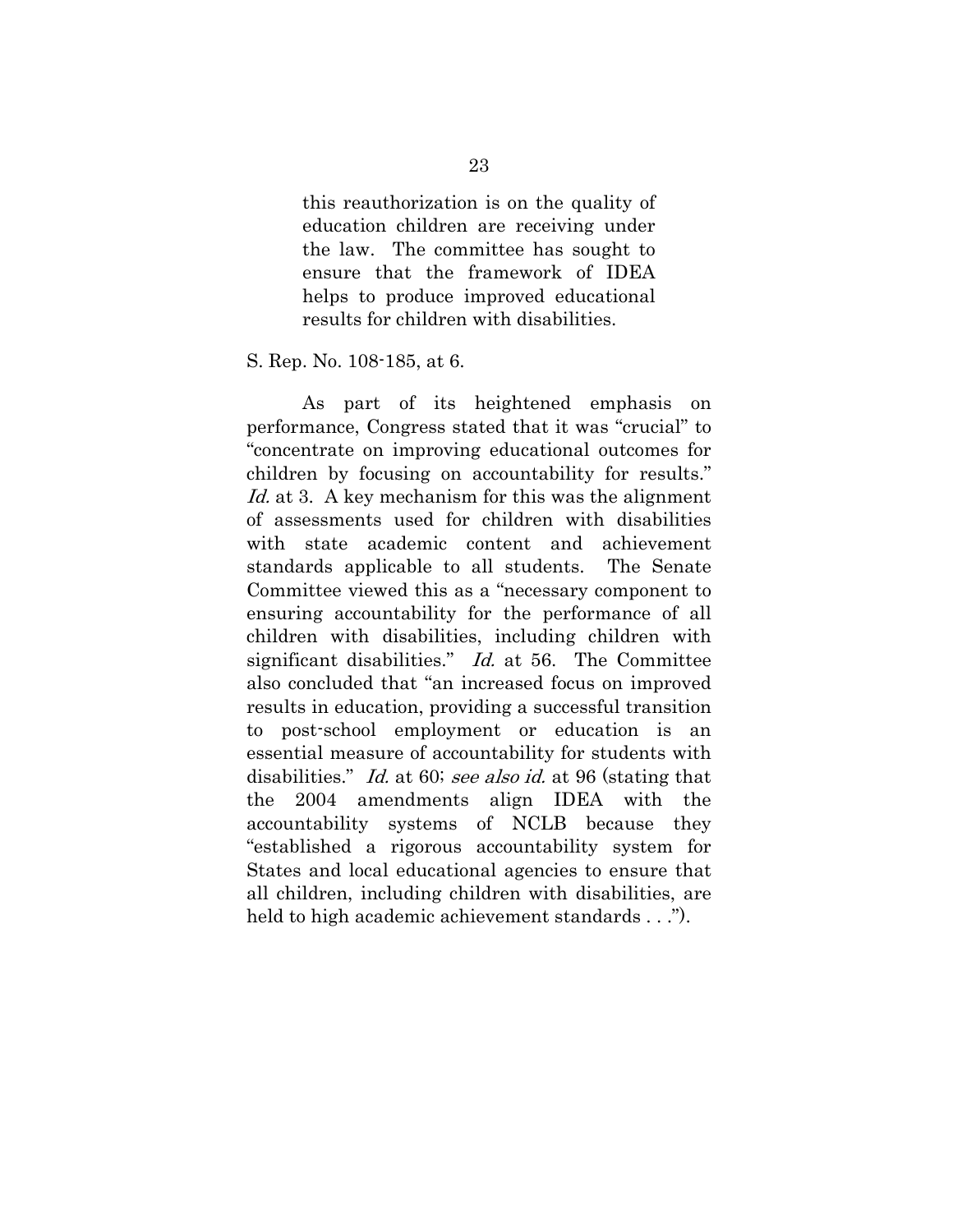In recognition of the significant advances in research-based interventions and proven technologies available to meet increasingly rigorous outcomeoriented standards, Congress fortified the IDEA with provisions for technology, peer reviewed research, transition planning and services, $11$  and behavioral interventions to prepare students for that further education, employment and independent living. 20 U.S.C.  $\frac{1400(c)(4)-(5)}{2}$ ; see also S. Rep. No. 108-185, at 27 (2003) (emphasizing the importance of sound research-based methodologies).

As part of this shift from mere access to "academic achievement and functional performance," the requirement for benchmarks and short-term objectives in IEPs was to be phased out after the 2005-06 school year for a large majority of children with disabilities. As explained by the Senate Committee:

> Special education practice via shortterm objectives too often focuses on achieving only small incremental improvements in student performance to the detriment of more effective longer range planning. Short-term objectives and benchmarks can focus too much on minor details and detract from the real purpose of special education which is to

<sup>&</sup>lt;sup>11</sup> Congress also amended the definition of "transition services" to "emphasize a focus on improving academic and functional achievement of a child with disability." S. Rep. No. 108-185, at 9.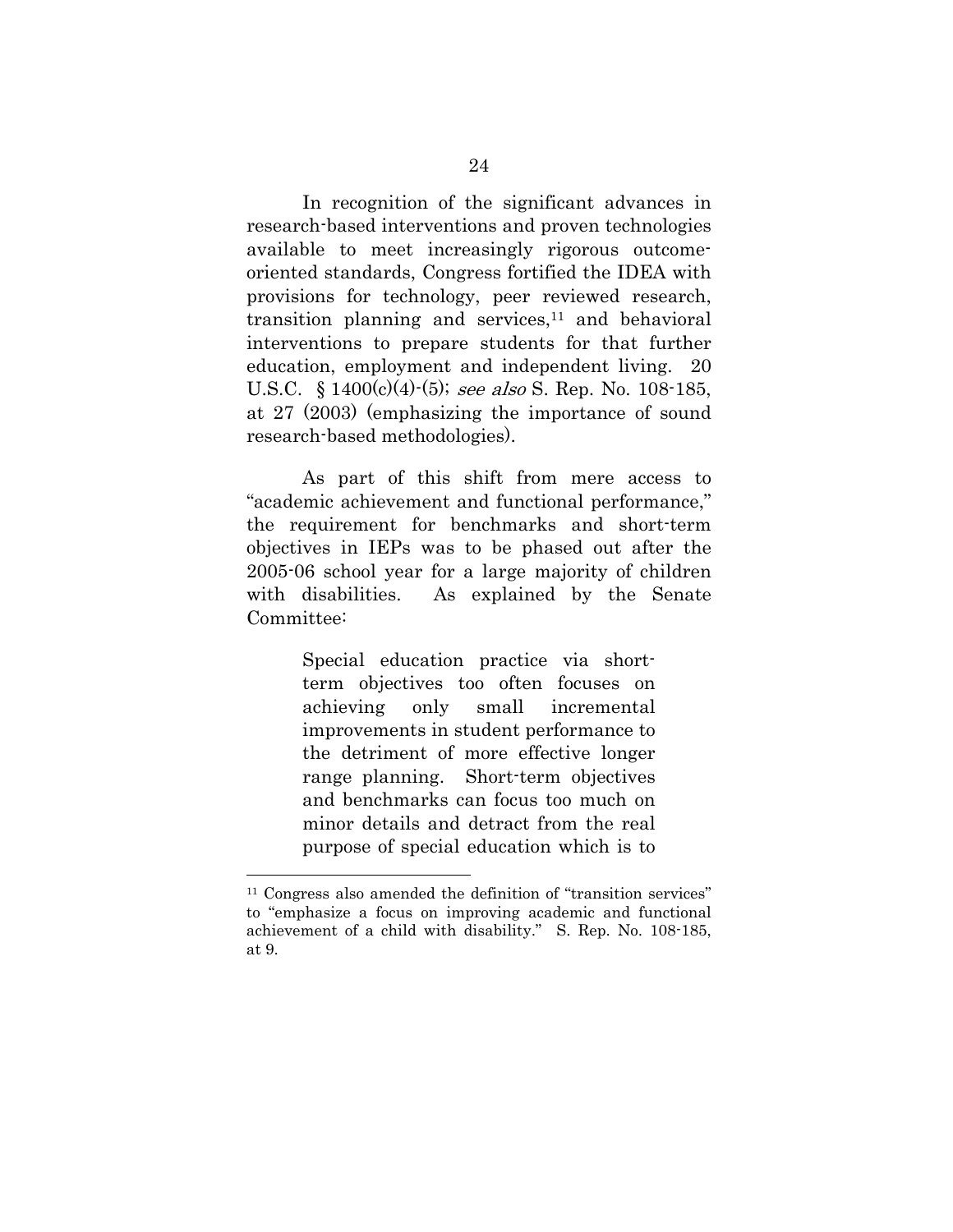ensure that all children and youth with disabilities achieve high educational outcomes and are prepared to participate fully in the social and economic fabric of their communities.

S. Rep. No. 108-185, at 28; see also H.R. Rep. 108-77 at 109.

#### E. New IEP Requirements Expanded the Definition of Appropriate Education

The IEP is "the centerpiece of the statute's education delivery system," Honig v. Doe, 484 U.S. 305, 311 (1988), and a primary component of the appropriate education required by the Act. Rowley, 458 U.S. at 181, 203. The definition of "free appropriate public education" explicitly requires it to be "provided in conformity with the individualized education program" requirements of the Act. 20 U.S.C. § 1401(9)(D). The IDEA in its current form contains detailed requirements for IEPs that would make little sense if all that was required was an IEP reasonably calculated to deliver a merely more than de minimis educational benefit. The IEP must be carefully tailored to the particular needs and abilities of each child, see 20 U.S.C. §  $1414(d)(1)(A)(i)(I)$ , as determined by use of a variety of technically sound instruments used to assess relevant functional, developmental and academic information about the child. 20 U.S.C. § 1414(b)(2)(a)(ii), (c). The IEP requires a clear statement of "measurable annual goals" in light of those needs and abilities. 20 U.S.C.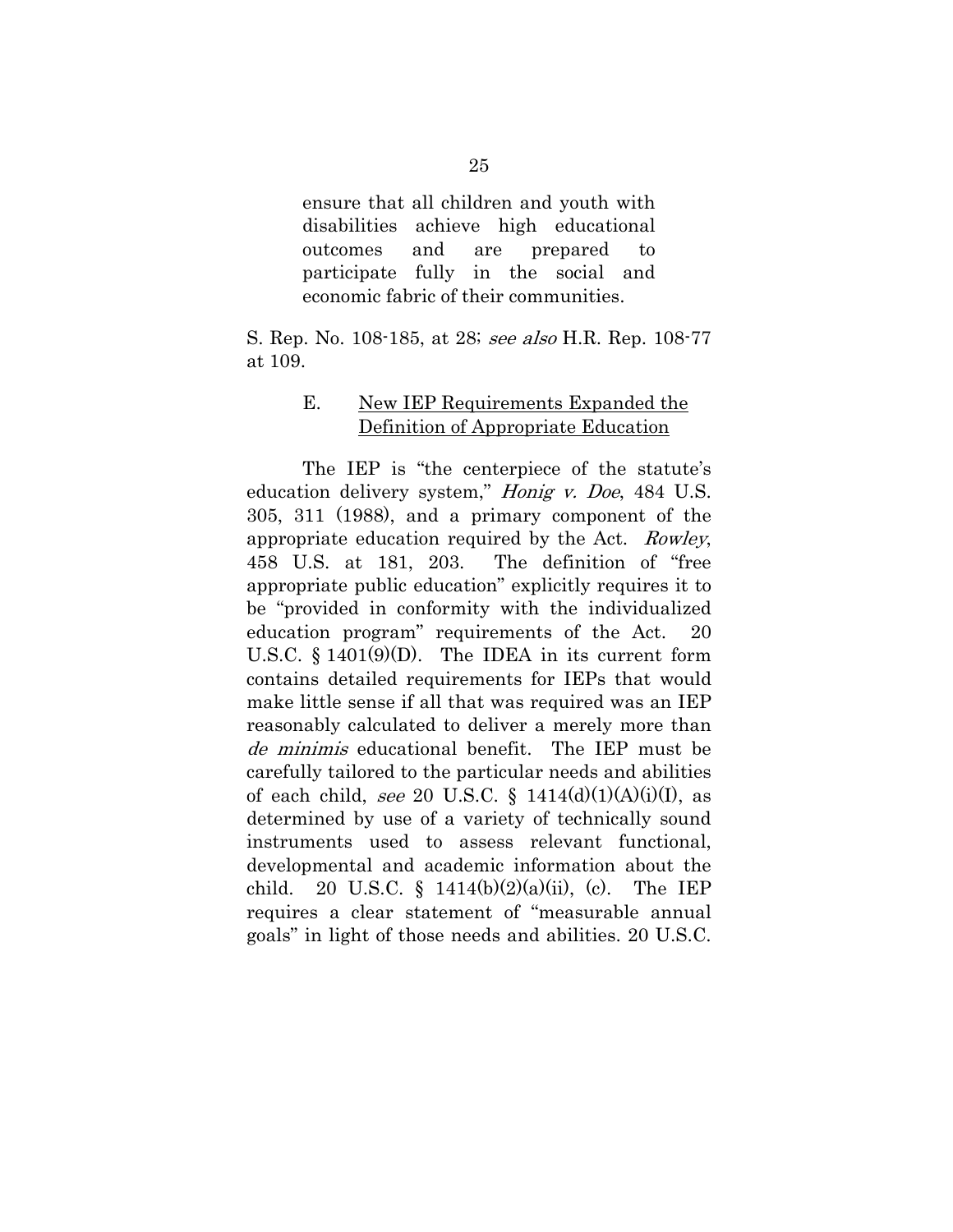$\S$  1414(d)(1)(A)(i)(II). Section 1414(d) also requires special education and related services to enable each child "to advance appropriately toward attaining the annual goals" and "to be involved in and make progress in the general education curriculum." 20 U.S.C. §  $1414(d)(1)(A)(i)(IV)$ . Special education and related services and supplementary aids and services are now required to be "based on peerreviewed research to the extent practicable." Id. at  $\S(d)(1)(IV)$ . For children sixteen and over, the IEP must include transition planning including measurable goals based on appropriate assessments and services needed to assist in reaching those goals. 20 U.S.C. § 1414(d)(1)(VIII)(aa), (bb).

The IEP is to be developed based on the academic, developmental and functional needs of the child. 20 U.S.C.  $\S$  1414(d)(3)(A)(iv). When children have behavioral issues that "impede" learning, the IEP team must consider positive behavioral interventions, supports and strategies to address this. 20 U.S.C.  $\S 1414(d)(3)(B)(i)$ . The IEP team must also consider the "communication needs" of the child and also "whether the child needs assistive technology devices and services." 20 U.S.C.  $\S 1414(d)(3)(B)(iv)$ , (v). The IEP team is required to revise the IEP as appropriate to address "any lack of progress toward the annual goals and in the general education curriculum, where appropriate." 20 U.S.C.  $\S 1414(d)(4)(A)(i)$ , (ii)(I) (emphasis added).

Current guidance from the U.S. Department of Education further underscores that the Act's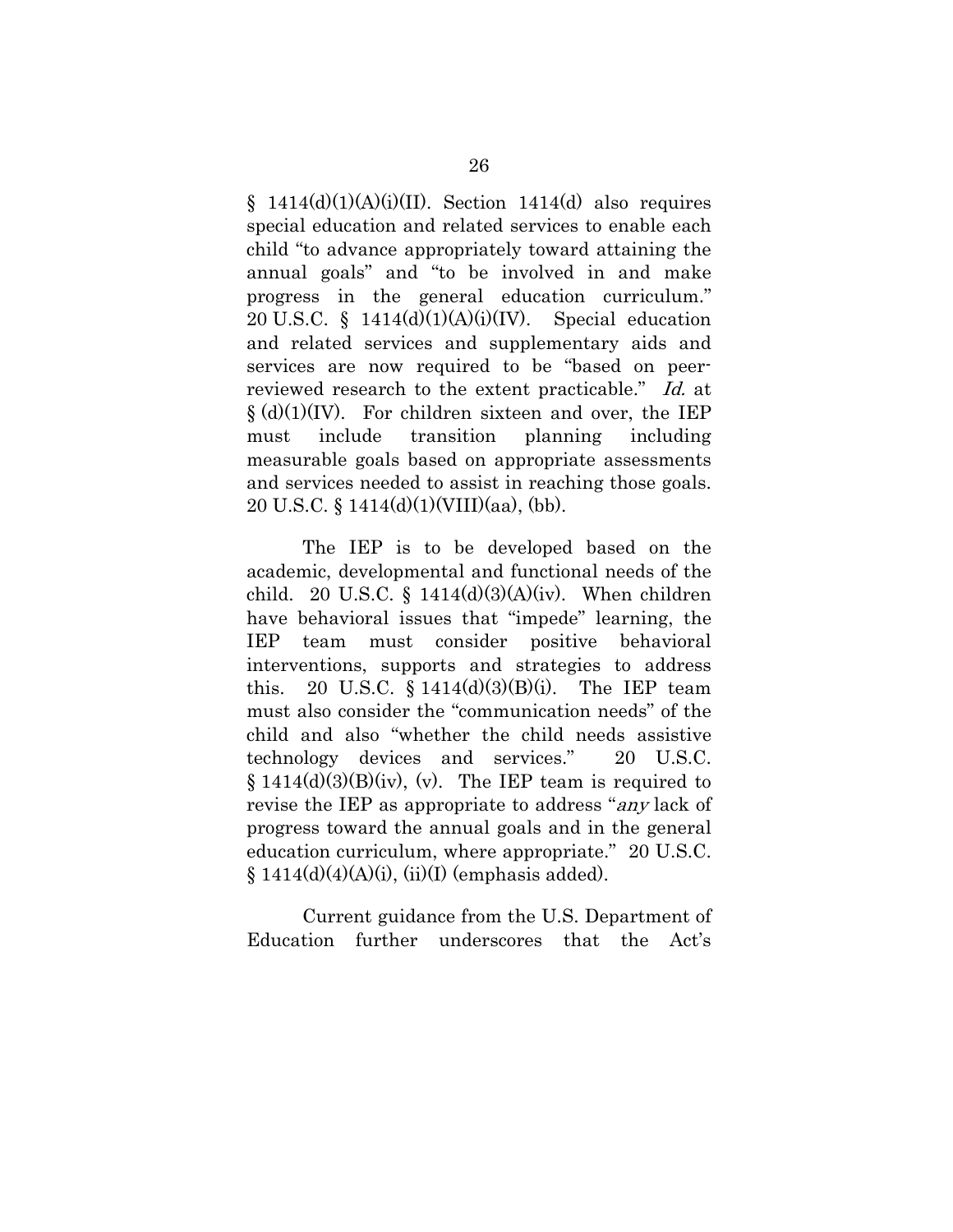provisions call for robust standards and not a merely more than *de minimis* educational benefit. *See*, U.S. Dep't of Educ., Dear Colleague Letter: Clarification of FAPE and Alignment with State Academic Standards 1 (Nov. 16, 2015) (children with disabilities should be given "rigorous academic standards," emphasizing the importance of having "high expectations" for them in 2015).

In addition, under the recently enacted Every Student Succeeds Act ("ESSA") amending the ESEA, alternate academic achievement standards for students with the most significant cognitive disabilities must "reflect professional judgment as to the highest possible standards achievable by such students" and be "aligned to ensure that a student who meets the alternate academic achievement standards is on track to pursue post-secondary education or employment consistent with the purposes of [the Rehabilitation Act]." 20 U.S.C,  $§ 6311(b)(1)(E)(iii), (i)(V).$ 

\* \* \*

A merely more than de minimis educational benefit standard cannot fulfill the intended functions and requirements of the amended statute. It renders superfluous, and defeats enforcement of, requirements for accountability, individualized programming using valid tools based on peer reviewed research, meaningful consideration of needed behavioral interventions and assistive technologies, and requirements for meeting state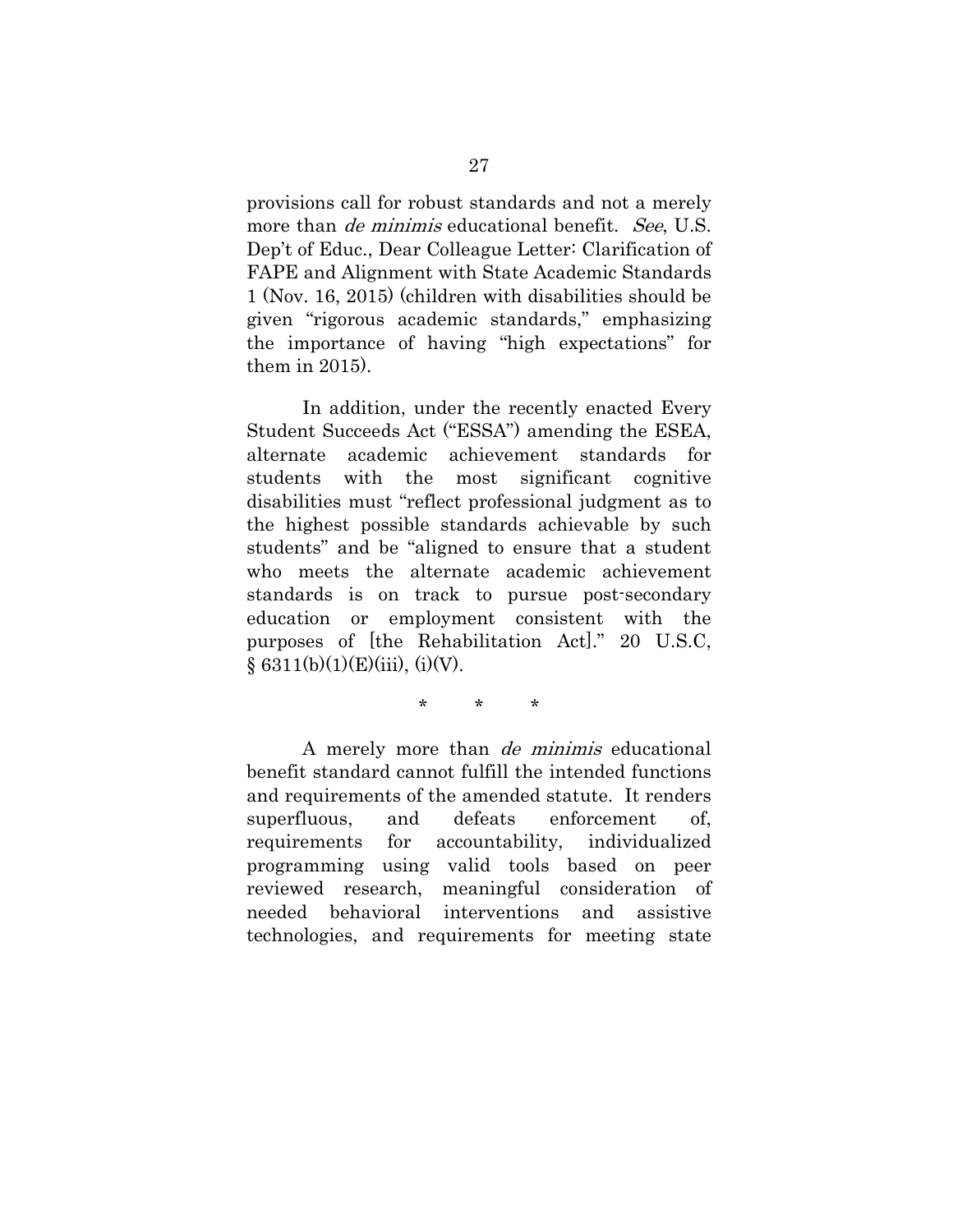standards. An IEP calculated to deliver a merely more than *de minimis* level of educational benefit reflects the watered-down expectations, and lack of accountability that Congress consistently rejected and prevents the achievement of independent living, employment and full participation in society for students with disabilities.

### IV. Advances in Educational Practices and Technologies Markedly Improve Educational Outcomes for Students with Disabilities and Have Done So In Many Districts

The advances in peer-reviewed evidence-based instruction practices, assistive technologies and behavioral interventions that served as an impetus for Congressional revisions to the IDEA have continued to mount, dramatically increasing the potential for children with disabilities to achieve significant learning.

The science of Applied Behavior Analysis ("ABA")12 provides effective methods to teach children with autism to communicate, do academic work, build functional skills, reduce behaviors that impede learning and increase socialization in ways critical for independence and further education and

<sup>12</sup> Applied Behavior Analysis is the process of systematically applying interventions based upon the principles of learning theory to improve socially significant behaviors to a meaningful degree. See Donald M. Baer, Montrose M. Wolf & Todd R. Risley, Some Still-Current Dimensions of Applied Behavior Analysis, 20 J. OF APPLIED BEHAVIOR ANALYSIS 313 (1987).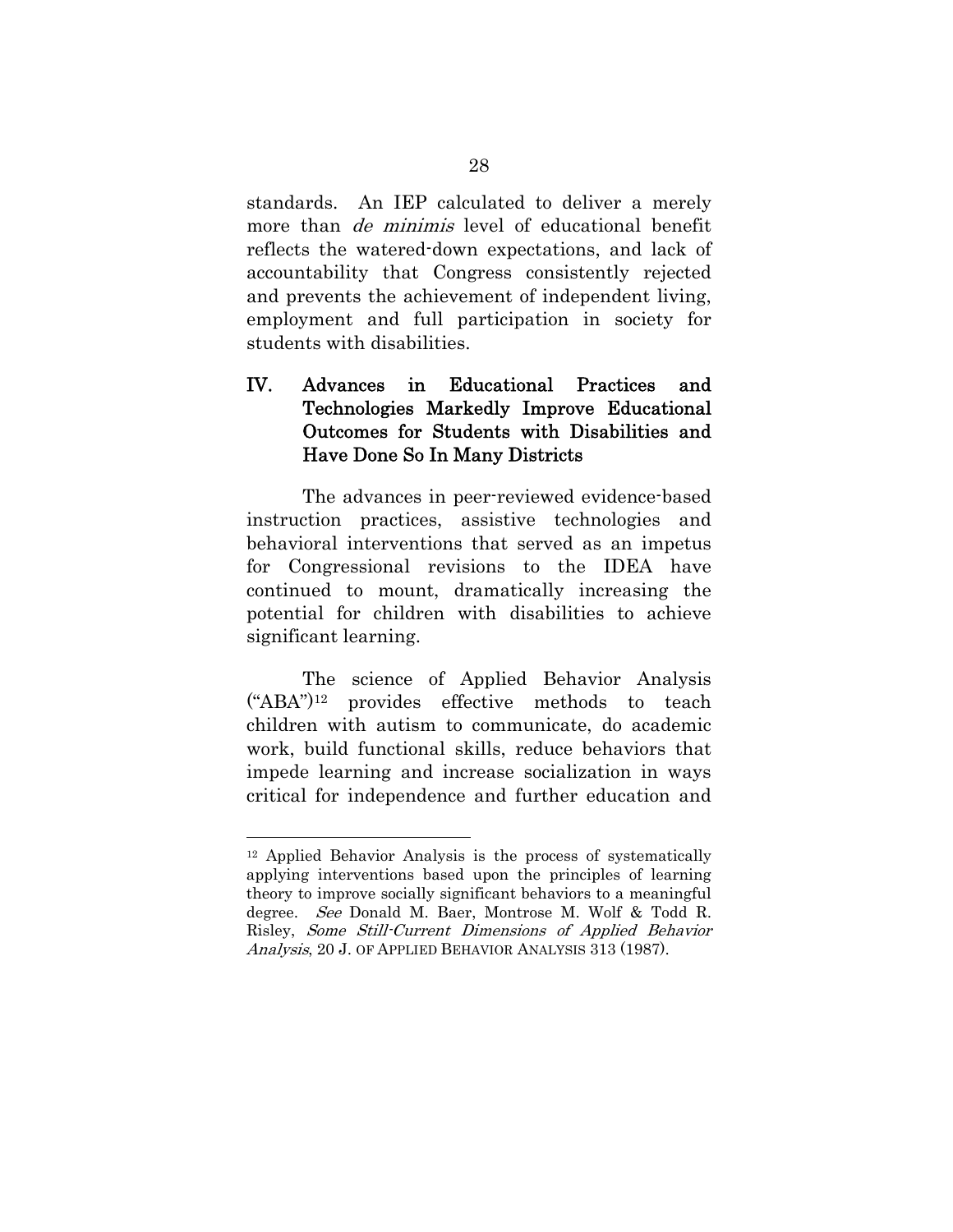employment. See, e.g., CDC, Autism Spectrum Disorder (ASD) Treatment ("ABA has become widely accepted");13 Scott M. Myers, Chris Plauche Johnson, the Council on Children with Disabilities, Management of Children with Autism Spectrum Disorders, 120 PEDIATR. 1164 (2007) ("The effectiveness of ABA-based intervention in ASD has been well-documented.").14

A comprehensive 2013 report funded by the U.S. Department of Education and the Institute of Education Science identified a number of evidencebased practices ("EBPs") for children with autism, involving ABA techniques, that are effective across multiple developmental and skill areas. See Connie Wong, et al., Univ. of N.C., Evidence-based practices for children, youth, and young adults with autism spectrum disorder 22 (2014).<sup>15</sup> The report stressed

15 Available at http://fpg.unc.edu/sites/fpg.unc.edu/files/

<sup>13</sup> Available at http://www.cdc.gov/ncbddd/autism/treatment. html (last updated Feb. 24, 2015).

<sup>&</sup>lt;sup>14</sup> The use and development of ABA gained increasing prevalence after a landmark research study showing 90% of subject children with autism substantially improved when utilizing ABA, compared to the control group, and close to half attained a normal IQ and tested within the normal range on adaptive and social skills. Ole Ivar Lovaas, Behavioral treatment and normal educational and intellectual functioning in young autistic children, 55 J. CONSULTING & CLINICAL PSYCHOLOGY 1, 6 (1987). A 1993 study showed that these same children had maintained their skills into early adolescence and could succeed in life without costly special education and residential services. John Jay McEachin, et al., Long-term outcome for children with autism who received early intensive behavioral treatment, 97 AM. J. MENTAL RETARDATION 4 (1993).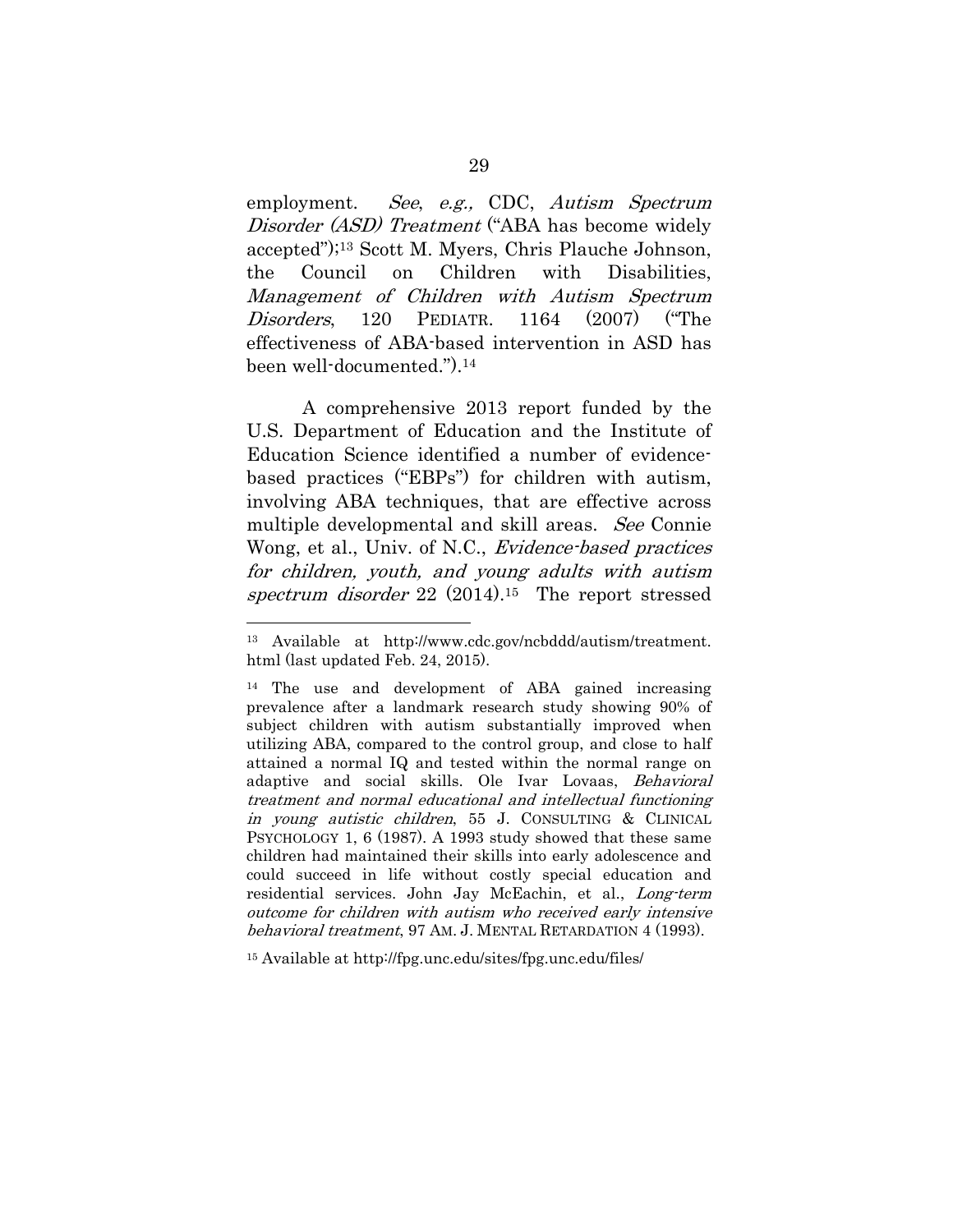the importance of linking EBPs with student goals and the "great responsibility of the practitioner to implement the EBP with fidelity." Id. at 33.16

A key feature of ABA is that it can allow students to acquire skills at a faster rate which is essential if they are to "close the gap"17 with constantly developing typical children. See Lars Klintwall, et al., *Narrowing the Gap: Effects of* Intervention on Developmental Trajectories in Autism, 19 AUTISM 1, 53-63 (2015); see also Jane S. Howard, et al., A comparison of intensive behavior analytic and eclectic treatments for young children with autism, 26 RES. IN DEVELOPMENTAL DISABILITIES 359, 376 (2005).

17 Cf. Dear Colleague letter dated November 16, 2015 at 5 ("IEP goals should be sufficiently ambitious to help close the gap.").

resources/reports-and-policy-briefs/2014-EBP-Report.pdf

<sup>16</sup> By contrast, research indicates that general eclectic programs (which tend to be used by a number of school districts) are significantly less effective than intensive research-based ABA programs implemented with fidelity. See Jane S. Howard, et al., Comparison of behavior analytic and eclectic early interventions for young children with autism after three years, 35 RES. IN DEVELOPMENTAL DISABILITIES 3326–3344 (2014) ("children who received [intensive behavior analytic intervention] were more than twice as likely to score in the normal range on measures of cognitive, language and adaptive functioning than were children who received either form of eclectic intervention."); Sigmund Eldevik, et al., Using participant data to extend the evidence base for intensive behavioral intervention for children with autism, AM. J. ON INTELL. & DEVELOPMENTAL DISABILITIES 381 (2010).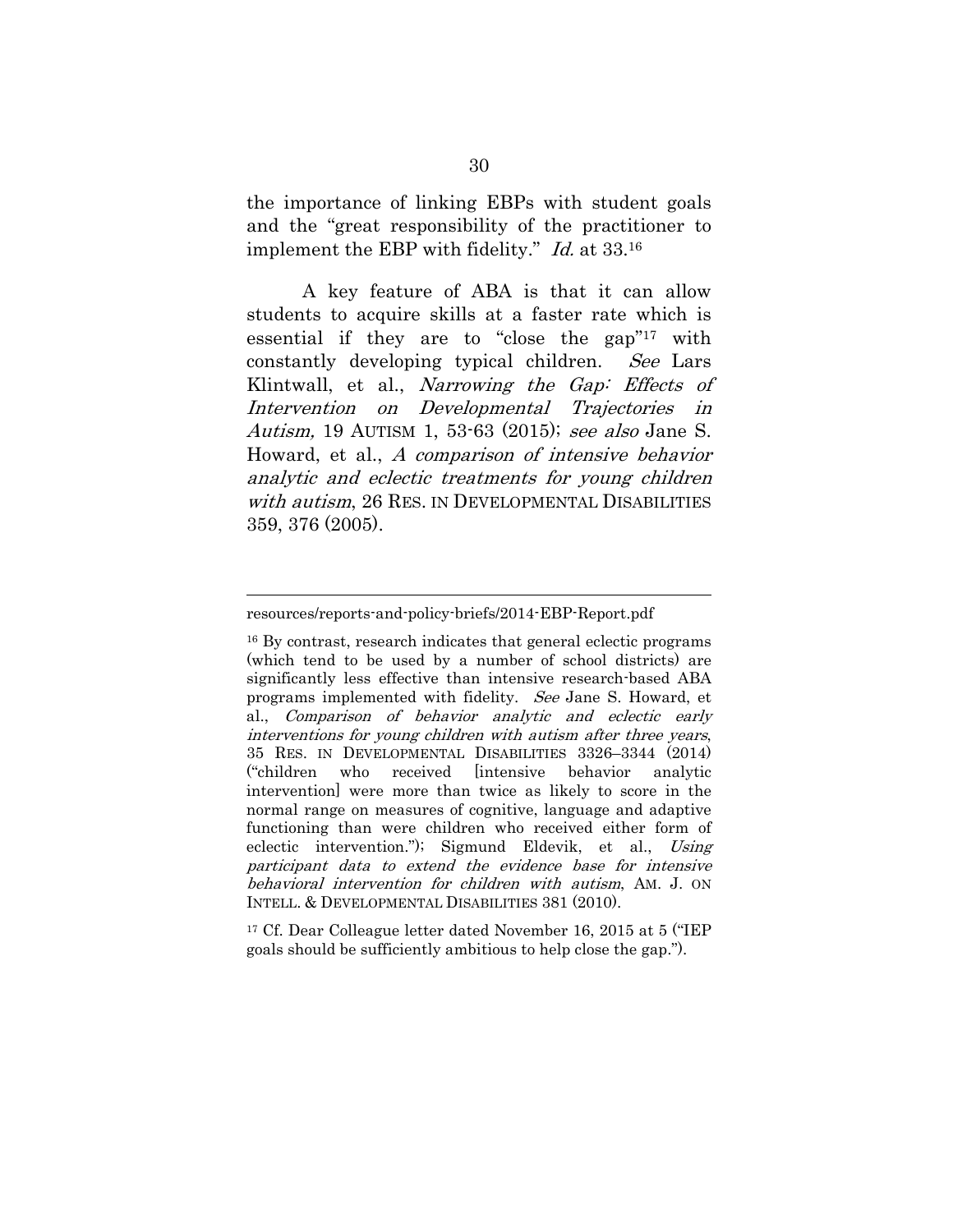As in this case, behavioral issues stemming from a child's disability can have wide and longlasting consequences preventing learning and socialization. In addition to skill building and communication, ABA interventions have been effective to reduce behavior such as aggression, selfinjurious behavior and impaired social interaction that can prevent education and functioning.18

ABA-based instruction is also effective for transitioning children with autism to adult life, allowing them to develop foundational and job specific skills for employment, functional independent living skills, and social and community interaction skills. See Jonathan W. Ivy & Kimberly A. Schreck, The efficacy of ABA for individuals with autism across the lifespan, CURR. DEV. DISORD. REP. 57, 62-63 (2016); Carol Schall, et al., Transition from school to work for students with autism spectrum disorders: understanding the process and achieving

 $18$  Mieke Heyvaert, et al., A multilevel meta-analysis of singlecase and small-n research on interventions for reducing challenging behavior in persons with intellectual disabilities, RES. DEVELOPMENTAL DISABILITIES 766 (2012); Brian Reichow & Fred Volkmar, Social skills interventions for individuals with autism: evaluation for evidence-based practices within a best evidence synthesis framework, J. AUTISM DEV. DISORD. 2010. Addressing social impairments is particularly important for students with Aspergers or high functioning autism who may be successful academically but have significant impairments that impede them functionally. See Kelly May, Teaching Strategies for Asperger Students, Johns Hopkins School of Education, available at http://www.education.jhu.edu/PD/newhorizons/ Exceptional%20Learners/Autism/Articles/Teaching%20Strategie s%20for%20Asperger%20Students/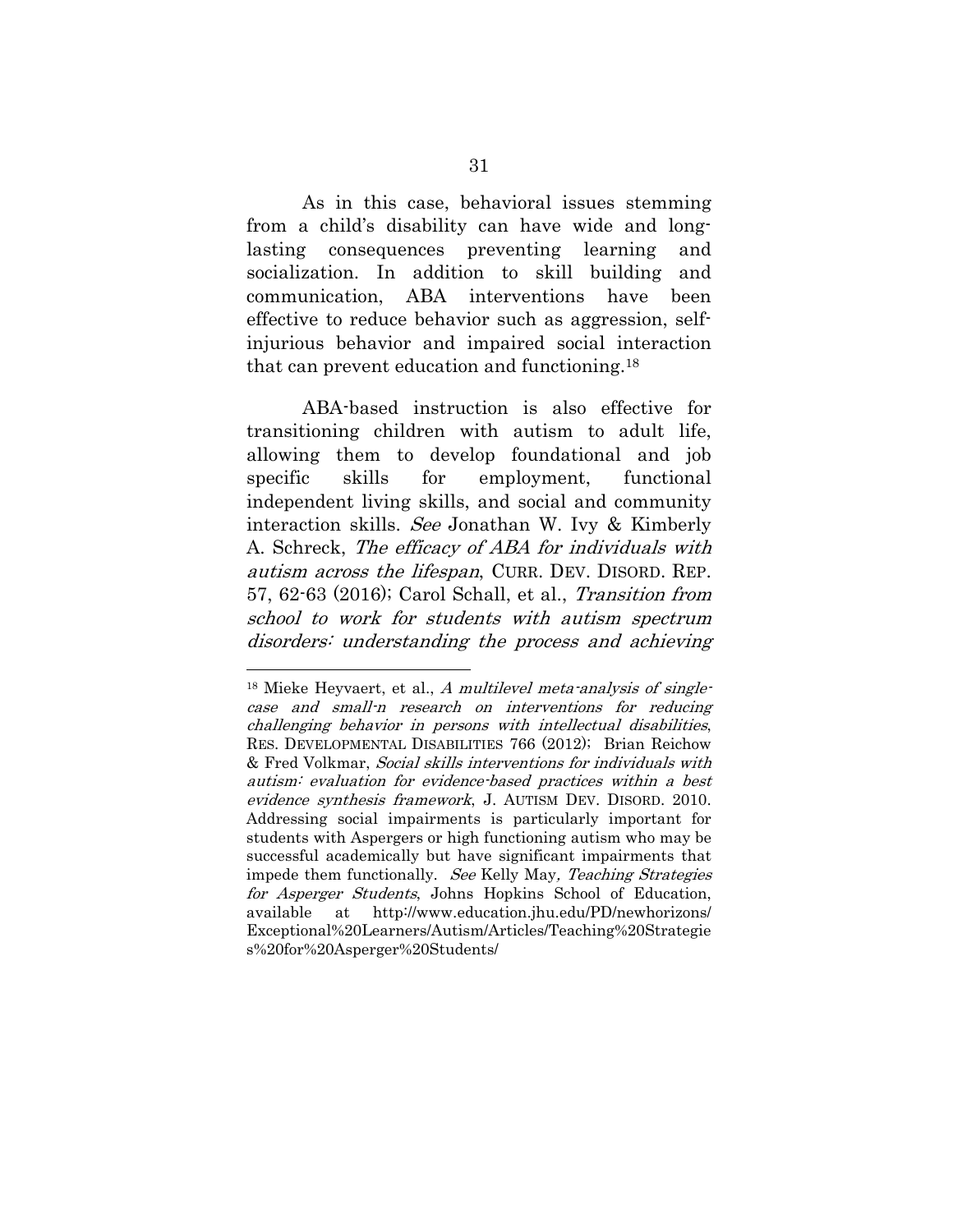better outcomes. PEDIATR. CLIN. N. AM. (2012); Jennifer Ninci, et al., Meta-analysis of single-case research on teaching functional living skills to individuals with ASD, REV. J. AUTISM DEV. DISORD.  $(2015)$ .

Peer-reviewed research also demonstrates the effectiveness of evidence-based educational and supportive interventions for children with learning disabilities, including the eighty percent that have dyslexia. Children whose dyslexia is not addressed face tremendous difficulties in adulthood. Yet effective interventions are available. Peer-reviewed research about the hallmarks of strong reading programs for children with dyslexia gained prominence after the National Reading Panel released its findings in April of 2000. See Nat'l Reading Panel, Teaching children to read: an evidence-based assessment of the scientific research literature on reading and its implications for reading instruction (Apr. 2000) (also describing advances for ADHD programs).19 Experts on the Reading Panel identified key features necessary for reading programs to be effective, including phonemic awareness, phonics taught systematically and explicitly, spelling, sight words, and others. *Id.*, Findings and determinations. See also, Sally Shaywitz, Overcoming Dyslexia – A New and Complete Science-Based Program for Reading Problems at Any Level 208-10 (1st Ed. 2003).

<sup>19</sup> Available at https://www.nichd.nih.gov/publications/pubs/nrp/ pages/smallbook.aspx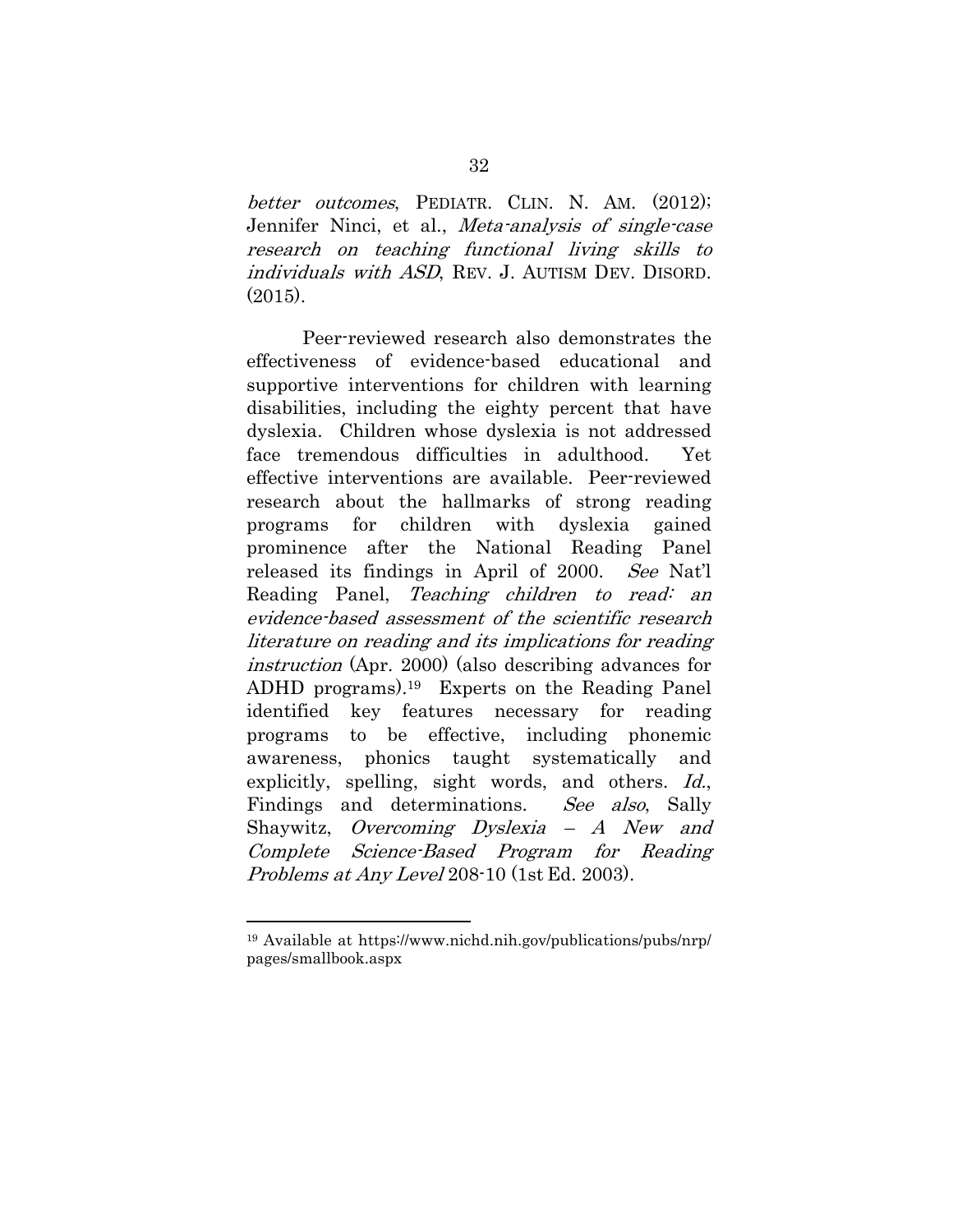As noted expert Dr. Joseph Torgeson concluded a decade ago, "we now have considerable evidence available concerning the effectiveness of intensive and explicit reading interventions for children who have struggled in learning to read." Joseph Torgesen, Recent discoveries from research on remedial interventions for children with dyslexia, in The Science of Reading: A Handbook 537 (M. Snowling & C. Hulme, 2008).

Another significant tool for educators is Universal Design for Learning ("UDL"). UDL is a set of principles to help schools design curricula that serve all learners, regardless of ability, age, gender, disability, or cultural or linguistic background, in order to give all students equal opportunity to learn. UDL provides a scientifically valid framework for educational practice surrounding curricular goals, instructional materials, assessments, and teaching methods in a way that ensures the widest range of learners is receiving the supports they need. UDL was incorporated in the Higher Education Act of 2008 (Public Law 110-315) ("HEOA") at 20 U.S.C. § 1003.24.20 UDL principles were also expressly incorporated throughout ESSA (supra at 27). See Pub. L. No. 114-95, 129 Stat. 1802 (2015) §§ 1005, 1204,  $2221(b)(1)$ , and 4104. UDL is a tool that

<sup>20</sup> The 2010 National Education Technology Plan that was released by the U.S. Department of Education also incorporates UDL throughout to ensure that technology is optimized to benefit diverse learners, including those with disabilities. U.S. Dep't of Educ., Office of Educ. Tech., Transforming American Education, Learning Powered by Technology 1, 14-18 (2010).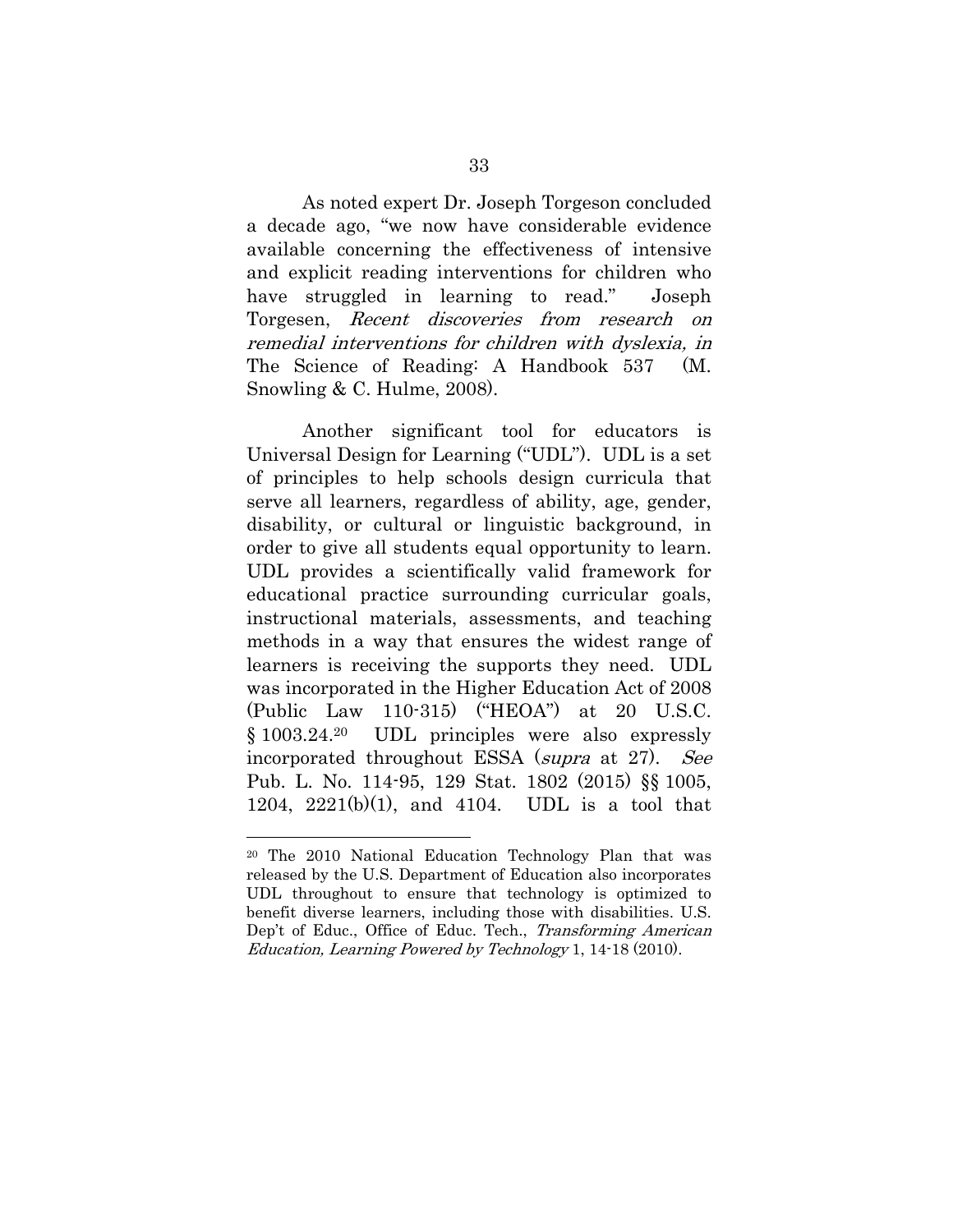applies to all learners and, as such, it provides a bridge between special education and the mainstream classroom.

Another example of evolved educational practices that benefit a wide swath of students with disabilities, including those with Down Syndrome, is inclusive education. Forty years of research demonstrates the correlation between time in the general education classroom and academic and social progress. Meghan Cosier, et al., Does access matter? Time in general education and achievement for students with disabilities, 34 REMEDIAL & SPECIAL EDUC. 323-332 (2013); Michael Guralnick, et al., The peer relations of preschool children with communication disorders, 67 CHILD DEV. 471-89 (1996); Kurth, et al., Academic and Cognitive Profiles of Students with Autism: Implications for Classroom Practice and Placement, 25 INT'L J. OF SPECIAL EDUC. 2, 8—14 (2010) (finding junior high-school students with autism in self-contained classrooms had similar scores on cognitive and adaptive functioning tests as children with autism in general education classrooms, but the latter scored significantly higher in achievement tests).21

<sup>21</sup> Indeed, studies show that inclusive classrooms lead to improved academic and decision-making skills for the entire classroom, and not just the subset of students identified as having disabilities. See, e.g., Jeong Hoon Choi, et al., *Improving* learning for all students through equity-based inclusive reform practices: effectiveness of a fully integrated schoolwide model on student reading and math achievement, REMEDIAL & SPECIAL EDUC. 1-14 (2016); Xin Zhang, et al., Improving children's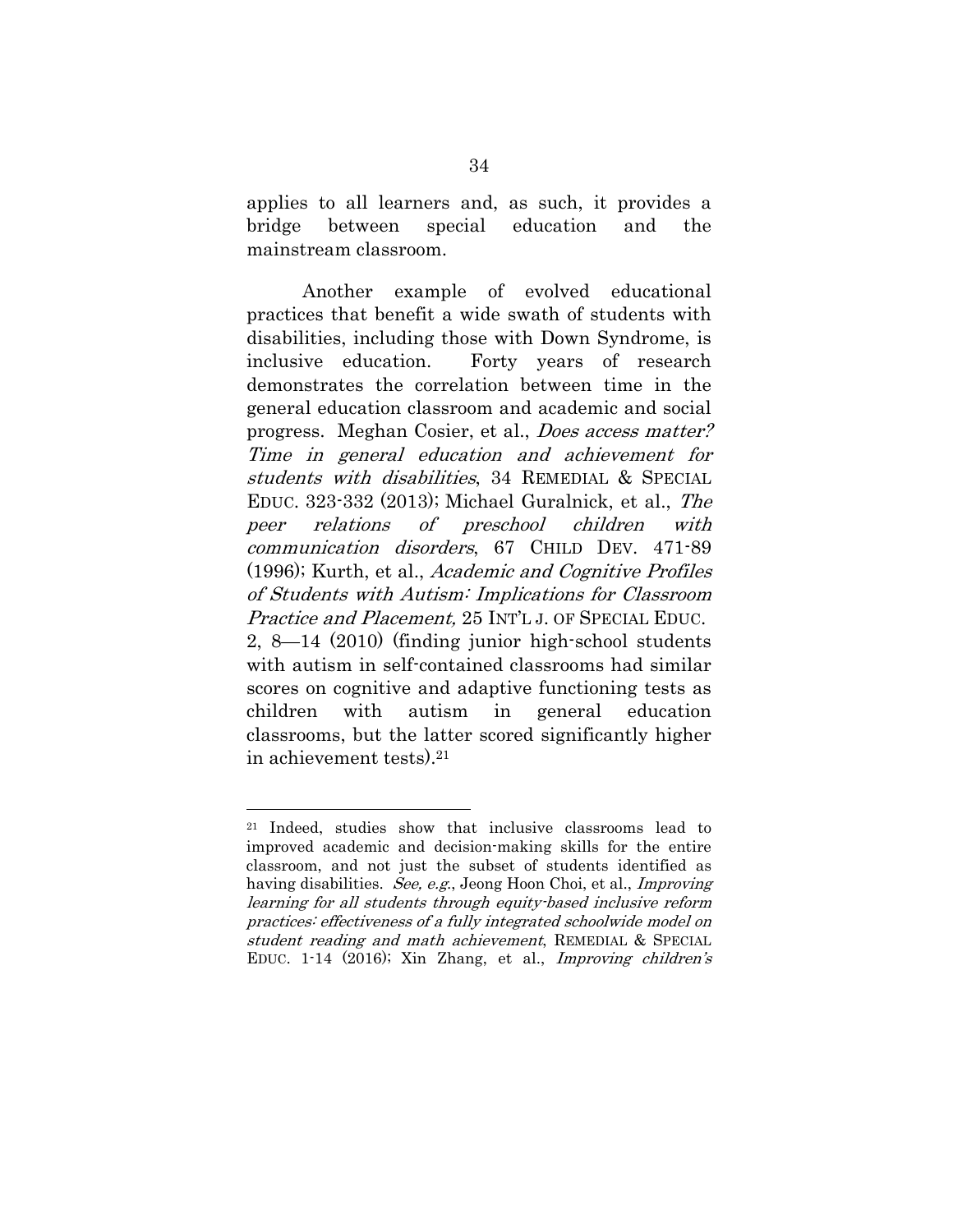Advancements in technology have gamechanging benefits for a wide range of children with disabilities, including those with autism and cerebral palsy, when combined with evidence-based practices. For example, "integrating multimedia computer supports with activity schedules can be an effective way to teach students to manage their work, play, and skill-building activities independently." Robert Stromer, et al., Activity schedules, computer technology, and teaching children with autism spectrum disorders, 21 FOCUS ON AUTISM & OTHER DEVELOPMENTAL DISABILITIES 14-24 (2006). Further, Ipads and other:

> [m]obile technology can be used effectively . . . not only . . . as . . . [Assistive or Augmented Communication] devices, but to also assist in teaching academic areas, social skills, video modeling, reinforcement, ABA, speech/language therapy, fine motor skills, visual supports, functional life skills, organizational skills, and increasing independence.

Kristie Brown Lofland, The Use of Technology in Treatment of Autism Spectrum Disorders, Indiana Resource Center for Autism, Indiana University.22

competence as decision makers: contrasting effects of collaborative interaction and direct instruction, 53 AM. EDUC. RES. J. 194-223 (2016).

<sup>22</sup> Available at https://www.iidc.indiana.edu/pages/the-use-oftechnology-in-treatment-of-autism-spectrum-disorders.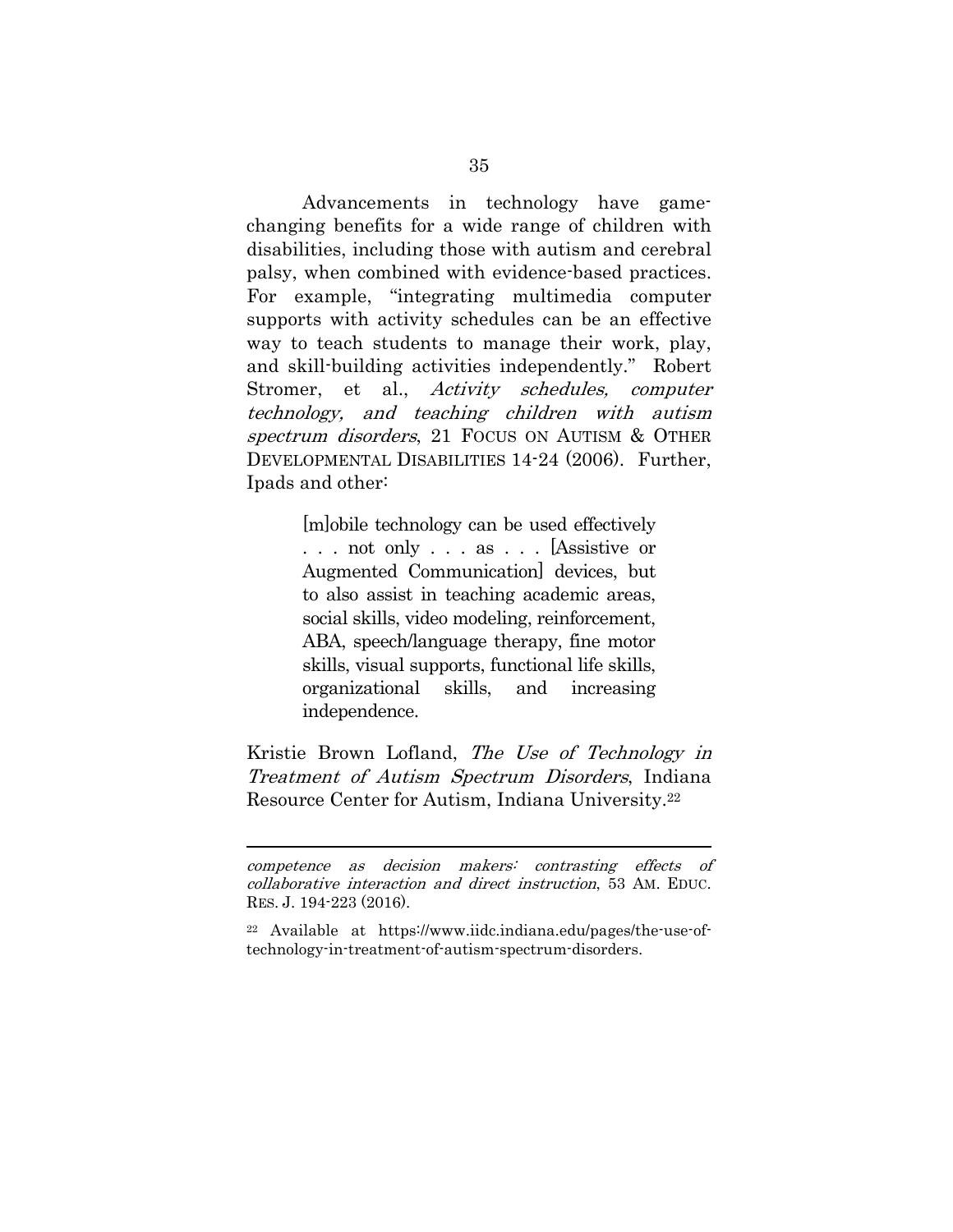For children with physical disabilities, "technology can give access to learning opportunities previously closed to them. E-readers help students turn book pages without applying dexterity, and voice adaptive software can help students answer questions without needing to write." Kris Zorigian & Jennifer Job, How do special education students benefit from technology?, LEARN NC, UNC-CHAPEL HILL SCHOOL OF EDUCATION (2010).23 Other technologies include "alphabet eye gaze frames allowing children to 'point' to letters with their eyes, onscreen keyboards that are controlled by switches, and electronic flipcharts." Id. For students with print disabilities, including those with dyslexia and visual impairments, screen reader software can read aloud information from e-books and web-pages. Refreshable braille peripheral devices can actively translate that information into braille. Assistive Training Online Project, Sch. of Pub. Health and Health Professions, SUNY-Buffalo, Reading & Computing.<sup>24</sup>

It should also be noted that a number of resources are available to assist schools implementing these interventions, which are being employed in many schools across the country. See, e.g., It's Time for School: Building Quality ABA Educational Programs for Students with Autism Spectrum Disorders, by Ronald Leaf, Mitchell Taubman & John McEachin; U.S. Dep't of Educ.,

<sup>23</sup> Available at http://www.learnnc.org/lp/pages/6917?ref=search.

<sup>24</sup> Available at http://atto.buffalo.edu/.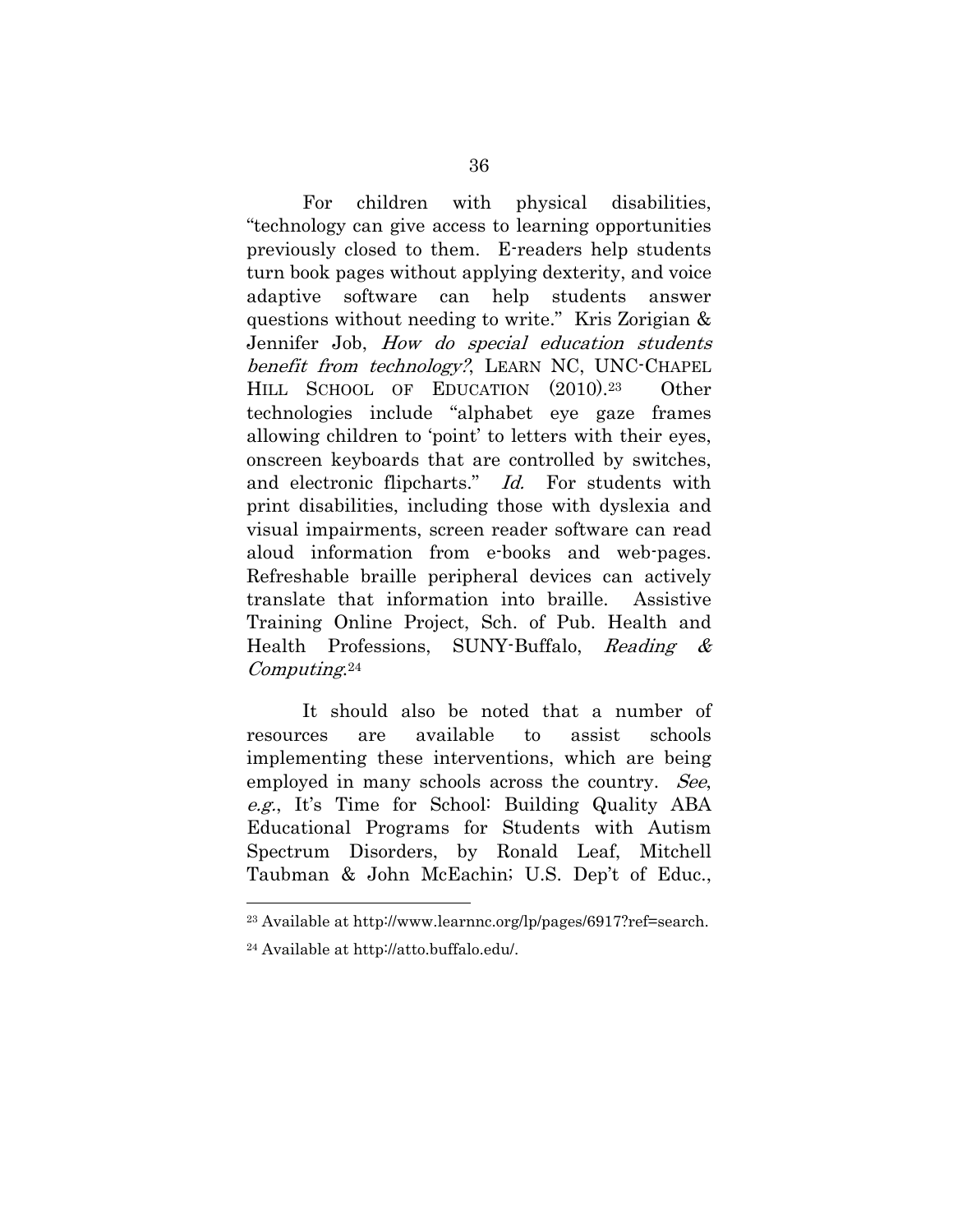Dear Colleague Letter: 68 IDELR 176 (OSEP/OSERS) (Aug. 1, 2016) (discussing changes and improvements to IEPs as needed to address behavioral issues.); Levine, P., Marder, C., & Wagner, M. (2004), Services and Supports for Secondary School Students with Disabilities: A Special Topic Report from the National Longitudinal Transition Study-2 (NLTS2). Menlo Park, CA: SRI International.25

Schools in circuits rejecting a merely more than de minimis educational standard in favor of a robust standard have implemented substantial evidence-based programs, and have successfully defended them from due process challenges seeking additional benefits. See R.K. & D.K. v. Clifton Board of Education, 587 F. App'x 17, 17 (3d Cir. 2014) (holding that school's ABA program provided a free appropriate public education ["FAPE"] and rejecting plaintiffs' request for services delivered by a different ABA provider); M.A. v. Jersey City Bd. of Educ., 592 F. App'x 124, 124 (3d Cir. 2014) (finding that school district's proposed placement from a department of education approved private ABA school to a district school's less intensive ABA program based on skills student had developed for learning in more natural settings did not deny student a FAPE); Ridley School Dist. v. M.R., 680 F.3d 260, 275 (3d Cir. 2012) (holding school provided a FAPE where "the peer reviewed specially designed reading instruction in E.R.'s IEP was 'reasonably calculated to enable [her]

<sup>25</sup> Available at http://www.nlts2.org/reports/2004\_05/index.html.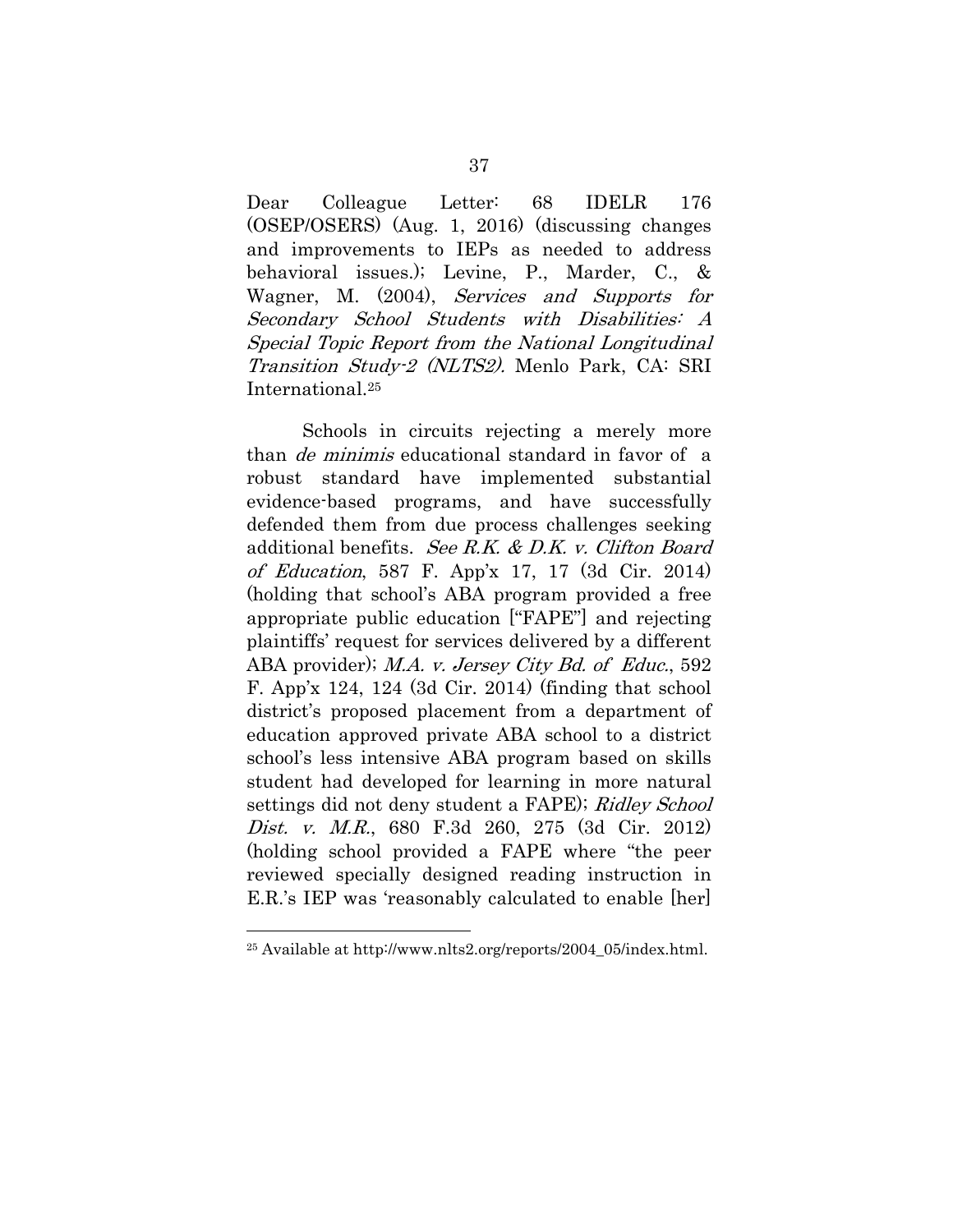to receive meaningful educational benefits in light of [her] intellectual potential") (quoting *Chambers v.* Sch. Dist. of Phila. Board of Education, 587 F.3d 176 (3d Cir. 2009)).

V. An Appropriate Education Under the IDEA Requires Measureable Goals Designed in Accordance with Peer-Reviewed Research To Provide Children With Disabilities With Educational Opportunities Substantially Equal to Their Non-Disabled Peers

The Tenth Circuit standard that "merely more than trivial" educational progress satisfies the IDEA requirement for a "free appropriate public education" is erroneous and should be rejected. It is important, however, for strong and consistent enforcement of the Act, that the Court now clarify how educators and lower courts should make that determination.

The purposes and requirements of the IDEA as amended provide a solid model for the answer. First, what is appropriate must be determined in light of the needs and potential of the particular student, determined in light of current peer-reviewed research and technologies. Second, Congress has clarified that the services for these students are to be judged in relation to whether they are "designed to meet their unique needs and prepare them for further education, employment, and independent living." 20 U.S.C.  $\S 1400(d)(1)(A)$  (emphasis added). Third, progress is determined with reference to the same standards as non-disabled children.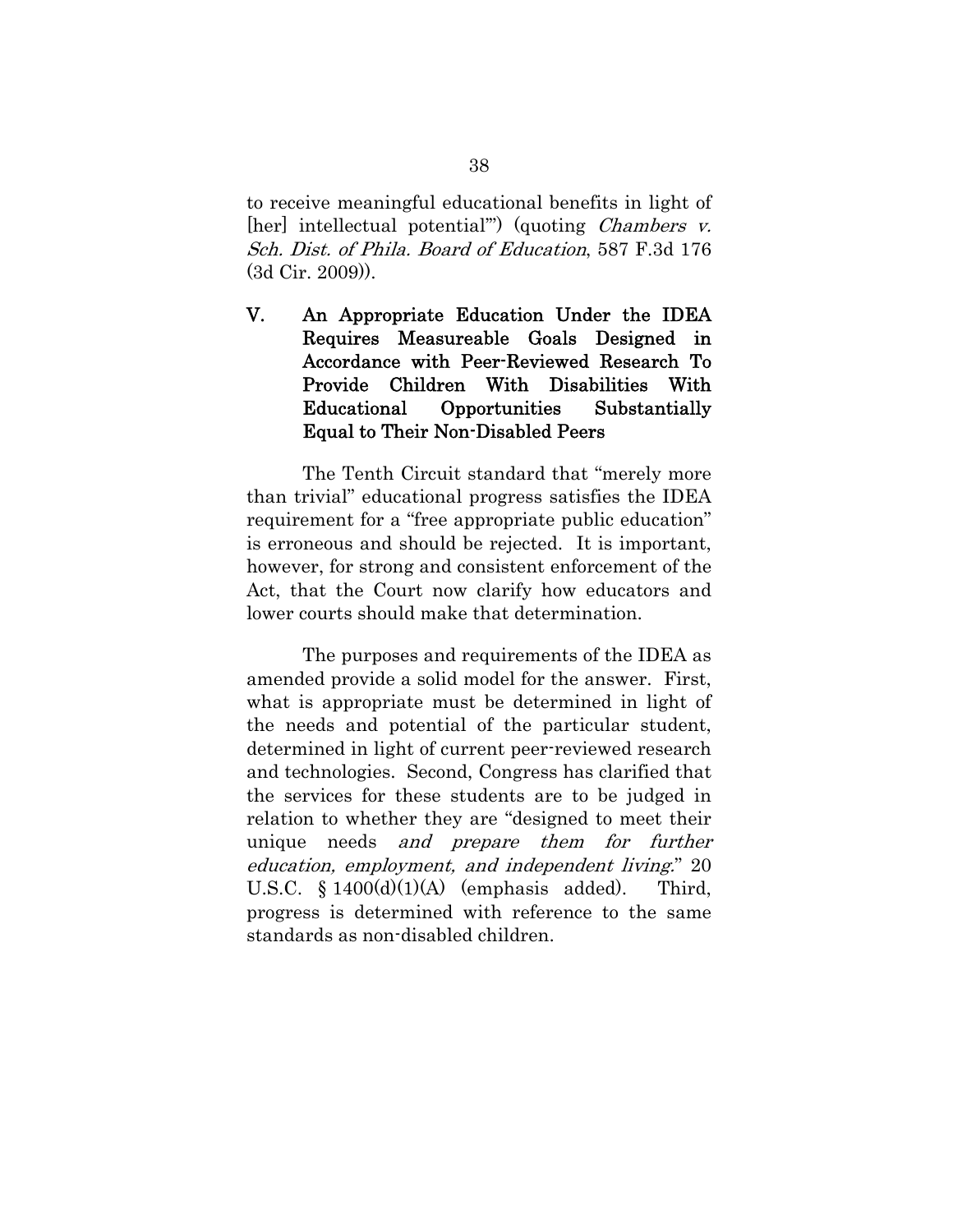Taken as a whole, the appropriate standard for a free and appropriate public education is one that provides individualized special education and related services in accordance with the provisions of the Act to afford children with disabilities with substantially equal opportunities as non-disabled students to advance to further education, employment and independent living.

Because the legislative branch directed that an appropriate education be one which is provided "in conformity with" the requirements of the fortified IEP standards adopted by the 1997 and 2004 amendments, any evaluation of a child's educational services must include a determination of whether the child's IEP properly reflects those strengthened IEP directives. See, e.g., Anchorage S.D. v. D.K., 4 IDELR 28 (D. Alaska, 2009) (goals insufficient to constitute FAPE). Any IEP goals that do not reflect the peer-reviewed research mandated by 20 U.S.C.  $\S$  1414(d)(1)(IV) cannot meet the definition of FAPE that the services be "in conformity" with 20 U.S.C. § 1414(d). As noted in the preceding section of this brief, there is significant research about the progress children can actually make, including those considered highly disabled, with the appropriate types of interventions and technological supports. Where, as here, a school has neither set measureable goals consistent with the child's abilities, nor considered and implemented programs shown to be effective by peer-reviewed research for the type disability of the child, those special education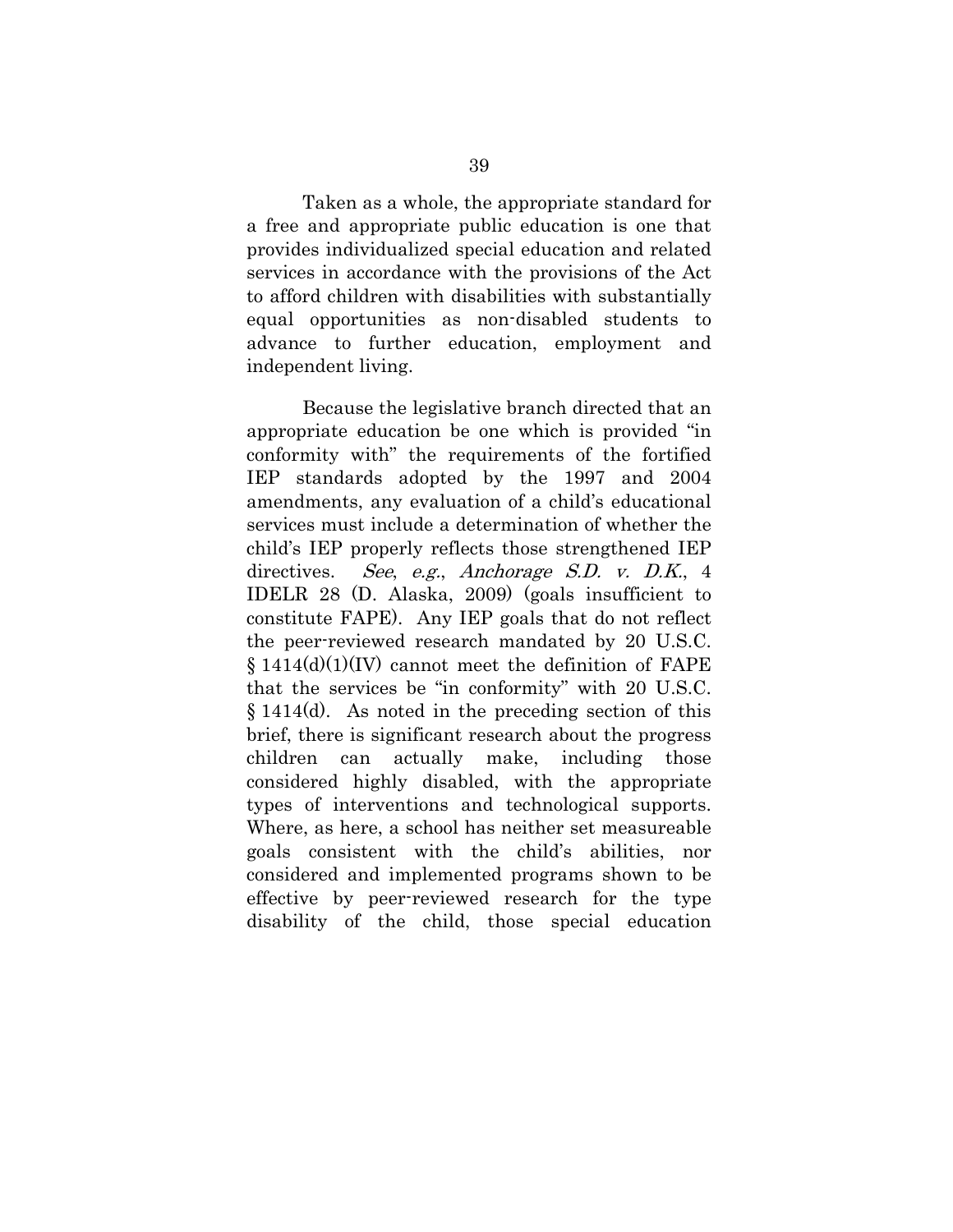services cannot constitute a "free appropriate public education."

#### **CONCLUSION**

The world, taking the IDEA with it, has moved beyond low expectations of just providing a desk and a teacher, to demanding high expectations for all students – including those with disabilities. For the foregoing reasons, amici curiae respectfully request that this Court reverse the decision below.

Respectfully submitted,

| <b>GREGORY J. WALLANCE</b> |
|----------------------------|
| Counsel of Record          |
| <b>W. STEWART WALLACE</b>  |
| <b>KAYE SCHOLER LLP</b>    |
| 250 West 55th Street       |
| New York, NY 10019         |
| $(212) 836 - 8000$         |
|                            |

| DANIEL UNUMB                 |
|------------------------------|
| <b>AUTISM LEGAL RESOURCE</b> |
| <b>CENTER LLC</b>            |
| 125 Ashworth Drive           |
| Lexington, SC 29072          |
| 803-608-1160                 |
| danunumb.alrc@gmail.com      |

gregory.wallance@ kayescholer.com

GARY S. MAYERSON MARIA C. MCGINLEY MAYERSON & ASSOCIATES 330 West 38th Street, Suite 600 New York, NY 10018 212-265-7200 gary@mayerslaw.com

November 21, 2016

Counsel for Amici Curiae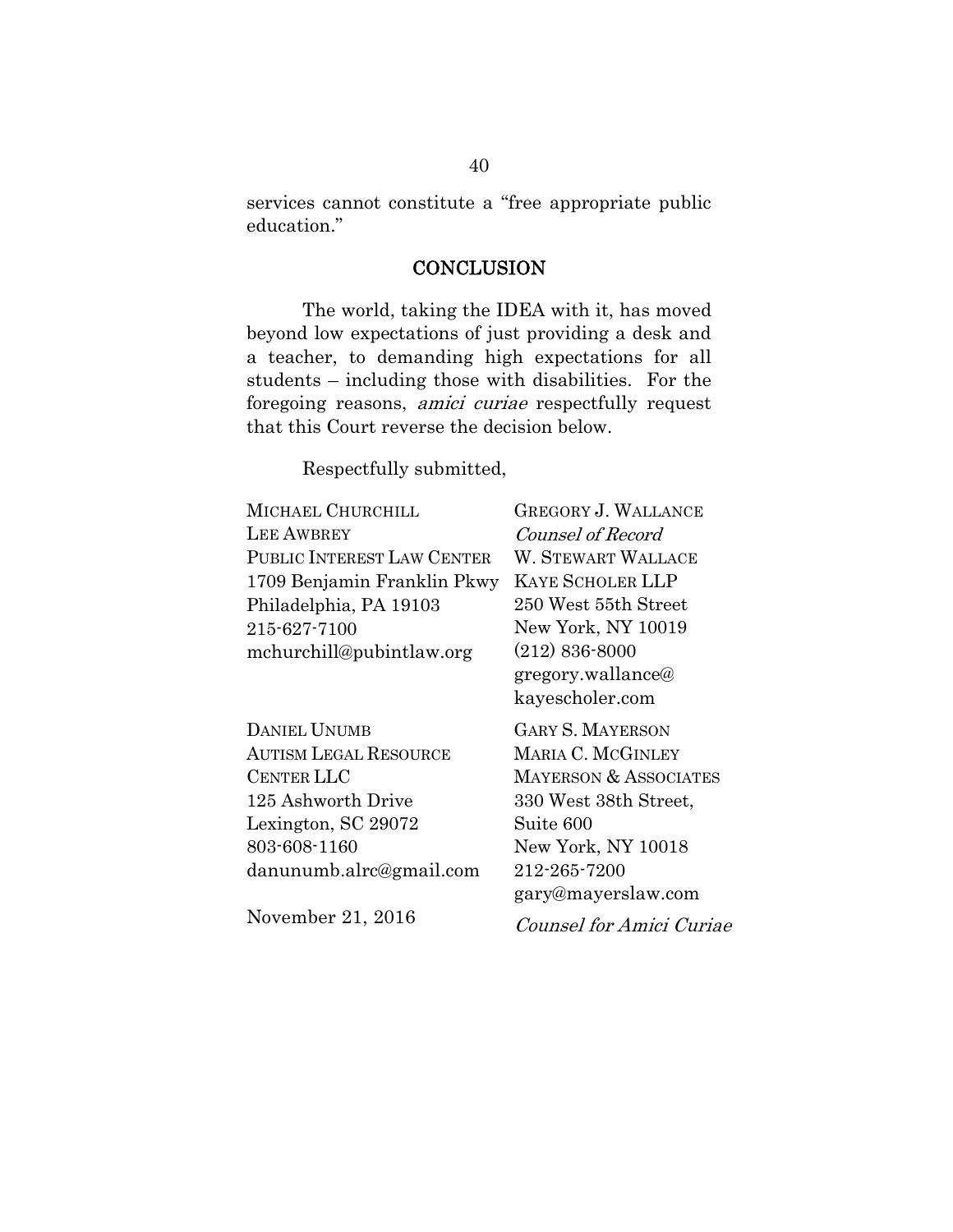APPENDIX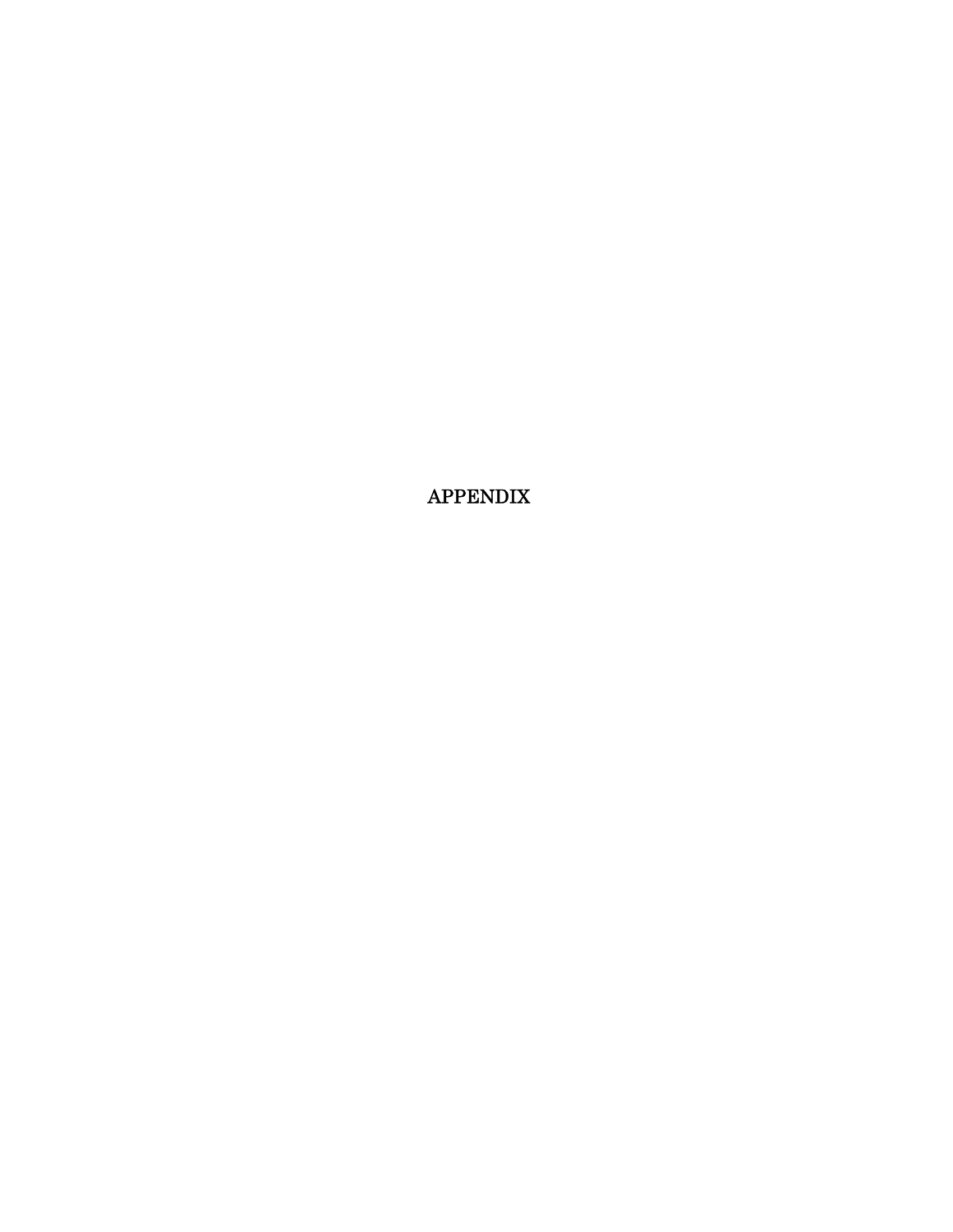#### Statements of Interest

Autism Speaks is the world's leading autism science and advocacy organization dedicated to increasing awareness and education about autism, funding research regarding its causes, prevention, and effective treatments, and enforcing state and federal rights and protections for individuals with autism and advocating for the needs of individuals with autism and their families. Each year, 50,000 individuals with autism in the United States will transition to adulthood. Autism Speaks is deeply familiar with the special education challenges faced by children with autism and their families, and the special teaching approaches proven effective to enable children with autism to learn skills across a variety of settings so that they may have the opportunity to lead functional, independent lives as the ultimate outcome of their educational experience.

The National Down Syndrome Society (NDSS) is the leading human rights organization for people with Down syndrome, advocating for the value, acceptance and inclusion of all people with Down syndrome and their families. Since 1979, NDSS has actively advocated for policies and programs to promote inclusive opportunities for students with Down syndrome and access to the general education curriculum, while seeking to ensure that standards and accountability remain high. NDSS has played a key role in supporting the development of postsecondary education options for individuals with developmental disabilities and in promoting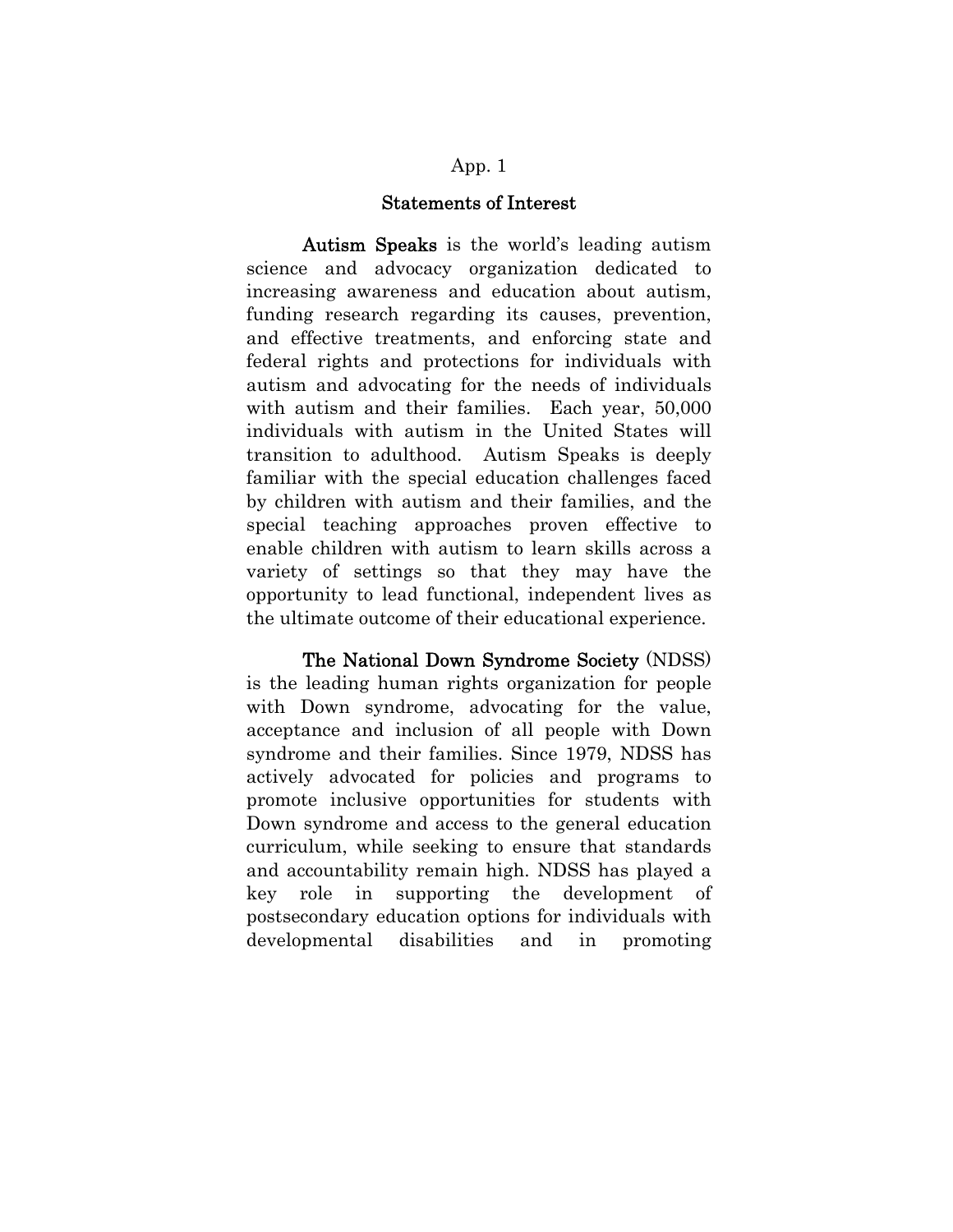Universal Design for Learning in all classroom settings. NDSS recognizes that individuals with Down syndrome are lifelong learners who learn and develop at their own rate and in their own way, but that Down syndrome is not a blueprint for potential or a prescription for a given educational or life plan. People with Down syndrome have varied goals for their futures and individual expectations of their roles in the family, school and community.

The Washington Lawyers' Committee for Civil Rights and Urban Affairs is a non-profit civil rights organization established to eradicate discrimination and poverty by enforcing civil rights laws through litigation. In furtherance of this mission, the Washington Lawyers' Committee's public education project works to ensure a free and high quality of education for all children, and its disability rights project strives to guarantee equal access to all aspects of society to persons within the disability community. Through these two projects, the Washington Lawyers' Committee has amassed expertise in issues arising under the nation's education and disability laws, including the Individuals with Disabilities Education Act.

Decoding Dyslexia is a network of parent-led grassroots groups in 50 states concerned with the limited access to educational interventions for dyslexia within the public education system. The groups aim to raise dyslexia awareness, empower families to support their children and inform policymakers on best practices to identify, remediate and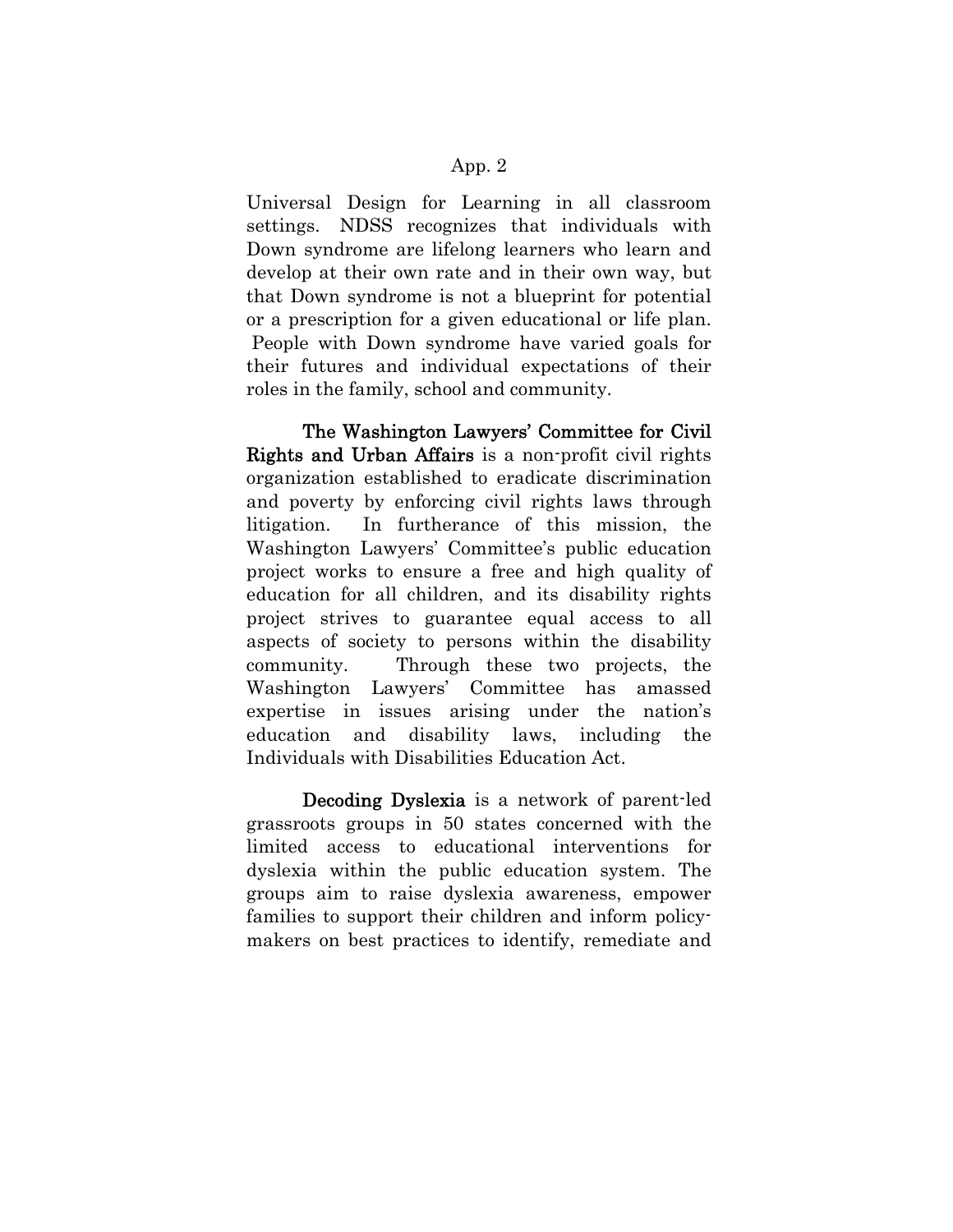support students with dyslexia. The following 18 Decoding Dyslexia chapters are *amici* on this brief. Arizona, California, Connecticut, Georgia, Illinois, Indiana, Maryland, Massachusetts, Michigan, Montana, New Jersey, New Mexico, New Hampshire, Ohio, North Carolina, Oklahoma, Pennsylvania, and Utah.

TASH is a national organization founded in 1975 advocating for human rights and inclusion for people with significant disabilities and support needs. TASH works to advance inclusive education practices through advocacy, research, professional development, policy, and information and resources for parents, families and self-advocates. The inclusive practices TASH validates through research have been shown to improve outcomes for all people. Because of its activities TASH has significant knowledge about what works in public schools for persons with disabilities.

The International Dyslexia Association (IDA) is a  $501(c)(3)$  nonprofit, scientific, and educational organization dedicated to the study and treatment of the specific language disability know as dyslexia. IDA is the authoritative voice of current and reliable research and information to educate families and professionals about dyslexia and to inform the practice and policy changes needed to provide effective instruction for all people to learn to read. IDA has been serving individuals with dyslexia, their families, and professionals in the field for sixty-five years. IDA's membership is composed of a global